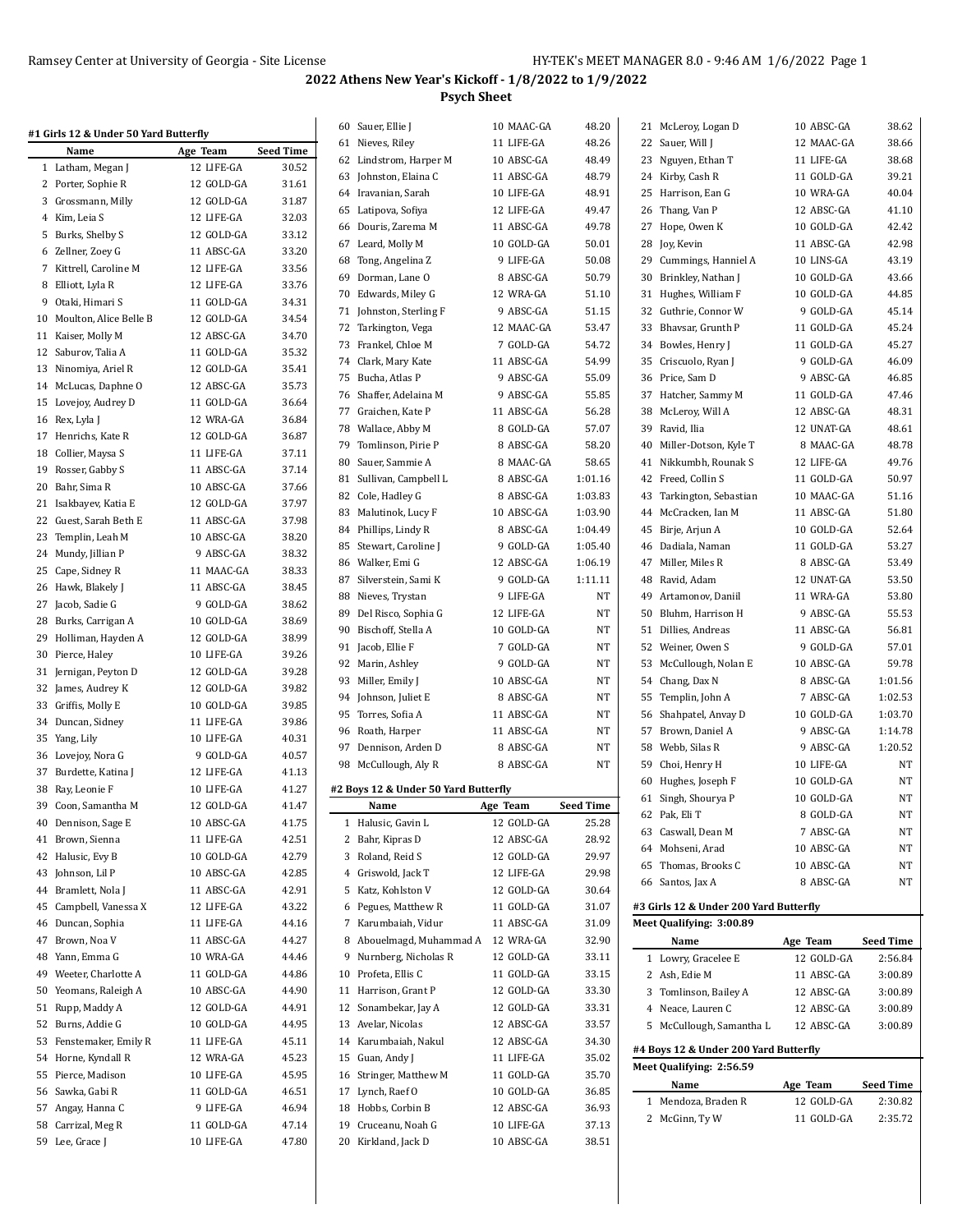| #5 Girls 13 & Over 200 Yard Butterfly         |                          |                  |    | 20 Collier, Maysa S    | 11 LIFE-GA | 31.98 | 82 Stewart, Caroline J               | 9 GOLD-GA                | 45.38            |
|-----------------------------------------------|--------------------------|------------------|----|------------------------|------------|-------|--------------------------------------|--------------------------|------------------|
| Name                                          | Age Team                 | <b>Seed Time</b> |    | 21 Kaiser, Molly M     | 12 ABSC-GA | 32.25 | 83 Osburn, Cora A                    | 12 ABSC-GA               | 45.69            |
| 1 Avelar, Nicole                              | 15 ABSC-GA               | 2:17.20          |    | 22 Hawk, Blakely J     | 11 ABSC-GA | 32.47 | 84 Johnson, Juliet E                 | 8 ABSC-GA                | 45.71            |
| 2 O'Shaughnessy, Maggie M                     | 14 GOLD-GA               | 2:20.46          |    | 23 Boyd, Hannah E      | 11 ABSC-GA | 32.54 | 85 Sullivan, Campbell L              | 8 ABSC-GA                | 45.87            |
| 3 Ripps, Janie V                              | 15 ABSC-GA               | 2:23.43          |    | 24 Jacob, Sadie G      | 9 GOLD-GA  | 32.99 | 86 Miller, Emily J                   | 10 ABSC-GA               | 45.91            |
| 4 Jones, Rose C                               | 14 GOLD-GA               | 2:25.03          |    | 25 Sauer, Ellie J      | 10 MAAC-GA | 33.19 | 87 Johnston, Elaina C                | 11 ABSC-GA               | 47.01            |
| 5 Malave, Jenna B                             | 17 GOLD-GA               | 2:25.86          |    | 26 Ash, Edie M         | 11 ABSC-GA | 33.26 | 88 Jacob, Ellie F                    | 7 GOLD-GA                | 48.33            |
| 6 Bates, Martha K                             | 13 ABSC-GA               | 2:26.65          |    | 27 Guthrie, Jameson A  | 11 GOLD-GA | 33.52 | 89 Malutinok, Lucy F                 | 10 ABSC-GA               | 48.63            |
| 7 Lindsley, Kathryn O                         | 16 LIFE-GA               | 2:29.52          |    | 28 McLucas, Daphne O   | 12 ABSC-GA | 33.65 | 90 Shaffer, Adelaina M               | 9 ABSC-GA                | 48.82            |
| 8 Elliott, Claire E                           | 14 GOLD-GA               | 2:29.55          | 29 | Templin, Leah M        | 10 ABSC-GA | 33.69 | 91 Silverstein, Sami K               | 9 GOLD-GA                | 49.44            |
| 9 Arcaroli, Sadie I                           | 15 GOLD-GA               | 2:30.37          |    | 30 Lovejoy, Nora G     | 9 GOLD-GA  | 33.92 | 92 Bischoff, Stella A                | 10 GOLD-GA               | 49.89            |
|                                               |                          | 2:30.95          |    | 31 Bramlett, Nola J    | 11 ABSC-GA | 33.94 | 93 Torres, Sofia A                   | 11 ABSC-GA               | 51.40            |
| 10 Young, Ximena                              | 14 ABSC-GA               |                  |    | 32 Bahr, Sima R        | 10 ABSC-GA | 34.21 | 94 Hart, Livy C                      | 8 ABSC-GA                | 52.05            |
| 11 Jansons, Annalia E                         | 18 GOLD-GA               | 2:32.84          |    | 33 Low, Kaylin R       | 12 GOLD-GA | 34.42 | 95 Tomlinson, Pirie P                | 8 ABSC-GA                | 52.31            |
| 12 Dillon, Ella L                             | 14 ABSC-GA               | 2:35.13          |    | 34 Dennison, Sage E    | 10 ABSC-GA | 34.42 | 96 Hamborg, Sarah R                  | 8 WRA-GA                 | 55.88            |
| 13 Harding, Riley M                           | 13 ABSC-GA               | 2:56.25          | 35 | Yang, Lily             | 10 LIFE-GA | 34.50 | 97 Cole, Hadley G                    | 8 ABSC-GA                | 57.19            |
| 14 He, Alethea L                              | 14 ABSC-GA               | 3:07.25          | 36 | Guest, Sarah Beth E    | 11 ABSC-GA | 34.89 | 98 Weiner, Olivia S                  | 7 GOLD-GA                | 57.45            |
| 15 MacKenna, MC C                             | 14 MAAC-GA               | NT               |    | 37 Linehan, Hailey O   | 12 LIFE-GA | 35.10 | 99 Mihalko, Molly H                  | 9 GOLD-GA                | 57.87            |
| 16 Alston, Maia L                             | 14 GOLD-GA               | <b>NT</b>        | 38 | Burdette, Katina J     | 12 LIFE-GA | 35.27 | 100 Phillips, Lindy R                | 8 ABSC-GA                | 58.80            |
| 17 Teyner, Kailey R                           | 14 ABSC-GA               | NT               | 39 | Griffis, Molly E       | 10 GOLD-GA | 35.29 | 101 Marin, Ashley                    | 9 GOLD-GA                | 1:01.36          |
| #6 Boys 13 & Over 200 Yard Butterfly          |                          |                  | 40 | Campbell, Vanessa X    | 12 LIFE-GA | 35.41 | 102 Mueller, Jenna                   | 6 GOLD-GA                | 1:01.96          |
| Name                                          | Age Team                 | <b>Seed Time</b> |    | 41 Wineland, Summer L  | 12 GOLD-GA | 35.73 | 103 Carrelha, Harper G               | 6 GOLD-GA                | 1:02.31          |
| 1 Evans, Hudson M                             | 15 GOLD-GA               | 1:54.15          |    | 42 Lee, Grace J        | 10 LIFE-GA | 35.92 | 104 Scott, Abby J                    | 8 GOLD-GA                | 1:05.00          |
| 2 Hines, Will K                               | 17 ABSC-GA               | 2:00.81          | 43 | Rosser, Gabby S        | 11 ABSC-GA | 35.96 | 105 Pearce, Peyton E                 | 7 GOLD-GA                | 1:05.79          |
| 3 Henry, Derek A                              | 15 GOLD-GA               | 2:04.60          |    | 44 Mundy, Jillian P    | 9 ABSC-GA  | 35.97 | 106 Dunn, McKenzie A                 | 7 GOLD-GA                | 1:07.58          |
| 4 Tsepas Bucciero, Keaton J                   | 17 MAAC-GA               | 2:06.55          | 45 | Grossmann, Maya V      | 9 GOLD-GA  | 36.10 | 107 Brown, Ryn A                     | 7 ABSC-GA                | 1:07.90          |
| 5 Phillips, Luke L                            | 13 ABSC-GA               | 2:16.12          |    | 46 West, Makayla C     | 10 ABSC-GA | 36.50 | 108 Millsap, J'Lan                   | 9 LIFE-GA                | 1:10.01          |
| 6 Huey, Gavin J                               | 15 GOLD-GA               | 2:16.60          |    | 47 hua, mya M          | 10 GOLD-GA | 36.97 | 109 McCullough, Aly R                | 8 ABSC-GA                | 1:12.28          |
| 7 Koch, Christopher                           | 13 ABSC-GA               | 2:21.70          | 48 | Nieves, Riley          | 11 LIFE-GA | 37.68 | 110 MacKaben, Josie J                | 7 GOLD-GA                | 1:18.07          |
| 8 Park, Jason                                 | 13 LIFE-GA               | 2:24.01          | 49 | Ray, Leonie F          | 10 LIFE-GA | 37.77 | 111 Del Risco, Sophia G              | 12 LIFE-GA               | <b>NT</b>        |
| 9 Wisehart, Carson E                          | 14 GOLD-GA               | 2:24.50          | 50 | Douris, Zarema M       | 11 ABSC-GA | 37.91 | 112 Swarts, Hayden M                 | 12 GOLD-GA               | NT               |
| 10 Armel, Lyle O                              | 14 ABSC-GA               | 2:29.30          |    | 51 Robledo, Sophia M   | 10 GOLD-GA | 38.03 | 113 Arevalo, Andrea A                | 8 GOLD-GA                | NT               |
| 11 Cushing, Daniel J                          | 15 GOLD-GA               | 2:31.54          |    | 52 Yadav, Meera        | 12 LIFE-GA | 38.13 |                                      | 8 GOLD-GA                | NT               |
| 12 Halbach, Crenshaw                          | 13 ABSC-GA               | 2:31.94          |    | 53 Brown, Sienna       | 11 LIFE-GA | 38.14 | 114 Eagen, Stella R                  | 6 ABSC-GA                | <b>NT</b>        |
| 13 Frankel, Griffin K                         | 14 GOLD-GA               | 2:35.10          |    |                        |            |       | 115 Pitt, Kaya R                     |                          | <b>NT</b>        |
| 14 Kim, Micah                                 | 14 LIFE-GA               | 2:40.03          |    | 54 Sawyer, Hadley R    | 10 GOLD-GA | 38.20 | 116 Kirkland, Bradlee A              | 6 ABSC-GA                |                  |
| 15 Profeta, Pierce E                          |                          | 2:45.11          | 55 | Brown, Noa V           | 11 ABSC-GA | 38.22 | 117 Mohseni, Anita                   | 6 ABSC-GA                | NT               |
|                                               | 14 GOLD-GA               |                  |    | 56 Owens, Elizabeth C  | 10 GOLD-GA | 38.50 | 118 Roath, Harper                    | 11 ABSC-GA               | <b>NT</b>        |
| 16 Trotter, Torin N                           | 13 ABSC-GA<br>17 WRA-GA  | 2:49.87          |    | 57 Sauer, Sammie A     | 8 MAAC-GA  | 38.88 | 119 Dennison, Arden D                | 8 ABSC-GA                | NT               |
| 17 Rankine, William D                         |                          |                  |    |                        |            |       |                                      |                          |                  |
| 18 Brown, Thomas V                            |                          | NT               | 58 | Tong, Angelina Z       | 9 LIFE-GA  | 38.91 | #8 Boys 12 & Under 50 Yard Freestyle |                          |                  |
|                                               | 13 ABSC-GA               | NT               | 59 | Johnson, Lil P         | 10 ABSC-GA | 39.01 | Name                                 | Age Team                 | <b>Seed Time</b> |
| #7 Girls 12 & Under 50 Yard Freestyle         |                          |                  |    | 60 Yeomans, Raleigh A  | 10 ABSC-GA | 39.23 | 1 Halusic. Gavin L                   | 12 GOLD-GA               | 24.06            |
| Name                                          |                          | <b>Seed Time</b> |    | 61 Lindstrom, Harper M | 10 ABSC-GA | 39.62 |                                      |                          |                  |
| 1 Steger, Tessa A                             | Age Team<br>12 ABSC-GA   | 28.31            |    | 62 Carrizal, Meg R     | 11 GOLD-GA | 39.65 | 2 Pegues, Matthew R                  | 11 GOLD-GA               | 26.62            |
| 2 Jones, Joy E                                | 12 GOLD-GA               | 28.98            | 63 | Clark, Mary Kate       | 11 ABSC-GA | 40.38 | 3 Dotson, Bayne M                    | 12 GOLD-GA               | 26.92            |
| 3 Moulton, Alice Belle B                      |                          | 29.01            | 64 | Wallace, Abby M        | 8 GOLD-GA  | 40.43 | 4 Katz, Kohlston V                   | 12 GOLD-GA               | 27.11            |
|                                               | 12 GOLD-GA               |                  | 65 | Fenstemaker, Emily R   | 11 LIFE-GA | 40.64 | 5 Rhine, Joseph B                    | 12 ABSC-GA               | 27.43            |
| 4 Haldeman, Lauren E                          | 12 GOLD-GA               | 29.16            |    | 66 Latipova, Sofiya    | 12 LIFE-GA | 40.72 | 6 Mendoza, Braden R                  | 12 GOLD-GA               | 27.50            |
| 5 Ninomiya, Ariel R                           | 12 GOLD-GA               | 29.17            |    | 67 Iravanian, Sarah    | 10 LIFE-GA | 40.80 | 7 Karumbaiah, Vidur                  | 11 ABSC-GA               | 28.46            |
| 6 Elliott, Lyla R                             | 12 LIFE-GA               | 29.18            | 68 | Hand, Harper L         | 11 LIFE-GA | 40.83 | 8 Karumbaiah, Nakul                  | 12 ABSC-GA               | 28.67            |
| 7 Latham, Megan J                             | 12 LIFE-GA               | 29.30            | 69 | Dorman, Lane O         | 8 ABSC-GA  | 40.97 | 9 Sears, Ollie N                     | 12 GOLD-GA               | 29.11            |
| 8 Zellner, Zoey G                             | 11 ABSC-GA               | 29.58            | 70 | Nieves, Trystan        | 9 LIFE-GA  | 41.01 | 10 Kurtz, Logan L                    | 12 GOLD-GA               | 29.45            |
| 9 Kittrell, Caroline M                        | 12 LIFE-GA               | 29.71            |    | 71 Tarkington, Vega    | 12 MAAC-GA | 41.19 | 11 Harrison, Grant P                 | 12 GOLD-GA               | 29.60            |
| 10 O'Shaughnessy, Annie M                     | 11 GOLD-GA               | 29.86            |    | 72 Walker, Emi G       | 12 ABSC-GA | 41.65 | 12 Sauer, Will J                     | 12 MAAC-GA               | 30.29            |
| 11 Pierce, Haley                              | 10 LIFE-GA               | 30.26            |    | 73 Graichen, Kate P    | 11 ABSC-GA | 41.93 | 13 Guan, Andy J                      | 11 LIFE-GA               | 31.17            |
| 12 McCullough, Samantha L                     | 12 ABSC-GA               | 30.35            | 74 | Duncan, Sophia         | 11 LIFE-GA | 42.05 | 14 Hobbs, Corbin B                   | 12 ABSC-GA               | 31.75            |
| 13 Lovejoy, Audrey D                          | 11 GOLD-GA               | 30.77            | 75 | Bucha, Atlas P         | 9 ABSC-GA  | 42.58 | 15 Jorgensen, Tobin R                | 11 GOLD-GA               | 31.95            |
| 14 Burks, Carrigan A                          | 10 GOLD-GA               | 30.81            |    | 76 Zbinden, Laynie J   | 10 GOLD-GA | 43.62 | 16 Frankel, Spencer R                | 11 GOLD-GA               | 32.08            |
| 15 Hayakawa, Kanami G                         | 12 LIFE-GA               | 30.85            |    | 77 Leard, Molly M      | 10 GOLD-GA | 44.67 | 17 Profeta, Ellis C                  | 11 GOLD-GA               | 32.27            |
| 16 Lowry, Gracelee E                          | 12 GOLD-GA               | 31.29            | 78 | Johnston, Sterling F   | 9 ABSC-GA  | 44.69 | 18 Davis, George W                   | 11 LIFE-GA               | 32.68            |
| 17 Cape, Sidney R                             | 11 MAAC-GA               | 31.35            | 79 | Frankel, Chloe M       | 7 GOLD-GA  | 44.71 | 19 Werner, David R                   | 11 ABSC-GA               | 32.70            |
| 18 Tomlinson, Bailey A<br>19 Saburov, Talia A | 12 ABSC-GA<br>11 GOLD-GA | 31.90<br>31.97   | 80 | Freeman, Annelise V    | 7 WRA-GA   | 44.77 | 20 Owens, Oliver R<br>21 Joy, Kevin  | 12 GOLD-GA<br>11 ABSC-GA | 32.92<br>33.09   |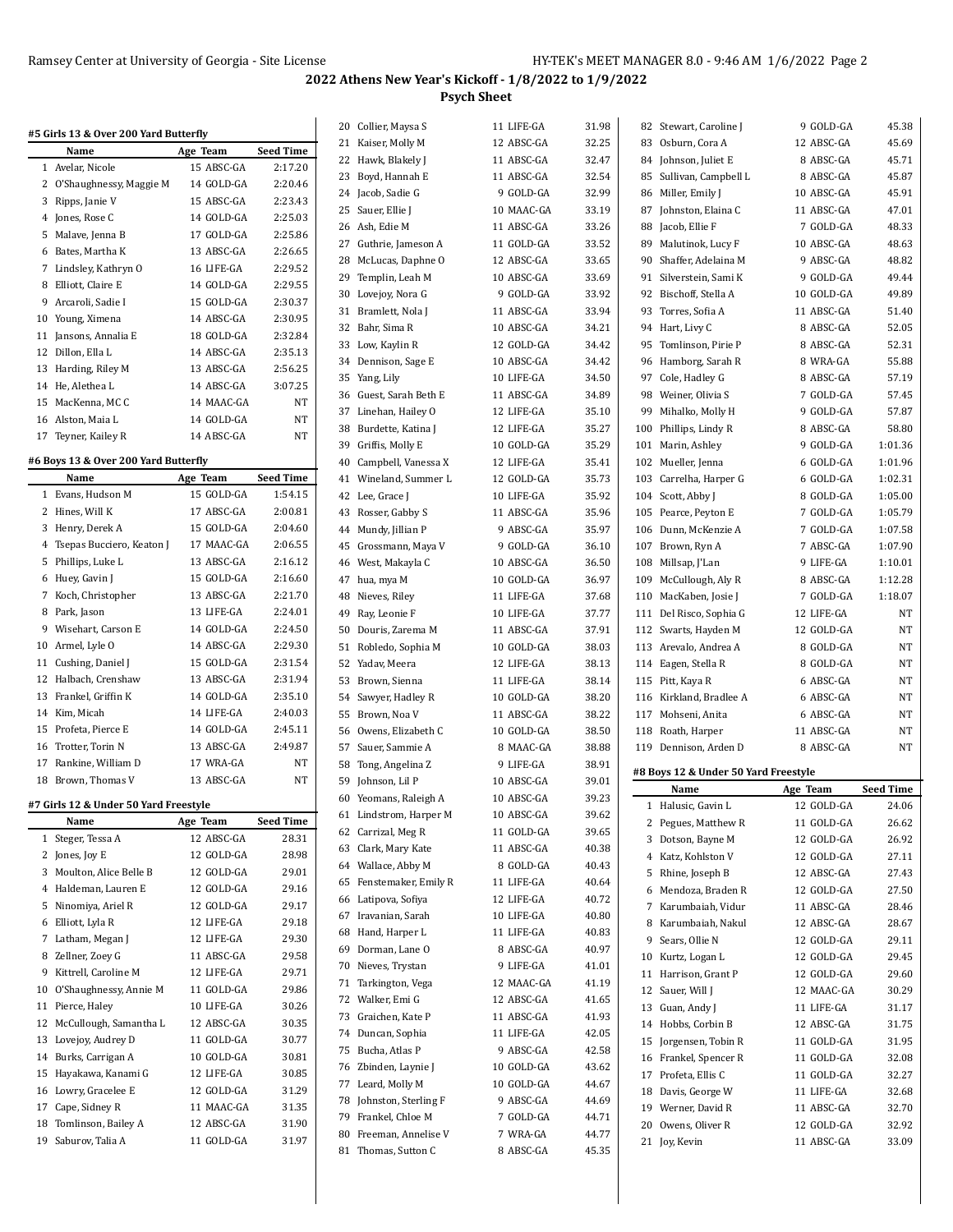### **#8 ... (Boys 12 & Under 50 Yard Freestyle)**

|    | $\sim$ (boys iz & onder 50 ratu ricestyle) |            |         |
|----|--------------------------------------------|------------|---------|
|    | 22 Wilson, Zach A                          | 11 GOLD-GA | 33.10   |
|    | 23 Kirkland, Jack D                        | 10 ABSC-GA | 33.31   |
|    | 24 Lynch, Raef O                           | 10 GOLD-GA | 33.41   |
|    | 25 Harrison, Ean G                         | 10 WRA-GA  | 33.56   |
|    | 26 Bowles, Henry J                         | 11 GOLD-GA | 33.81   |
| 27 | Price, Grady T                             | 12 ABSC-GA | 34.03   |
| 28 | Sonambekar, Jay A                          | 12 GOLD-GA | 34.11   |
| 29 | Cruceanu, Noah G                           | 10 LIFE-GA | 34.28   |
| 30 | Balasabas, Parker B                        | 8 GOLD-GA  | 34.45   |
| 31 | Miller-Dotson, Kyle T                      | 8 MAAC-GA  | 34.86   |
| 32 | Hope, Owen K                               | 10 GOLD-GA | 35.24   |
| 33 | Hughes, William F                          | 10 GOLD-GA | 35.30   |
| 34 | Bhavsar, Grunth P                          | 11 GOLD-GA | 35.37   |
|    |                                            |            |         |
|    | 35 Thang, Van P                            | 12 ABSC-GA | 35.41   |
| 36 | Nguyen, Ethan T                            | 11 LIFE-GA | 35.61   |
| 37 | Cummings, Hanniel A                        | 10 LINS-GA | 35.62   |
| 38 | McLeroy, Logan D                           | 10 ABSC-GA | 35.62   |
| 39 | McLeroy, Will A                            | 12 ABSC-GA | 35.89   |
| 40 | Smith, Brady D                             | 11 ABSC-GA | 36.19   |
| 41 | Hughes, Joseph F                           | 10 GOLD-GA | 36.35   |
| 42 | Kirby, Cash R                              | 11 GOLD-GA | 36.53   |
| 43 | Choi, Henry H                              | 10 LIFE-GA | 36.81   |
|    | 44 Price, Sam D                            | 9 ABSC-GA  | 37.05   |
|    | 45 Chen, Jack E                            | 10 LIFE-GA | 37.09   |
|    | 46 Costner, Jackson C                      | 11 GOLD-GA | 37.19   |
| 47 | Nikkumbh, Rounak S                         | 12 LIFE-GA | 37.35   |
| 48 | Franklin, Jaecob K                         | 10 GOLD-GA | 37.45   |
| 49 | Criscuolo, Ryan J                          | 9 GOLD-GA  | 37.75   |
| 50 | Thomas, Brooks C                           | 10 ABSC-GA | 38.20   |
| 51 | McCullough, Nolan E                        | 10 ABSC-GA | 38.22   |
| 52 | Boyd, Micah E                              | 8 ABSC-GA  | 38.65   |
| 53 | Gamel, Owen B                              | 12 GOLD-GA | 38.75   |
| 54 | Ravid, Adam                                | 12 UNAT-GA | 40.50   |
|    | 55 Artamonov, Daniil                       | 11 WRA-GA  | 41.21   |
|    | 56 Weldon, Caz A                           | 11 ABSC-GA | 41.36   |
| 57 | Leppert, Skyler N                          | 11 GOLD-GA | 41.65   |
| 58 | Weiner, Owen S                             | 9 GOLD-GA  | 41.79   |
| 59 | Ravid, Ilia                                | 12 UNAT-GA | 41.83   |
| 60 | Shahpatel, Anvay D                         | 10 GOLD-GA | 42.02   |
| 61 | Toon, Jonah M                              | 11 ABSC-GA | 42.10   |
| 62 | Templin, John A                            | 7 ABSC-GA  | 42.81   |
| 63 | McCracken, Ian M                           | 11 ABSC-GA | 43.13   |
| 64 | Bluhm, Harrison H                          | 9 ABSC-GA  | 43.14   |
|    | 65 Dadiala, Naman                          | 11 GOLD-GA | 43.96   |
|    | 66 Fry, Liam B                             | 10 GOLD-GA | 44.51   |
| 67 | Frankel, Simon R                           | 9 GOLD-GA  | 44.62   |
| 68 | Miller, Miles R                            | 8 ABSC-GA  | 46.02   |
| 69 | Chang, Dax N                               | 8 ABSC-GA  | 46.76   |
|    |                                            | 9 GOLD-GA  |         |
| 70 | Richards, Hudson A                         |            | 47.08   |
| 71 | Dillies, Andreas                           | 11 ABSC-GA | 47.62   |
| 72 | Webb, Silas R                              | 9 ABSC-GA  | 48.54   |
| 73 | King, Ethan D                              | 9 ABSC-GA  | 49.22   |
| 74 | Darsono, Nicholas                          | 11 LIFE-GA | 52.00   |
| 75 | Brown, Daniel A                            | 9 ABSC-GA  | 52.32   |
|    | 76 Hill, Hugh K                            | 10 ABSC-GA | 52.67   |
| 77 | Darsono, Jacob                             | 9 LIFE-GA  | 54.03   |
| 78 | Burks, Bryston S                           | 7 GOLD-GA  | 54.13   |
| 79 | Pak, Eli T                                 | 8 GOLD-GA  | 54.32   |
| 80 | Mohseni, Arad                              | 10 ABSC-GA | 59.97   |
|    | 81 Caswall, Dean M                         | 7 ABSC-GA  | 1:00.49 |

|              | 82 Cooley, Rylan C                   | 7 GOLD-GA  | 1:01.27          |
|--------------|--------------------------------------|------------|------------------|
|              | 83 Walker, Benjamin L                | 8 ABSC-GA  | 1:03.57          |
| 84           | Kirkland, Walker H                   | 6 ABSC-GA  | 1:19.62          |
| 85           | Tarkington, Sebastian                | 10 MAAC-GA | NT               |
| 86           | Patterson, JB B                      | 10 WRA-GA  | NT               |
| 87           | BivishBal, Aaryan                    | 11 GOLD-GA | NΤ               |
| 88           | Byrd, Wyatt R                        | 11 GOLD-GA | NΤ               |
| 89           | Freed, Collin S                      | 11 GOLD-GA | NT               |
| 90           | Vaideeswaran, Arjun S                | 8 GOLD-GA  | NΤ               |
| 91           | Singh, Shourya P                     | 10 GOLD-GA | NT               |
| 92           | Davenport, Logan A                   | 11 GOLD-GA | NΤ               |
|              | 93 Guggenheim, Jacob A               | 8 GOLD-GA  | NΤ               |
| 94           | Twedt, Wyatt H                       | 7 ABSC-GA  | NT               |
| 95           | Porter, Thomas B                     | 6 ABSC-GA  | NΤ               |
| 96           | Steele, Ches E                       | 8 ABSC-GA  | NΤ               |
| 97           |                                      | 7 ABSC-GA  |                  |
|              | Steele, Wilder                       | 12 ABSC-GA | NΤ               |
|              | 98 Boswell, Ian C                    |            | NΤ               |
| 99           | Porter, JP E                         | 8 ABSC-GA  | NΤ               |
|              | 100 Kirkland, Meyers W               | 6 ABSC-GA  | NΤ               |
| 101          | Santos, Jax A                        | 8 ABSC-GA  | NΤ               |
|              | 102 Kirkland, Ashton B               | 6 ABSC-GA  | NT               |
|              | #9 Girls 13 & Over 50 Yard Freestyle |            |                  |
|              | Name                                 | Age Team   | <b>Seed Time</b> |
| $\mathbf{1}$ | Owen, Sarah Paisley                  | 13 MAAC-GA | 23.92            |
| 2            | Richardson, Jory N                   | 16 MAAC-GA | 24.19            |
|              | 3 Willis, Lauren M                   | 15 GOLD-GA | 24.90            |
| 4            | Tell, Greta M                        | 16 MAAC-GA | 25.08            |
| 5            | O'Shaughnessy, Bridget E             | 17 GOLD-GA | 25.51            |
| 6            | Slorahn, Piper K                     | 14 GOLD-GA | 25.60            |
| 7            | Maley, Quincy Q                      | 15 LIFE-GA | 25.76            |
| 8            | Young, Ximena                        | 14 ABSC-GA | 25.86            |
| 9            | Hamilton, Samantha V                 | 16 GOLD-GA | 25.94            |
| 10           | Lindsley, Kathryn O                  | 16 LIFE-GA | 26.01            |
| 11           | Jansons, Karina A                    | 15 GOLD-GA | 26.06            |
|              | 12 Cunningham, Maya K                | 16 LIFE-GA | 26.11            |
| 13           | McKenley, Olivia A                   | 16 MAAC-GA | 26.11            |
|              | 14 Dillon, Ella L                    |            |                  |
|              |                                      |            |                  |
|              |                                      | 14 ABSC-GA | 26.12            |
|              | 15 Osborn, Lily                      | 14 GOLD-GA | 26.18            |
|              | 16 Clark, Addison G                  | 13 GOLD-GA | 26.23            |
|              | 17 Neal, Reese A                     | 13 GOLD-GA | 26.40            |
|              | 18 Cappola, Chloe O                  | 13 LIFE-GA | 26.50            |
| 19           | Borland, Katelyn E                   | 13 GOLD-GA | 26.51            |
| 20           | Sears, Lily S                        | 14 GOLD-GA | 26.54            |
| 21           | Fuentes, Brayden T                   | 17 GOLD-GA | 26.61            |
| 22           | Burkus, Sophie N                     | 15 GOLD-GA | 26.61            |
| 23           | Pursner, Rebecca J                   | 16 ABSC-GA | 26.63            |
| 24           | Clark, Ainsley F                     | 16 GOLD-GA | 26.66            |
| 25           | Foggin, Charlotte L                  | 15 ABSC-GA | 26.69            |
| 26           | Mai, Kayly T                         | 17 LIFE-GA | 26.83            |
| 27           | Tsynman, Katherine E                 | 15 LIFE-GA | 26.83            |
| 28           | He, Alethea L                        | 14 ABSC-GA | 26.96            |
| 29           | Kessell, Katie I                     | 13 LIFE-GA | 26.98            |
| 30           | Jackson, Kelsey L                    | 16 GOLD-GA | 27.07            |
| 31           | Bass, Katherine E                    | 13 LIFE-GA | 27.18            |
| 32           | Valenzuela, Sofia C                  | 13 LIFE-GA | 27.19            |
| 33           | Harding, Riley M                     | 13 ABSC-GA | 27.30            |
| 34           | Buxbaum, Hannah                      | 14 GOLD-GA | 27.37            |
| 35           | Worsley, Anna G                      | 17 GOLD-GA | 27.44            |
| 36           | Morton, Sydney G                     | 14 LIFE-GA | 27.56            |
| 37           | Ymbras, Caitlyn R                    | 13 GOLD-GA | 27.67            |
| 38           | Hughes, Sarah E                      | 15 GOLD-GA | 27.81            |

| 1  | Brevard, Will E                      | 18 MAAC-GA | 21.21     |
|----|--------------------------------------|------------|-----------|
|    | Name                                 | Age Team   | Seed Time |
|    | #10 Boys 13 & Over 50 Yard Freestyle |            |           |
|    |                                      |            |           |
|    | 96 Sadler, Claire E                  | 13 GOLD-GA | NΤ        |
|    | 95 Parks, Olivia G                   | 13 GOLD-GA | NT        |
|    | 94 Jackson, Hayleigh-Ann M           | 14 WRA-GA  | NΤ        |
|    | 93 Welch, Avery B                    | 13 LIFE-GA | NT        |
| 92 | Shaffer, Marleighna M                | 13 ABSC-GA | 37.99     |
| 91 | Robledo, Madison I                   | 13 GOLD-GA | 37.99     |
|    | 90 Herring, Addyson J                | 14 GOLD-GA | 36.01     |
| 89 | Guy, Sela M                          | 15 GOLD-GA | 35.64     |
|    | 88 Millsap, Jasmyn C                 | 16 LIFE-GA | 35.39     |
| 87 | Brown, Mia L                         | 14 LIFE-GA | 35.23     |
| 86 | Uptagrafft, Julia C                  | 13 ABSC-GA | 34.90     |
|    | 85 Gururaj, Brinda B                 | 13 GOLD-GA | 34.55     |
|    | 84 Aronowitz, Riley A                | 15 LIFE-GA | 34.40     |
| 83 | Cauwels, Addison K                   | 13 GOLD-GA | 34.06     |
| 82 | Nichols, Kathryn P                   | 17 ABSC-GA | 34.03     |
|    | 81 Porwal, Anna-Maya                 | 13 LIFE-GA | 33.74     |
|    | 80 Maurice, Avery J                  | 13 LIFE-GA | 33.42     |
|    | 79 Thang, Mercy                      | 14 ABSC-GA | 32.91     |
| 78 | Graff, Bea L                         | 13 ABSC-GA | 32.58     |
| 77 | Gangadharan, Dharini P               | 15 GOLD-GA | 32.39     |
| 76 | McAuliff, Madison A                  | 13 ABSC-GA | 32.38     |
| 75 | Suma, Lynley A                       | 13 LIFE-GA | 32.01     |
| 74 | Fays, Sofia M                        | 15 LIFE-GA | 31.88     |
| 73 | Hamborg, Allie C                     | 16 WRA-GA  | 31.37     |
| 72 | Nuar, Kennedy M                      | 15 LIFE-GA | 31.32     |
| 71 | Martin, Juliet A                     | 14 LIFE-GA | 31.15     |
| 70 | Farris, Ava N                        | 14 WRA-GA  | 31.01     |
| 69 | Nelson, Isabella M                   | 14 ABSC-GA | 30.85     |
| 68 | Hua, Katelyn Q                       | 14 GOLD-GA | 30.75     |
| 67 | Yeomans, Carson R                    | 13 ABSC-GA | 30.73     |
| 66 | MacKenna, MC C                       | 14 MAAC-GA | 30.66     |
| 65 | Joyce, Harper O                      | 15 MAAC-GA | 30.62     |
|    | 64 Borge, Sofia D                    | 13 GOLD-GA | 30.55     |
| 63 | Givens, Sarah N                      | 14 LIFE-GA | 30.20     |
| 62 | Bonner, Berklee A                    | 13 ABSC-GA | 30.18     |
| 61 | Byrd, Zoe S                          | 14 GOLD-GA | 30.11     |
|    | 60 Yang, Leah                        | 14 LIFE-GA | 29.89     |
| 59 | Sanning, Dylan M                     | 14 GOLD-GA | 29.76     |
| 58 | Smith, Lynnette                      | 14 ABSC-GA | 29.60     |
| 57 | Hobbs, Sophierose R                  | 14 ABSC-GA | 29.42     |
| 56 | Shelton, Anna L                      | 15 WRA-GA  | 29.36     |
| 55 | Hoffman, Raelyn M                    | 15 GOLD-GA | 29.13     |
|    | 54 Angay, Lara A                     | 13 LIFE-GA | 29.09     |
| 53 | Bates, Martha K                      | 13 ABSC-GA | 29.04     |
| 52 | Gonzalez, Elena J                    | 16 WRA-GA  | 28.75     |
| 51 | Carter, Alayna M                     | 14 GOLD-GA | 28.73     |
| 50 | Prakash, Tanvi                       | 14 ABSC-GA | 28.69     |
| 49 | Sonambekar, Anushka A                | 14 GOLD-GA | 28.66     |
| 48 | May, Kahleia A                       | 15 GOLD-GA | 28.58     |
| 47 | Duffy, Anna B                        | 13 LIFE-GA | 28.51     |
| 46 | Koontz, Phoenix A                    | 16 LIFE-GA | 28.51     |
| 45 | Steinhauser, Kayla P                 | 13 GOLD-GA | 28.43     |
| 44 | Cannon, Caroline E                   | 15 GOLD-GA | 28.29     |
| 43 | Palmer, Ansley L                     | 14 LIFE-GA | 28.10     |
| 42 | Ray, Lucca A                         | 13 LIFE-GA | 28.07     |
| 41 | Bateman, Tyler L                     | 15 MAAC-GA | 28.05     |
| 40 | Sattler, Erin M                      | 16 GOLD-GA | 28.03     |
| 39 | Stafford, Natalie R                  | 18 GOLD-GA | 27.88     |
|    |                                      |            |           |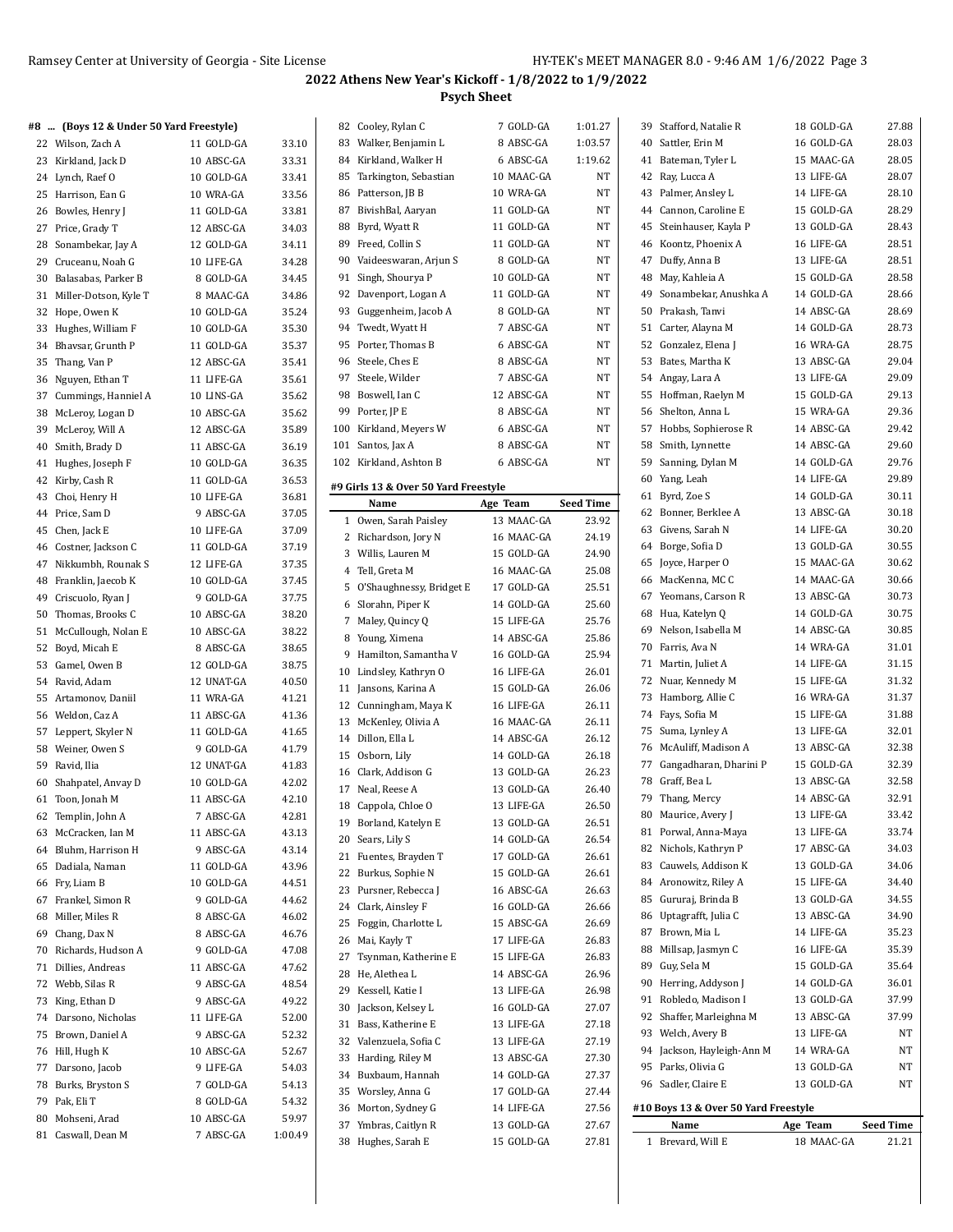22.47 22.48 22.52 22.59 22.59 22.63 22.77

24.82 24.88

25.31 25.44 25.59 25.83 26.11  $26.15$ 

26.92 27.35 27.50 27.66 27.70 27.75

27.96

# **2022 Athens New Year's Kickoff - 1/8/2022 to 1/9/2022 Psych Sheet**

### **#10 ... (Boys 13 & Over 50 Yard Freestyle)**

|          | 10  (Boys 15 & Over 50 faid ricestyle) |                         |                |
|----------|----------------------------------------|-------------------------|----------------|
|          | 2 Nordstrom, Benjamin T                | 19 MAAC-GA              | 21.54          |
|          | 3 Gavin, William G                     | 16 LIFE-GA              | 21.68          |
|          | 4 Jones, Gavin S                       | 18 ABSC-GA              | 22.02          |
|          | 5 Pashaev, Mike M                      | 18 LIFE-GA              | 22.47          |
| 6        | Pashaev, Daniel                        | 18 LIFE-GA              | 22.48          |
|          | 7 Bai, Edward                          | 17 LIFE-GA              | 22.52          |
| 8        | Choi, Eddie J                          | 17 LIFE-GA              | 22.59          |
| 9        | Huang, Daniel                          | 17 ABSC-GA              | 22.59          |
| 10       | Oberoi, Iishim                         | 17 LIFE-GA              | 22.63          |
|          | 11 Johnson, Ford F                     | 16 GOLD-GA              | 22.77          |
|          | 12 Foggin, Will H                      | 18 ABSC-GA              | 22.81          |
|          | 13 Rhone, Owen A                       | 16 GOLD-GA              | 22.96          |
|          | 14 Sayer, Nathan J                     | 15 GOLD-GA              | 22.99          |
| 15       | Kennedy, Garrett S                     | 17 ABSC-GA              | 23.08          |
| 16       | Goshko, Daniel A                       | 13 LIFE-GA              | 23.32          |
|          | 17 Lee, Jonathan                       | 16 LIFE-GA              | 23.42          |
| 18       | Gray, Matthew A                        | 15 GOLD-GA              | 23.66          |
|          | 19 Wagner, Jack R                      | 17 MAAC-GA              | 23.94          |
|          | 20 Henry, Derek A                      | 15 GOLD-GA              | 24.12          |
|          | 21 Dela Vega, Dylan J                  | 15 GOLD-GA              | 24.44          |
|          | 22 Trotter, Torin N                    | 13 ABSC-GA              | 24.44          |
|          | 23 Wilson, Tucker L                    | 14 WRA-GA               | 24.70          |
|          | 24 Tessier, Tyler A                    | 16 GOLD-GA              | 24.73          |
|          | 25 Byrd, Caleb G                       | 15 GOLD-GA              | 24.75          |
|          | 26 Reber, Jake G                       | 14 GOLD-GA              | 24.76          |
|          | 27 Shelton, Sam E                      | 17 WRA-GA               | 24.82          |
|          | 28 Worsley, Mark E                     | 15 GOLD-GA              | 24.88          |
|          | 29 Meeks, Charlie D                    | 15 GOLD-GA              | 25.28          |
| 30       | Zerbenski, Matt G                      | 15 GOLD-GA              | 25.31          |
|          | 31 Koch, Christopher                   | 13 ABSC-GA              | 25.44          |
|          | 32 Griffis, Will R                     | 14 GOLD-GA              | 25.59          |
| 33       | Krosner, Zach A                        | 15 ABSC-GA              | 25.83          |
|          | 34 Dotson, Talan M                     | 14 GOLD-GA              | 26.11          |
| 35       | Bykat, Thomas M                        | 14 LIFE-GA              | 26.15          |
|          | 36 Pashaev, Sean                       | 15 LIFE-GA              | 26.45          |
|          | 37 Mai, Kory T                         | 15 LIFE-GA              | 26.49          |
|          | 38 Leeks, Jackson C                    | 13 MAAC-GA              | 26.68          |
|          | 39 Woods, Erik M                       | 14 LIFE-GA              | 26.70          |
|          | 40 Shah, Sajan S                       | 13 LIFE-GA              | 26.75          |
| 41       | Maurice, Asher T                       | 13 LIFE-GA              | 26.78          |
| 42       | Wang, Dylan K                          | 16 LIFE-GA              | 26.92          |
| 43       | Mun, Andrew T                          | 15 LIFE-GA              | 27.35          |
| 44       | Armel, Lyle O                          | 14 ABSC-GA              | 27.50          |
| 45       | Valderrama, Ethan K                    | 13 GOLD-GA              | 27.66          |
| 46       | Nguyen, Andrew T                       | 13 LIFE-GA              | 27.70          |
| 47       | Halbach, Crenshaw                      | 13 ABSC-GA              | 27.75          |
| 48       | Cardwell, Jackson C                    | 15 MAAC-GA              | 27.79          |
| 49       | Duncan, Alex                           | 14 LIFE-GA              | 27.95          |
| 50       | Spivey, Brayden C                      | 16 GOLD-GA              | 27.96          |
| 51       | Frazier, Micah T                       | 14 MAAC-GA              | 28.22          |
| 52       | Gantt, Evan J                          | 16 LIFE-GA              | 28.30          |
| 53       | Kannan, Shaan S                        | 14 ABSC-GA              | 28.42          |
|          | 54 Walton, Kash D                      | 16 MAAC-GA              | 28.52          |
| 55       | Nobrega, Daniel                        | 14 GOLD-GA              | 28.88          |
| 56       | Ismandar, Sammy                        | 13 LIFE-GA              | 29.06          |
| 57<br>58 | Joy, Wilson<br>New, Micah J            | 13 ABSC-GA<br>13 WRA-GA | 30.17<br>30.43 |
| 59       | Hope, Ian M                            | 13 GOLD-GA              | 30.71          |
| 60       | Shafir, Ariel                          | 13 LIFE-GA              | 31.49          |
| 61       | Hopper, Will C                         | 16 WRA-GA               | 31.88          |
|          |                                        |                         |                |

|    | 62 Wallace, Jaxson O                       | 14 ABSC-GA | 32.85            |    | 10 Ash, Edie M      |
|----|--------------------------------------------|------------|------------------|----|---------------------|
|    | 63 Anderson, Ethan E                       | 14 ABSC-GA | 32.88            |    | 11 Isakbayev, Katia |
|    | 64 Graff, Charlie A                        | 13 ABSC-GA | 33.15            |    | 12 Saburov, Talia A |
|    | 65 Zhang, Jeffrey                          | 13 LIFE-GA | 33.89            |    | 13 Rex, Lyla J      |
|    | 66 Camento, Caleb H                        | 13 GOLD-GA | 40.17            |    | 14 Cooper, Beth G   |
|    | 67 Salmansohn, Cooper E                    | 13 LIFE-GA | <b>NT</b>        |    | 15 Neace, Lauren (  |
|    | 68 Harvey, Jesse                           | 14 LIFE-GA | NT               |    | 16 Pierce, Madison  |
|    | 69 Shields, Brody P                        | 14 GOLD-GA | NT               |    | 17 Linehan, Hailey  |
|    |                                            |            |                  |    | 18 Rosser, Gabby S  |
|    | #11 Girls 8 & Under 25 Yard Breaststroke   |            |                  | 19 | Burks, Carrigan     |
|    | Name                                       | Age Team   | <b>Seed Time</b> |    | 20 Campbell, Vane:  |
|    | 1 Johnson, Juliet E                        | 8 ABSC-GA  | 26.61            |    | 21 Bramlett, Nola J |
|    | 2 Thomas, Sutton C                         | 8 ABSC-GA  | 27.19            |    | 22 Grossmann, Ma    |
|    | 3 Freeman, Annelise V                      | 7 WRA-GA   | 27.37            |    | 23 Lovejoy, Nora G  |
|    | 4 Phillips, Lindy R                        | 8 ABSC-GA  | 29.46            |    | 24 Jacob, Sadie G   |
|    | 5 Jacob, Ellie F                           | 7 GOLD-GA  | 30.59            |    | 25 Mundy, Jillian P |
|    | 6 Tomlinson, Pirie P                       | 8 ABSC-GA  | 31.70            |    | 26 Horne, Kyndall   |
|    | 7 Scott, Abby J                            | 8 GOLD-GA  | 33.92            |    | 27 Johnson, Lil P   |
|    | 8 Dennison, Arden D                        | 8 ABSC-GA  | 35.72            |    | 28 Hand, Harper L   |
|    | 9 Hart, Livy C                             | 8 ABSC-GA  | 36.19            |    | 29 Halusic, Evy B   |
|    | 10 Brown, Ryn A                            | 7 ABSC-GA  | 37.25            |    | 30 Tong, Angelina   |
|    | 11 Mohseni, Anita                          | 6 ABSC-GA  | 42.39            |    | 31 Yang, Lily       |
|    | 12 Hamborg, Sarah R                        | 8 WRA-GA   | 43.10            |    | 32 Coon, Samantha   |
|    | 13 Kirkland, Bradlee A                     | 6 ABSC-GA  | 45.07            |    | 33 Yadav, Meera     |
|    | 14 Sauer, Sammie A                         | 8 MAAC-GA  | NΤ               |    | 34 Angay, Hanna C   |
|    | 15 MacKaben, Josie J                       | 7 GOLD-GA  | NT               |    | 35 Duncan, Sophia   |
|    | 16 Dunn, McKenzie A                        | 7 GOLD-GA  | NT               |    | 36 Weeter, Charlot  |
|    | 17 Arevalo, Andrea A                       | 8 GOLD-GA  | NT               |    |                     |
|    | 18 Carrelha, Harper G                      | 6 GOLD-GA  | NT               |    | 37 West, Makayla (  |
|    | 19 Weiner, Olivia S                        | 7 GOLD-GA  | NT               |    | 38 Brown, Sienna    |
|    | 20 Mueller, Jenna                          | 6 GOLD-GA  | NT               | 39 | Clark, Mary Kat     |
|    | 21 Eagen, Stella R                         | 8 GOLD-GA  | NT               |    | 40 Rupp, Maddy A    |
|    |                                            |            |                  |    | 41 Edwards, Miley   |
|    | 22 Pitt, Kaya R                            | 6 ABSC-GA  | NT               |    |                     |
|    |                                            |            |                  |    | 42 Dorman, Lane C   |
|    | #12 Boys 8 & Under 25 Yard Breaststroke    |            |                  |    | 43 Wineland, Sumi   |
|    | Name                                       | Age Team   | <b>Seed Time</b> |    | 44 Griffis, Molly E |
|    | 1 Miller, Miles R                          | 8 ABSC-GA  | 28.56            |    | 45 Guest, Sarah Be  |
|    | 2 Steele, Ches E                           | 8 ABSC-GA  | 31.01            |    | 46 Johnston, Elaina |
|    | 3 Burks, Bryston S                         | 7 GOLD-GA  | 33.70            |    | 47 Owens, Elizabet  |
|    | 4 Kirkland, Ashton B                       | 6 ABSC-GA  | 35.85            |    | 48 Brown, Noa V     |
|    | 5 Cooley, Rylan C                          | 7 GOLD-GA  | 37.96            | 49 | Johnston, Sterli    |
|    | 6 Walker, Benjamin L                       | 8 ABSC-GA  | 39.52            |    | 50 Graichen, Kate I |
|    | 7 Caswall, Dean M                          | 7 ABSC-GA  | 40.50            |    | 51 Robledo, Sophia  |
|    | 8 Kirkland, Walker H                       | 6 ABSC-GA  | 41.08            |    | 52 Zbinden, Laynie  |
|    | 9 Steele, Wilder                           | 7 ABSC-GA  | 41.40            | 53 | Millsap, J'Lan      |
|    | 10 Kirkland, Meyers W                      | 6 ABSC-GA  | 42.69            |    | 54 Nieves, Trystan  |
|    | 11 Guggenheim, Jacob A                     | 8 GOLD-GA  | NΤ               | 55 | Del Risco, Sophi    |
|    | 12 Twedt, Wyatt H                          | 7 ABSC-GA  | NT               |    | 56 Jernigan, Peytor |
|    | 13 Porter, Thomas B                        | 6 ABSC-GA  | NΤ               |    | 57 Miller, Emily J  |
|    | 14 Porter, JP E                            | 8 ABSC-GA  | NΤ               |    | 58 Osburn, Cora A   |
| 15 | Santos, Jax A                              | 8 ABSC-GA  | NΤ               |    |                     |
|    |                                            |            |                  |    | #14 Boys 12 & Unde  |
|    | #13 Girls 12 & Under 100 Yard Breaststroke |            |                  |    | Name                |
|    | Name                                       | Age Team   | <b>Seed Time</b> |    | 1 Karumbaiah, Na    |
|    | 1 Worsley, Cristina J                      | 12 GOLD-GA | 1:15.18          |    | 2 Griswold, Jack T  |
|    | 2 Grossmann, Milly                         | 12 GOLD-GA | 1:15.54          | 3  | Rhine, Joseph B     |
|    | 3 Low, Kaylin R                            | 12 GOLD-GA | 1:25.10          |    | 4 Bahr, Kipras D    |
|    | 4 James, Audrey K                          | 12 GOLD-GA | 1:25.15          |    | 5 Avelar, Nicolas   |
|    | 5 Hawk, Blakely J                          | 11 ABSC-GA | 1:26.10          |    | 6 Sears, Ollie N    |
|    | 6 Cape, Sidney R                           | 11 MAAC-GA | 1:26.16          | 7  | Hobbs, Corbin I     |
|    | 7 Otaki, Himari S                          | 11 GOLD-GA | 1:29.07          | 8  | Jorgensen, Tobi     |
|    | 8 Brownlie, Alexa S                        | 11 GOLD-GA | 1:29.15          | 9. | Guan, Andy J        |
|    | 9 Collier, Maysa S                         | 11 LIFE-GA | 1:30.04          |    | 10 Wilson, Zach A   |

|    | 10 Ash, Edie M                            | 11 ABSC-GA | 1:31.30          |
|----|-------------------------------------------|------------|------------------|
| 11 | Isakbayev, Katia E                        | 12 GOLD-GA | 1:33.22          |
|    | 12 Saburov, Talia A                       | 11 GOLD-GA | 1:33.32          |
|    |                                           | 12 WRA-GA  | 1:33.41          |
|    | 13 Rex, Lyla J                            |            |                  |
|    | 14 Cooper, Beth G                         | 12 GOLD-GA | 1:34.28          |
|    | 15 Neace, Lauren C                        | 12 ABSC-GA | 1:36.39          |
|    | 16 Pierce, Madison                        | 10 LIFE-GA | 1:36.49          |
|    | 17 Linehan, Hailey O                      | 12 LIFE-GA | 1:37.60          |
| 18 | Rosser, Gabby S                           | 11 ABSC-GA | 1:37.83          |
| 19 | Burks, Carrigan A                         | 10 GOLD-GA | 1:38.32          |
|    | 20 Campbell, Vanessa X                    | 12 LIFE-GA | 1:38.45          |
| 21 | Bramlett, Nola J                          | 11 ABSC-GA | 1:40.16          |
|    | 22 Grossmann, Maya V                      | 9 GOLD-GA  | 1:41.37          |
|    | 23 Lovejoy, Nora G                        | 9 GOLD-GA  | 1:42.30          |
| 24 | Jacob, Sadie G                            | 9 GOLD-GA  | 1:43.17          |
| 25 | Mundy, Jillian P                          | 9 ABSC-GA  | 1:43.19          |
| 26 | Horne, Kyndall R                          | 12 WRA-GA  | 1:43.59          |
| 27 | Johnson, Lil P                            | 10 ABSC-GA | 1:43.59          |
| 28 | Hand, Harper L                            | 11 LIFE-GA | 1:43.71          |
| 29 | Halusic, Evy B                            | 10 GOLD-GA | 1:43.80          |
| 30 | Tong, Angelina Z                          | 9 LIFE-GA  | 1:43.94          |
| 31 | Yang, Lily                                | 10 LIFE-GA | 1:44.02          |
|    | 32 Coon, Samantha M                       | 12 GOLD-GA | 1:44.25          |
|    |                                           | 12 LIFE-GA |                  |
|    | 33 Yadav, Meera                           |            | 1:45.09          |
|    | 34 Angay, Hanna C                         | 9 LIFE-GA  | 1:45.56          |
| 35 | Duncan, Sophia                            | 11 LIFE-GA | 1:48.48          |
|    | 36 Weeter, Charlotte A                    | 11 GOLD-GA | 1:48.70          |
|    | 37 West, Makayla C                        | 10 ABSC-GA | 1:49.63          |
| 38 | Brown, Sienna                             | 11 LIFE-GA | 1:52.33          |
|    | 39 Clark, Mary Kate                       | 11 ABSC-GA | 1:52.80          |
| 40 | Rupp, Maddy A                             | 12 GOLD-GA | 1:53.68          |
| 41 | Edwards, Miley G                          | 12 WRA-GA  | 1:54.98          |
| 42 | Dorman, Lane O                            | 8 ABSC-GA  | 1:55.72          |
| 43 | Wineland, Summer L                        | 12 GOLD-GA | 1:58.27          |
|    | 44 Griffis, Molly E                       | 10 GOLD-GA | 1:59.94          |
| 45 | Guest, Sarah Beth E                       | 11 ABSC-GA | 2:01.81          |
| 46 | Johnston, Elaina C                        | 11 ABSC-GA | 2:02.26          |
| 47 | Owens, Elizabeth C                        | 10 GOLD-GA | 2:04.31          |
| 48 | Brown, Noa V                              | 11 ABSC-GA | 2:04.62          |
| 49 | Johnston, Sterling F                      | 9 ABSC-GA  | 2:08.82          |
|    | 50 Graichen, Kate P                       | 11 ABSC-GA | 2:12.10          |
|    | 51 Robledo, Sophia M                      | 10 GOLD-GA | 2:15.66          |
|    | 52 Zbinden, Laynie J                      | 10 GOLD-GA | 2:50.00          |
|    | 53 Millsap, J'Lan                         | 9 LIFE-GA  | NΤ               |
|    | 54 Nieves, Trystan                        | 9 LIFE-GA  |                  |
|    |                                           |            | NT               |
|    | 55 Del Risco, Sophia G                    | 12 LIFE-GA | NΤ               |
|    | 56 Jernigan, Peyton D                     | 12 GOLD-GA | NΤ               |
| 57 | Miller, Emily J                           | 10 ABSC-GA | NΤ               |
|    | 58 Osburn, Cora A                         | 12 ABSC-GA | NΤ               |
|    | #14 Boys 12 & Under 100 Yard Breaststroke |            |                  |
|    | Name                                      | Age Team   | <b>Seed Time</b> |
| 1  | Karumbaiah, Nakul                         | 12 ABSC-GA | 1:17.88          |
| 2  | Griswold, Jack T                          | 12 LIFE-GA | 1:19.04          |
| 3  | Rhine, Joseph B                           | 12 ABSC-GA | 1:20.73          |
|    | 4 Bahr, Kipras D                          | 12 ABSC-GA | 1:23.31          |
|    | 5 Avelar, Nicolas                         | 12 ABSC-GA | 1:24.41          |
|    | 6 Sears, Ollie N                          | 12 GOLD-GA | 1:25.02          |
| 7  | Hobbs, Corbin B                           | 12 ABSC-GA | 1:25.63          |
| 8  |                                           |            |                  |
|    |                                           |            |                  |
|    | Jorgensen, Tobin R                        | 11 GOLD-GA | 1:30.44          |
|    | 9 Guan, Andy J                            | 11 LIFE-GA | 1:31.07          |
|    | 10 Wilson, Zach A                         | 11 GOLD-GA | 1:32.30          |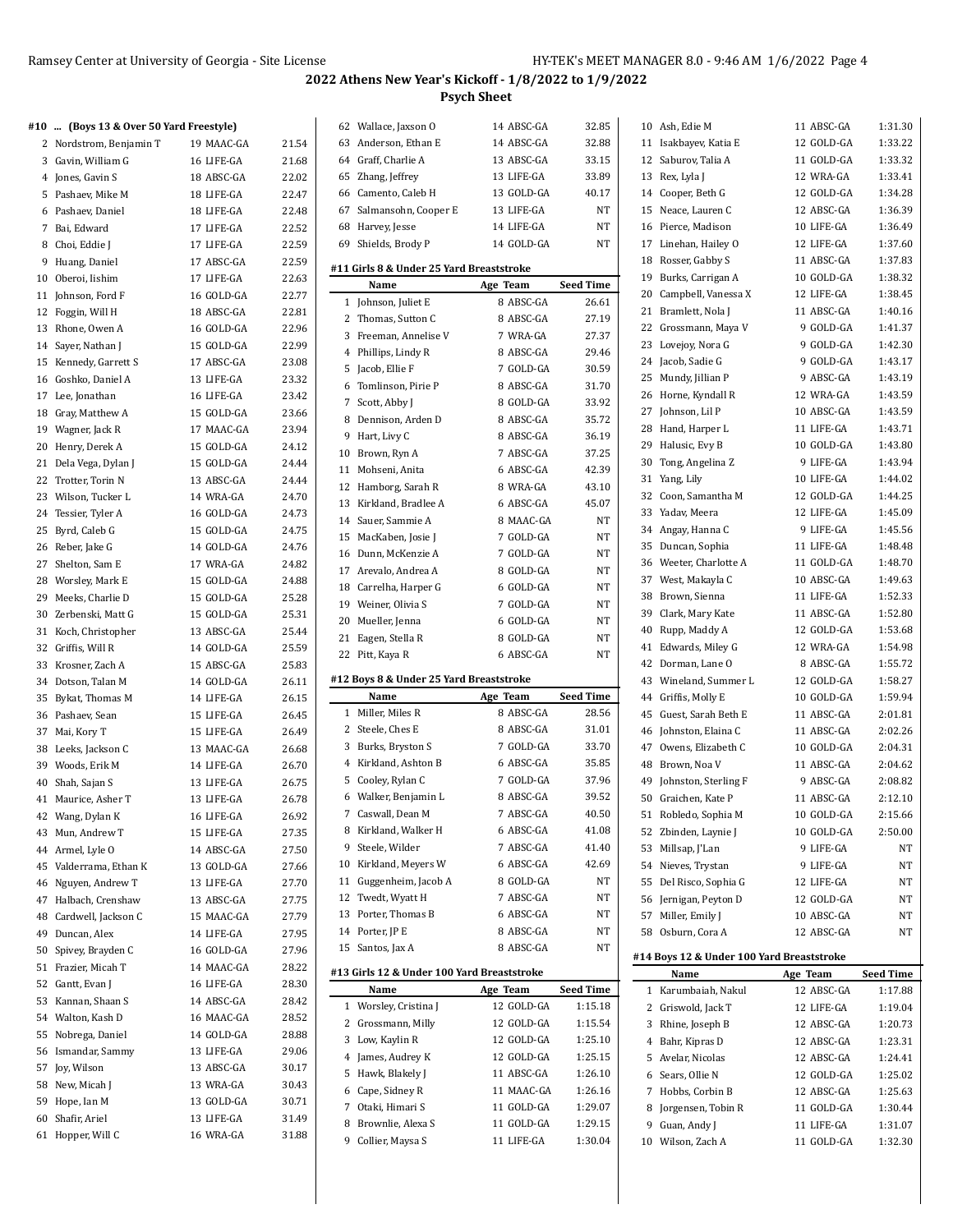| #14 … | (Boys 12 & Under 100 Yard Breaststroke)   |            |                  | 12 Slorahn, Piper K                     | 14 GOLD-GA               | 1:13.68            | #16 Boys 13 & Over 100 Yard Breaststroke |                          |                  |
|-------|-------------------------------------------|------------|------------------|-----------------------------------------|--------------------------|--------------------|------------------------------------------|--------------------------|------------------|
|       | 11 Stringer, Matthew M                    | 11 GOLD-GA | 1:32.79          | 13 Fuentes, Brayden T                   | 17 GOLD-GA               | 1:13.79            | Name                                     | Age Team                 | <b>Seed Time</b> |
|       | 12 McGinn, Blake W                        | 10 GOLD-GA | 1:32.81          | 14 Sutandi, Caitlin E                   | 17 LIFE-GA               | 1:14.57            | 1 Johnson, Ford F                        | 16 GOLD-GA               | 58.10            |
|       | 13 Wintermeyer, Colin P                   | 10 GOLD-GA | 1:34.13          | 15 Perkins, Emma J                      | 13 GOLD-GA               | 1:15.38            | 2 Sayer, Nathan J                        | 15 GOLD-GA               | 58.81            |
|       | 14 Nurnberg, Nicholas R                   | 12 GOLD-GA | 1:34.32          | 16 Young, Ximena                        | 14 ABSC-GA               | 1:15.46            |                                          | 19 MAAC-GA               | 59.80            |
|       | 15 Smith, Brady D                         | 11 ABSC-GA | 1:36.12          | 17 Worsley, Anna G                      | 17 GOLD-GA               | 1:15.49            | 3 Nordstrom, Benjamin T                  |                          |                  |
|       | 16 Werner, David R                        | 11 ABSC-GA | 1:40.20          | 18 Gonzalez, Elena J                    | 16 WRA-GA                | 1:17.09            | 4 Gavin, William G                       | 16 LIFE-GA               | 1:01.30          |
|       | 17 Owens, Oliver R                        | 12 GOLD-GA | 1:41.13          | 19 Duffy, Anna B                        | 13 LIFE-GA               | 1:17.46            | 5 Tessier, Tyler A                       | 16 GOLD-GA               | 1:01.87          |
|       | 18 Abouelmagd, Muhammad A 12 WRA-GA       |            | 1:41.60          | 20 Mai, Kayly T                         | 17 LIFE-GA               | 1:17.49            | 6 Jones, Gavin S                         | 18 ABSC-GA               | 1:02.15          |
|       | 19 Price, Sam D                           | 9 ABSC-GA  | 1:43.00          | 21 Harding, Riley M                     | 13 ABSC-GA               | 1:18.26            | 7 Mikels, Justin D                       | 15 LIFE-GA               | 1:02.92          |
|       | 20 Hatcher, Sammy M                       | 11 GOLD-GA | 1:43.88          | 22 Ripps, Janie V                       | 15 ABSC-GA               | 1:18.44            | 8 Oberoi, Iishim                         | 17 LIFE-GA               | 1:03.65          |
|       | 21 Ravid, Adam                            | 12 UNAT-GA | 1:44.66          | 23 Brooks, Kaia A                       | 15 GOLD-GA               | 1:18.48            | 9 Pashaev, Daniel                        | 18 LIFE-GA               | 1:03.73          |
|       | 22 Price, Grady T                         | 12 ABSC-GA | 1:45.35          | 24 Bateman, Tyler L                     | 15 MAAC-GA               | 1:18.70            | 10 Krosner, Sam J                        | 18 ABSC-GA               | 1:04.12          |
|       | 23 Freed, Collin S                        | 11 GOLD-GA | 1:45.51          | 25 Ray, Lucca A                         | 13 LIFE-GA               | 1:19.28            | 11 Dela Vega, Dylan J                    | 15 GOLD-GA               | 1:04.32          |
|       | 24 Leppert, Skyler N                      | 11 GOLD-GA | 1:46.03          | 26 Hua, Katelyn Q                       | 14 GOLD-GA               | 1:19.56            | 12 Gray, Matthew A                       | 15 GOLD-GA               | 1:05.95          |
|       | 25 Artamonov, Daniil                      | 11 WRA-GA  | 1:46.65          | 27 Sonambekar, Anushka A                | 14 GOLD-GA               | 1:20.11            | 13 Bai, Edward                           | 17 LIFE-GA               | 1:07.81          |
|       | 26 Franklin, Jaecob K                     | 10 GOLD-GA | 1:47.06          | 28 Bonner, Berklee A                    | 13 ABSC-GA               | 1:20.13            | 14 Profeta, Pierce E                     | 14 GOLD-GA               | 1:07.97          |
|       | 27 Harrison, Ean G                        | 10 WRA-GA  | 1:47.74          | 29 May, Kahleia A                       | 15 GOLD-GA               | 1:20.56            | 15 Rankine, William D                    | 17 WRA-GA                | 1:08.04          |
|       | 28 Brinkley, Nathan J                     |            |                  | 30 Yeomans, Carson R                    | 13 ABSC-GA               | 1:21.78            | 16 Koch, Christopher                     | 13 ABSC-GA               | 1:08.34          |
|       |                                           | 10 GOLD-GA | 1:48.08          | 31 Miller, Grace E                      | 13 GOLD-GA               | 1:22.18            | Gauntt, Charlie B<br>17                  | 16 GOLD-GA               | 1:10.05          |
|       | 29 Gamel, Owen B                          | 12 GOLD-GA | 1:48.35          |                                         |                          |                    | 18<br>Pashaev, Sean                      | 15 LIFE-GA               | 1:10.80          |
|       | 30 Birje, Arjun A                         | 10 GOLD-GA | 1:48.39          | 32 Parks, Olivia G                      | 13 GOLD-GA               | 1:22.44            | 19 Phillips, Luke L                      | 13 ABSC-GA               | 1:11.14          |
|       | 31 Balasabas, Parker B                    | 8 GOLD-GA  | 1:48.59          | 33 Elliott, Claire E                    | 14 GOLD-GA               | 1:23.69            | 20 Leeks, Jackson C                      | 13 MAAC-GA               | 1:11.24          |
|       | 32 Bowles, Henry                          | 11 GOLD-GA | 1:49.96          | 34 Cannon, Caroline E                   | 15 GOLD-GA               | 1:25.05            | 21 Rezaei, Naveed                        | 15 LIFE-GA               | 1:11.38          |
|       | 33 Ravid, Ilia                            | 12 UNAT-GA | 1:51.73          | 35 Bass, Katherine E                    | 13 LIFE-GA               | 1:25.07            | 22<br>Kim, Micah                         | 14 LIFE-GA               | 1:11.67          |
|       | 34 Dillies, Andreas                       | 11 ABSC-GA | 1:55.35          | 36 Halbach, Ansley E                    | 16 ABSC-GA               | 1:25.19            | 23<br>Huang, Daniel                      | 17 ABSC-GA               | 1:11.81          |
|       | 35 Bustle, Emerson L                      | 9 GOLD-GA  | 1:56.72          | 37 Prakash, Tanvi                       | 14 ABSC-GA               | 1:25.45            | 24 Park, Jason                           | 13 LIFE-GA               | 1:11.93          |
|       | 36 McCracken, Ian M                       | 11 ABSC-GA | 1:58.43          | 38 Morton, Sydney G                     | 14 LIFE-GA               | 1:26.14            | 25 Wagner, Jack R                        | 17 MAAC-GA               | 1:13.50          |
|       | 37 Nikkumbh, Rounak S                     | 12 LIFE-GA | 2:00.34          | 39 Hobbs, Sophierose R                  | 14 ABSC-GA               | 1:26.15            | 26 Shelton, Sam E                        | 17 WRA-GA                | 1:14.01          |
|       | 38 Costner, Jackson C                     | 11 GOLD-GA | 2:03.32          | 40 Yang, Leah                           | 14 LIFE-GA               | 1:26.98            | 27<br>Mai, Kory T                        | 15 LIFE-GA               | 1:14.18          |
|       | 39 Hill, Hugh K                           | 10 ABSC-GA | 2:07.23          | 41 Martin, Juliet A                     | 14 LIFE-GA               | 1:28.49            | 28<br>Iglar, Thomas H                    | 14 GOLD-GA               | 1:14.33          |
|       | 40 Tarkington, Sebastian                  | 10 MAAC-GA | 2:13.39          | 42 Smith, Lynnette                      | 14 ABSC-GA               | 1:28.68            | Hope, Ian M<br>29                        | 13 GOLD-GA               | 1:14.69          |
|       | 41 Weldon, Caz A                          | 11 ABSC-GA | 2:15.51          | 43 Shelton, Anna L                      | 15 WRA-GA                | 1:29.62            | Cardwell, Jackson C<br>30                | 15 MAAC-GA               | 1:15.04          |
|       | 42 Shahpatel, Anvay D                     | 10 GOLD-GA | 2:49.40          | 44 Byrd, Zoe S                          | 14 GOLD-GA               | 1:30.10            | 31 Wilson, Tucker L                      | 14 WRA-GA                | 1:15.04          |
|       | 43 Darsono, Nicholas                      | 11 LIFE-GA | NT               | 45 Nelson, Isabella M                   | 14 ABSC-GA               | 1:30.66            | 32<br>Goshko, Daniel A                   | 13 LIFE-GA               | 1:15.65          |
|       | 44 Darsono, Jacob                         | 9 LIFE-GA  | NT               | 46 Fays, Sofia M                        | 15 LIFE-GA               | 1:31.12            | 33<br>Buyce, Sam P                       | 14 GOLD-GA               | 1:16.49          |
|       | 45 Miller-Dotson, Kyle T                  | 8 MAAC-GA  | NT               | 47 Angay, Lara A                        | 13 LIFE-GA               | 1:31.86            | 34 Krosner, Zach A                       | 15 ABSC-GA               | 1:17.93          |
|       | 46 BivishBal, Aaryan                      | 11 GOLD-GA | NT               | 48 Brown, Mia L                         | 14 LIFE-GA               | 1:31.87            | 35 Camento, Caleb H                      | 13 GOLD-GA               | 1:18.59          |
|       | 47 Byrd, Wyatt R                          | 11 GOLD-GA | NT               | 49 Hughes, Sarah E                      | 15 GOLD-GA               | 1:32.05            | 36 Wallace, Jaxson O                     |                          | 1:18.75          |
|       | 48 Singh, Shourya P                       | 10 GOLD-GA | NT               | 50 Joyce, Harper O                      | 15 MAAC-GA               | 1:32.30            | Brown, Thomas V                          | 14 ABSC-GA<br>13 ABSC-GA |                  |
|       | 49 Fry, Liam B                            | 10 GOLD-GA | NT               | 51 Hamborg, Allie C                     | 16 WRA-GA                | 1:34.12            | 37                                       |                          | 1:18.77          |
|       | 50 King, Ethan D                          | 9 ABSC-GA  | NT               | 52 Sanning, Dylan M                     | 14 GOLD-GA               | 1:35.06            | 38 Valderrama, Lucas R                   | 15 GOLD-GA               | 1:19.25          |
|       | 51 Toon, Jonah M                          | 11 ABSC-GA | NT               | 53 McAuliff, Madison A                  | 13 ABSC-GA               | 1:35.07            | 39 Kannan, Shaan S                       | 14 ABSC-GA               | 1:20.60          |
|       | 52 Thang, Van P                           | 12 ABSC-GA | NT               | 54 Thang, Mercy                         | 14 ABSC-GA               | 1:36.48            | 40 Shah, Sajan S                         | 13 LIFE-GA               | 1:21.04          |
|       | 53 Boswell, Ian C                         | 12 ABSC-GA | NT               | 55 French, Natalie E                    | 13 GOLD-GA               | 1:36.69            | 41 Huey, Gavin J                         | 15 GOLD-GA               | 1:23.64          |
|       | 54 Mohseni, Arad                          | 10 ABSC-GA | NT               | 56 Aronowitz, Riley A                   | 15 LIFE-GA               | 1:37.89            | 42 New, Micah J                          | 13 WRA-GA                | 1:24.92          |
|       | 55 Boyd, Micah E                          | 8 ABSC-GA  | NT               | 57 Sadler, Claire E                     | 13 GOLD-GA               | 1.39.38            | Joy, Wilson<br>43                        | 13 ABSC-GA               | 1:25.27          |
|       | 56 Brown, Daniel A                        | 9 ABSC-GA  | NT               | 58 Cauwels, Addison K                   | 13 GOLD-GA               | 1.39.76            | 44 Wang, Dylan K                         | 16 LIFE-GA               | 1:25.28          |
|       |                                           |            |                  | 59 Borge, Sofia D                       | 13 GOLD-GA               | 1:39.93            | 45 Frazier, Micah T                      | 14 MAAC-GA               | 1:27.79          |
|       | #15 Girls 13 & Over 100 Yard Breaststroke |            |                  | 60 Suma, Lynley A                       | 13 LIFE-GA               | 1:42.34            | 46 Zhang, Jeffrey                        | 13 LIFE-GA               | 1:28.58          |
|       | Name                                      | Age Team   | <b>Seed Time</b> |                                         |                          |                    | Graff, Charlie A<br>47                   | 13 ABSC-GA               | 1:29.34          |
|       | 1 O'Shaughnessy, Maggie M                 | 14 GOLD-GA | 1:05.92          | 61 Millsap, Jasmyn C<br>62 Graff, Bea L | 16 LIFE-GA<br>13 ABSC-GA | 1:44.64<br>1:44.78 | Anderson, Ethan E<br>48                  | 14 ABSC-GA               | 1:32.18          |
|       | 2 Jones, Rose C                           | 14 GOLD-GA | 1:07.79          |                                         |                          |                    | Shafir, Ariel<br>49                      | 13 LIFE-GA               | 1:32.45          |
|       | 3 Loftus, Riley A                         | 15 GOLD-GA | 1:08.35          | 63 Porwal, Anna-Maya                    | 13 LIFE-GA               | 1:48.53            | 50 Hopper, Will C                        | 16 WRA-GA                | 1:33.86          |
|       | 4 Tell, Greta M                           | 16 MAAC-GA | 1:09.23          | 64 Herring, Addyson J                   | 14 GOLD-GA               | 1:49.00            | 51 Shields, Brody P                      | 14 GOLD-GA               | 1:42.28          |
|       | 5 Hughes, Caroline E                      | 13 GOLD-GA | 1:09.89          | 65 Givens, Sarah N                      | 14 LIFE-GA               | 1:52.03            | 52 Salmansohn, Cooper E                  | 13 LIFE-GA               | 1:49.59          |
|       | 6 Stafford, Natalie R                     | 18 GOLD-GA | 1:10.22          | 66 Guy, Sela M                          | 15 GOLD-GA               | 1:53.57            |                                          |                          |                  |
|       | 7 Alderman, Lily M                        | 16 GOLD-GA | 1:10.69          | 67 Jackson, Hayleigh-Ann M              | 14 WRA-GA                | 1:55.57            | #17 Girls 12 & Under 200 Yard Freestyle  |                          |                  |
|       | 8 Teyner, Kailey R                        | 14 ABSC-GA | 1:11.46          | 68 Shaffer, Marleighna M                | 13 ABSC-GA               | 1:59.23            | Meet Qualifying: 3:19.19                 |                          |                  |
|       | 9 Avelar, Nicole                          | 15 ABSC-GA | 1:11.94          | 69 Nichols, Kathryn P                   | 17 ABSC-GA               | 2:00.26            | Name                                     | Age Team                 | <b>Seed Time</b> |
|       | 10 Jansons, Annalia E                     | 18 GOLD-GA | 1:12.37          | 70 Welch, Avery B                       | 13 LIFE-GA               | NT                 | 1 Steger, Tessa A                        | 12 ABSC-GA               | 2:11.88          |
|       | 11 Sears, Lily S                          | 14 GOLD-GA | 1:12.77          | 71 Uptagrafft, Julia C                  | 13 ABSC-GA               | NT                 | 2 Grossmann, Milly                       | 12 GOLD-GA               | 2:15.64          |
|       |                                           |            |                  |                                         |                          |                    | 3 Porter, Sophie R                       | 12 GOLD-GA               | 2:17.54          |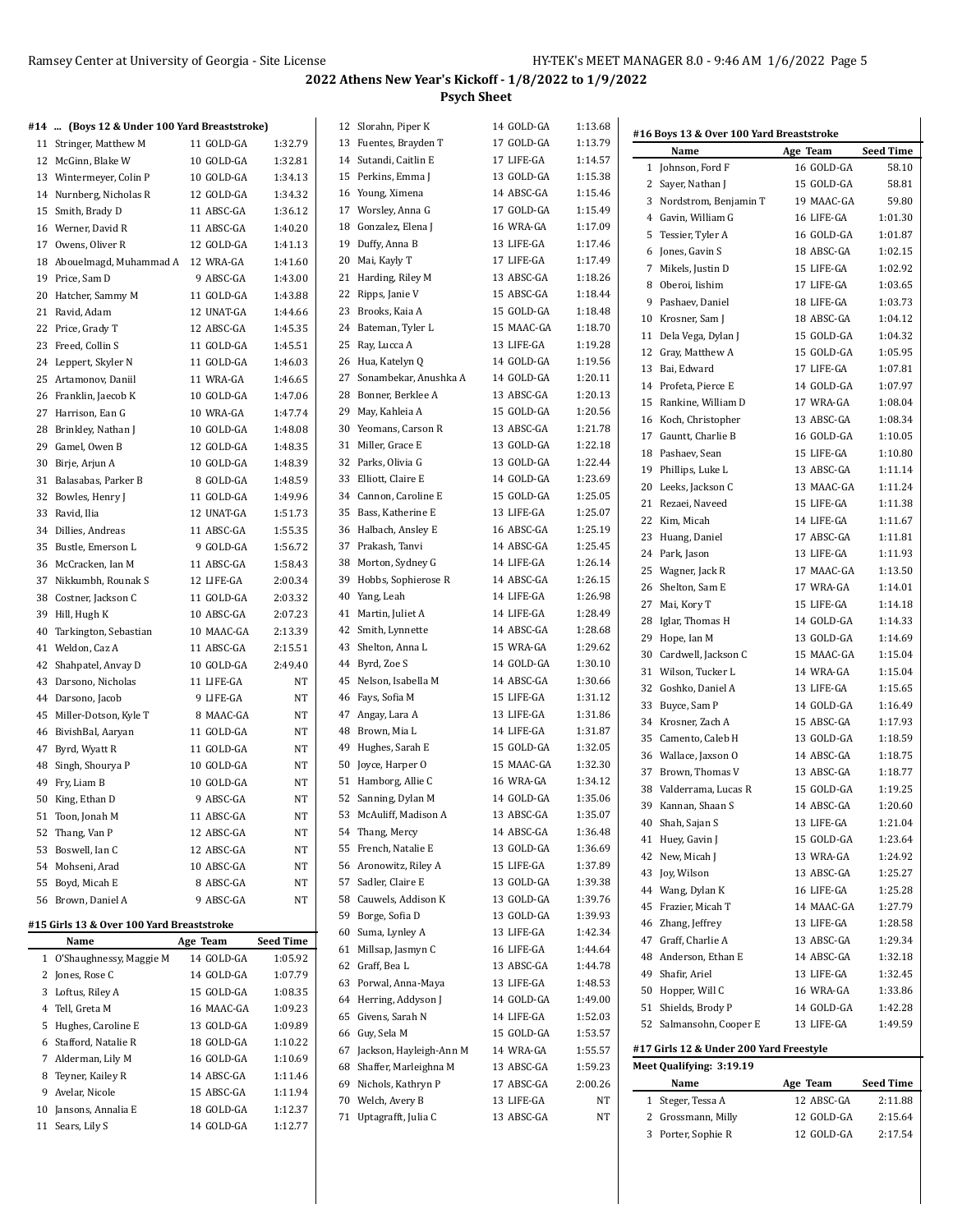MacKenna, MC C 14 MAAC-GA 2:38.77 Aronowitz, Riley A 15 LIFE-GA 2:41.78

# **2022 Athens New Year's Kickoff - 1/8/2022 to 1/9/2022 Psych Sheet**

20 Chang, Dax N 8 ABSC-GA 3:06.69 21 Cummings, Hanniel A 10 LINS-GA NT

**#19 Girls 13 & Over 200 Yard Freestyle**

### **#17 ... (Girls 12 & Under 200 Yard Freestyle)**

| 1  | Bahr, Kipras D                         | 12 ABSC-GA | 2:07.25          |
|----|----------------------------------------|------------|------------------|
|    | Name                                   | Age Team   | <b>Seed Time</b> |
|    | Meet Qualifying: 3:06.69               |            |                  |
|    | #18 Boys 12 & Under 200 Yard Freestyle |            |                  |
| 40 | Jernigan, Peyton D                     | 12 GOLD-GA | NT               |
| 39 | Robledo, Sophia M                      | 10 GOLD-GA | 3:39.26          |
| 38 | Iravanian, Sarah                       | 10 LIFE-GA | 3:35.70          |
| 37 | Yadav, Meera                           | 12 LIFE-GA | 3:19.36          |
| 36 | Lindstrom, Harper M                    | 10 ABSC-GA | 3:19.19          |
| 35 | Boyd, Hannah E                         | 11 ABSC-GA | 3:19.19          |
| 34 | Roath, Harper                          | 11 ABSC-GA | 3:19.19          |
| 33 | Douris, Zarema M                       | 11 ABSC-GA | 3:19.19          |
| 32 | Johnston, Elaina C                     | 11 ABSC-GA | 3:19.19          |
| 31 | Duncan, Sidney                         | 11 LIFE-GA | 3:18.33          |
| 30 | Horne, Kyndall R                       | 12 WRA-GA  | 3:17.75          |
| 29 | Yann, Emma G                           | 10 WRA-GA  | 3:11.80          |
| 28 | hua, mya M                             | 10 GOLD-GA | 3:11.76          |
| 27 | Sawyer, Hadley R                       | 10 GOLD-GA | 3:07.40          |
| 26 | Mundy, Jillian P                       | 9 ABSC-GA  | 3:02.08          |
|    | Burns, Addie G                         | 10 GOLD-GA | 3:01.83          |
| 25 |                                        |            |                  |
|    | 24 Pierce, Madison                     | 10 LIFE-GA | 3:00.54          |
|    | 23 Griffis, Molly E                    | 10 GOLD-GA | 2:57.01          |
| 22 | Bahr, Sima R                           | 10 ABSC-GA | 2:55.30          |
| 21 | Dennison, Sage E                       | 10 ABSC-GA | 2:52.37          |
| 20 | Tarkington, Vega                       | 12 MAAC-GA | 2:50.53          |
| 19 | McLucas, Daphne O                      | 12 ABSC-GA | 2:48.98          |
| 18 | Sawka, Gabi R                          | 11 GOLD-GA | 2:46.65          |
| 17 | Henrichs, Kate R                       | 12 GOLD-GA | 2:46.27          |
| 16 | Rex, Lyla J                            | 12 WRA-GA  | 2:45.77          |
| 15 | Brownlie, Alexa S                      | 11 GOLD-GA | 2:44.53          |
|    | 14 Guthrie, Jameson A                  | 11 GOLD-GA | 2:44.04          |
| 13 | Tomlinson, Bailey A                    | 12 ABSC-GA | 2:36.51          |
| 12 | Holliman, Hayden A                     | 12 GOLD-GA | 2:36.47          |
| 11 | Hayakawa, Kanami G                     | 12 LIFE-GA | 2:36.04          |
| 10 | Isakbayev, Katia E                     | 12 GOLD-GA | 2:33.34          |
| 9  | Otaki, Himari S                        | 11 GOLD-GA | 2:28.83          |
| 8  | O'Shaughnessy, Annie M                 | 11 GOLD-GA | 2:25.30          |
|    | 7 Cooper, Beth G                       | 12 GOLD-GA | 2:24.95          |
|    | 6 Burks, Shelby S                      | 12 GOLD-GA | 2:24.00          |
| 5  | Latham, Megan J                        | 12 LIFE-GA | 2:20.04          |
|    | 4 Brewster, Caroline R                 | 11 GOLD-GA | 2:18.46          |
|    |                                        |            |                  |

|    | $D$ as $N$ , $D$ is $D$ , $V$                |            |           |    | Name                       | Age Team   | Seed Time |              |
|----|----------------------------------------------|------------|-----------|----|----------------------------|------------|-----------|--------------|
|    | 7 Cooper, Beth G                             | 12 GOLD-GA | 2:24.95   |    | 1 O'Shaughnessy, Bridget E | 17 GOLD-GA | 1:53.28   | 62           |
|    | 8 O'Shaughnessy, Annie M                     | 11 GOLD-GA | 2:25.30   |    | 2 Alderman, Lily M         | 16 GOLD-GA | 1.53.34   | 63           |
| 9  | Otaki, Himari S                              | 11 GOLD-GA | 2:28.83   | 3  | Richardson, Jory N         | 16 MAAC-GA | 1:55.01   | 64           |
|    | 10 Isakbayev, Katia E                        | 12 GOLD-GA | 2:33.34   | 4  | Halbach, Ansley E          | 16 ABSC-GA | 1.56.41   | 65           |
| 11 | Hayakawa, Kanami G                           | 12 LIFE-GA | 2:36.04   | 5  | Owen, Sarah Paisley        | 13 MAAC-GA | 1:58.35   | 66           |
|    | 12 Holliman, Hayden A                        | 12 GOLD-GA | 2:36.47   | 6  | Alston, Maia L             | 14 GOLD-GA | 1:59.63   | 67           |
| 13 | Tomlinson, Bailey A                          | 12 ABSC-GA | 2:36.51   | 7  | Arcaroli, Sadie I          | 15 GOLD-GA | 2:00.99   | 68           |
|    | 14 Guthrie, Jameson A                        | 11 GOLD-GA | 2:44.04   | 8  | Foggin, Charlotte L        | 15 ABSC-GA | 2:01.57   | 69           |
|    | 15 Brownlie, Alexa S                         | 11 GOLD-GA | 2:44.53   | 9  | McKenley, Olivia A         | 16 MAAC-GA | 2:02.46   | 70           |
|    | 16 Rex, Lyla J                               | 12 WRA-GA  | 2:45.77   | 10 | Clark, Addison G           | 13 GOLD-GA | 2:02.63   | #20 I        |
|    | 17 Henrichs, Kate R                          | 12 GOLD-GA | 2:46.27   |    | Tell, Greta M              | 16 MAAC-GA |           |              |
| 18 | Sawka, Gabi R                                | 11 GOLD-GA | 2:46.65   | 11 |                            |            | 2:02.75   |              |
| 19 | McLucas, Daphne O                            | 12 ABSC-GA | 2:48.98   | 12 | Deak, Avery E              | 15 GOLD-GA | 2:03.81   | $\mathbf{1}$ |
| 20 | Tarkington, Vega                             | 12 MAAC-GA | 2:50.53   | 13 | Perkins, Emma J            | 13 GOLD-GA | 2:04.01   | 2            |
|    | 21 Dennison, Sage E                          | 10 ABSC-GA | 2:52.37   | 14 | Jackson, Kelsey L          | 16 GOLD-GA | 2:04.33   | 3            |
|    | 22 Bahr, Sima R                              | 10 ABSC-GA | 2:55.30   |    | 15 Osborn, Lily            | 14 GOLD-GA | 2:04.60   | 4            |
| 23 | Griffis, Molly E                             | 10 GOLD-GA | 2:57.01   |    | 16 Maley, Quincy Q         | 15 LIFE-GA | 2:04.67   | 5            |
|    | 24 Pierce, Madison                           | 10 LIFE-GA | 3:00.54   | 17 | O'Shaughnessy, Maggie M    | 14 GOLD-GA | 2.05.34   | 6            |
|    | 25 Burns, Addie G                            | 10 GOLD-GA | 3:01.83   | 18 | Malave, Jenna B            | 17 GOLD-GA | 2:05.46   | 7            |
|    | 26 Mundy, Jillian P                          | 9 ABSC-GA  | 3:02.08   | 19 | Hamilton, Samantha V       | 16 GOLD-GA | 2:06.66   | 8            |
|    | 27 Sawyer, Hadley R                          | 10 GOLD-GA | 3:07.40   | 20 | Willis, Lauren M           | 15 GOLD-GA | 2:06.70   | 9            |
|    | 28 hua, mya M                                | 10 GOLD-GA | 3:11.76   | 21 | Clark, Ainsley F           | 16 GOLD-GA | 2:07.01   | 10           |
|    | 29 Yann, Emma G                              | 10 WRA-GA  | 3:11.80   | 22 | Valenzuela, Sofia C        | 13 LIFE-GA | 2:07.30   | 11           |
|    | 30 Horne, Kyndall R                          | 12 WRA-GA  | 3:17.75   | 23 | Worsley, Anna G            | 17 GOLD-GA | 2:08.63   | 12           |
|    | Duncan, Sidney                               |            |           | 24 | Pursner, Rebecca J         | 16 ABSC-GA | 2:08.96   | 13           |
| 31 |                                              | 11 LIFE-GA | 3:18.33   | 25 | Elliott, Claire E          | 14 GOLD-GA | 2:09.12   | 14           |
|    | 32 Johnston, Elaina C<br>33 Douris, Zarema M | 11 ABSC-GA | 3:19.19   | 26 | He, Alethea L              | 14 ABSC-GA | 2:09.28   | 15           |
|    |                                              | 11 ABSC-GA | 3:19.19   | 27 | Sattler, Erin M            | 16 GOLD-GA | 2:09.38   | 16           |
|    | 34 Roath, Harper                             | 11 ABSC-GA | 3:19.19   | 28 | Lindsley, Kathryn O        | 16 LIFE-GA | 2:09.75   | 17           |
|    | 35 Boyd, Hannah E                            | 11 ABSC-GA | 3:19.19   | 29 | Buxbaum, Hannah            | 14 GOLD-GA | 2:11.10   | 18           |
|    | 36 Lindstrom, Harper M                       | 10 ABSC-GA | 3:19.19   | 30 | Bass, Katherine E          | 13 LIFE-GA | 2:11.45   | 19           |
|    | 37 Yadav, Meera                              | 12 LIFE-GA | 3:19.36   | 31 | Kessell, Katie I           | 13 LIFE-GA | 2:11.52   | 20           |
|    | 38 Iravanian, Sarah                          | 10 LIFE-GA | 3:35.70   | 32 | Duffy, Anna B              | 13 LIFE-GA | 2:11.80   | 21           |
| 39 | Robledo, Sophia M                            | 10 GOLD-GA | 3:39.26   | 33 | Stafford, Natalie R        | 18 GOLD-GA | 2:12.22   | 22           |
|    | 40 Jernigan, Peyton D                        | 12 GOLD-GA | NT        | 34 | Sutandi, Caitlin E         | 17 LIFE-GA | 2:13.04   | 23           |
|    | 18 Boys 12 & Under 200 Yard Freestyle        |            |           | 35 | Morton, Sydney G           | 14 LIFE-GA | 2:13.05   | 24           |
|    | leet Qualifying: 3:06.69                     |            |           | 36 | Mai, Kayly T               | 17 LIFE-GA | 2:13.30   | 25           |
|    | Name                                         | Age Team   | Seed Time | 37 | Cannon, Caroline E         | 15 GOLD-GA | 2:13.58   | 26           |
|    | 1 Bahr, Kipras D                             | 12 ABSC-GA | 2:07.25   | 38 | Burkus, Sophie N           | 15 GOLD-GA | 2:15.03   | 27           |
|    | 2 Dotson, Bayne M                            | 12 GOLD-GA | 2:09.88   | 39 | Hughes, Caroline E         | 13 GOLD-GA | 2:15.36   | 28           |
|    | 3 Rhine, Joseph B                            | 12 ABSC-GA | 2:11.02   | 40 | Palmer, Ansley L           | 14 LIFE-GA | 2:16.26   | 29           |
|    | 4 Roland, Reid S                             | 12 GOLD-GA | 2:14.29   | 41 | Carter, Alayna M           | 14 GOLD-GA | 2:17.26   | 30           |
|    | 5 Wintermeyer, Colin P                       | 10 GOLD-GA | 2:24.19   |    | 42 Miller, Grace E         | 13 GOLD-GA | 2:18.23   | 31           |
| 6  | Sauer, Will J                                | 12 MAAC-GA | 2:25.05   | 43 | Cappola, Chloe O           | 13 LIFE-GA | 2:18.61   | 32           |
| 7  | McGinn, Blake W                              | 10 GOLD-GA | 2:31.19   | 44 | Hoffman, Raelyn M          | 15 GOLD-GA | 2:18.85   | 33           |
| 8  | Sonambekar, Jay A                            | 12 GOLD-GA | 2:37.36   | 45 | Koontz, Phoenix A          | 16 LIFE-GA | 2:19.69   | 34           |
| 9  | Kirkland, Jack D                             | 10 ABSC-GA | 2:41.98   | 46 | Steinhauser, Kayla P       | 13 GOLD-GA | 2:20.44   | 35           |
| 10 | Wilson, Zach A                               | 11 GOLD-GA | 2:45.01   | 47 | Bateman, Tyler L           | 15 MAAC-GA | 2:21.81   | 36           |
| 11 | McLeroy, Logan D                             | 10 ABSC-GA | 2:49.27   | 48 | Gonzalez, Elena J          | 16 WRA-GA  | 2:22.29   | 37           |
| 12 | Guthrie, Connor W                            | 9 GOLD-GA  | 2:50.95   | 49 | Martin, Juliet A           | 14 LIFE-GA | 2.25.26   | 38           |
| 13 | Brinkley, Nathan J                           | 10 GOLD-GA | 2:51.84   | 50 | Nuar, Kennedy M            | 15 LIFE-GA | 2:25.75   | 39           |
|    | 14 Hope, Owen K                              | 10 GOLD-GA | 2:52.74   | 51 | Shelton, Anna L            | 15 WRA-GA  | 2:25.86   | 40           |
| 15 | Nguyen, Ethan T                              | 11 LIFE-GA | 2:53.05   | 52 | Borge, Sofia D             | 13 GOLD-GA | 2:27.42   | 41           |
| 16 | Bustle, Emerson L                            | 9 GOLD-GA  | 2:56.07   | 53 | Brooks, Kaia A             | 15 GOLD-GA | 2.28.00   | 42           |
| 17 | Harrison, Ean G                              | 10 WRA-GA  | 3:01.42   | 54 | Yeomans, Carson R          | 13 ABSC-GA | 2.28.46   | 43           |
| 18 | McCullough, Nolan E                          | 10 ABSC-GA | 3:06.69   | 55 | Ray, Lucca A               | 13 LIFE-GA | 2:31.50   | 44           |
|    | 19 Price, Grady T                            | 12 ABSC-GA | 3:06.69   | 56 | Farris, Ava N              | 14 WRA-GA  | 2:32.23   | 45           |
|    |                                              |            |           | 57 | Fays, Sofia M              | 15 LIFE-GA | 2:33.22   | 46           |
|    |                                              |            |           |    |                            |            |           |              |
|    |                                              |            |           |    |                            |            |           |              |

| 60             | French, Natalie E                     | 13 GOLD-GA               | 2:41.79            |
|----------------|---------------------------------------|--------------------------|--------------------|
| 61             | Maurice, Avery J                      | 13 LIFE-GA               | 2:43.89            |
|                | 62 Gangadharan, Dharini P             | 15 GOLD-GA               | 2:44.16            |
| 63             | Millsap, Jasmyn C                     | 16 LIFE-GA               | 2:44.53            |
| 64             | Joyce, Harper O                       | 15 MAAC-GA               | 2:45.84            |
|                | 65 Graff, Bea L                       | 13 ABSC-GA               | 2:47.65            |
|                | 66 Sadler, Claire E                   | 13 GOLD-GA               | 2:51.78            |
|                | 67 Cauwels, Addison K                 | 13 GOLD-GA               | 2:56.81            |
|                | 68 Robledo, Madison I                 | 13 GOLD-GA               | 3:15.31            |
|                | 69 Welch, Avery B                     | 13 LIFE-GA               | NT                 |
|                | 70 Uptagrafft, Julia C                | 13 ABSC-GA               | NT                 |
|                |                                       |                          |                    |
|                | #20 Boys 13 & Over 200 Yard Freestyle |                          |                    |
|                | Name                                  | Age Team                 | <b>Seed Time</b>   |
|                | 1 Jones, Gavin S                      | 18 ABSC-GA               | 1:40.91            |
|                | 2 Evans, Hudson M                     | 15 GOLD-GA               | 1:45.14            |
|                | 3 Nordstrom, Benjamin T               | 19 MAAC-GA               | 1:45.74            |
|                | 4 Sayer, Nathan J                     | 15 GOLD-GA               | 1:49.41            |
|                | 5 Krosner, Sam J                      | 18 ABSC-GA               | 1:49.81            |
| 6              | Tsepas Bucciero, Keaton J             | 17 MAAC-GA               | 1:50.39            |
| $\overline{7}$ | Henry, Derek A                        | 15 GOLD-GA               | 1:50.67            |
|                | 8 Gauntt, Charlie B                   | 16 GOLD-GA               | 1:50.81            |
|                | 9 Valderrama, Lucas R                 | 15 GOLD-GA               | 1:52.91            |
|                | 10 Brevard, Will E                    | 18 MAAC-GA               | 1:53.31            |
|                | 11 Worsley, Mark E                    | 15 GOLD-GA               | 1:53.59            |
|                | 12 Rhone, Owen A                      | 16 GOLD-GA               | 1:54.00            |
|                | 13 Gray, Matthew A                    | 15 GOLD-GA               | 1:55.46            |
|                | 14 Lee, Jonathan                      | 16 LIFE-GA               | 1:55.72            |
| 15             | Oberoi, Iishim                        | 17 LIFE-GA               | 1:55.82            |
|                | 16 Wagner, Jack R                     | 17 MAAC-GA               | 1:56.28            |
| 17             | Reber, Jake G                         | 14 GOLD-GA               | 1:56.43            |
|                | 18 Byrd, Caleb G                      | 15 GOLD-GA               | 1:58.14            |
|                | 19 Tessier, Tyler A                   | 16 GOLD-GA               | 1:58.24            |
|                | 20 Wisehart, Carson E                 | 14 GOLD-GA               | 1:58.35            |
| 21             | Griffis, Will R                       | 14 GOLD-GA               | 1:58.49            |
|                | 22 Meeks, Charlie D                   | 15 GOLD-GA               | 1:59.03            |
|                | 23 Trotter, Torin N                   | 13 ABSC-GA               | 1:59.11            |
|                | 24 Profeta, Pierce E                  | 14 GOLD-GA               | 2:01.50            |
|                | 25 Iglar, Thomas H                    | 14 GOLD-GA               | 2:01.57            |
|                | 26 Choi, Eddie J                      | 17 LIFE-GA               | 2:02.52            |
| 27             | Dotson, Talan M                       | 14 GOLD-GA               | 2:03.00            |
|                | 28 Buyce, Sam P                       | 14 GOLD-GA               | 2:04.23            |
|                | 29 Spivey, Brayden C                  | 16 GOLD-GA               | 2:04.90            |
|                | 30 Frankel, Griffin K                 | 14 GOLD-GA               | 2:06.41            |
| 31             | Bykat, Thomas M                       | 14 LIFE-GA               | 2:07.26            |
| 32             | Shelton, Sam E                        | 17 WRA-GA                | 2:08.53            |
|                | 33 Zerbenski, Matt G                  | 15 GOLD-GA               | 2:08.62            |
|                | 34 Maurice, Asher T                   | 13 LIFE-GA               | 2:12.28            |
| 35             | Cardwell, Jackson C                   | 15 MAAC-GA               | 2:13.74            |
| 36             | Nobrega, Daniel                       | 14 GOLD-GA               | 2:14.26            |
| 37             | Nguyen, Andrew T                      | 13 LIFE-GA               | 2:16.49            |
|                | 38 Woods, Erik M                      |                          |                    |
| 39             | Halbach, Crenshaw                     | 14 LIFE-GA<br>13 ABSC-GA | 2:17.03<br>2:17.21 |
|                |                                       |                          |                    |
|                | 40 Armel, Lyle O                      | 14 ABSC-GA               | 2:17.71            |
| 41             | Shah, Sajan S                         | 13 LIFE-GA               | 2:17.98            |
| 42             | Frazier, Micah T                      | 14 MAAC-GA               | 2:20.44            |
|                | 43 Ismandar, Sammy                    | 13 LIFE-GA               | 2:22.61            |
|                | 44 Gantt, Evan J                      | 16 LIFE-GA               | 2:25.80            |
|                | 45 Walton, Kash D                     | 16 MAAC-GA               | 2:32.90            |
| 46             | Leeks, Jackson C                      | 13 MAAC-GA               | 2:33.42            |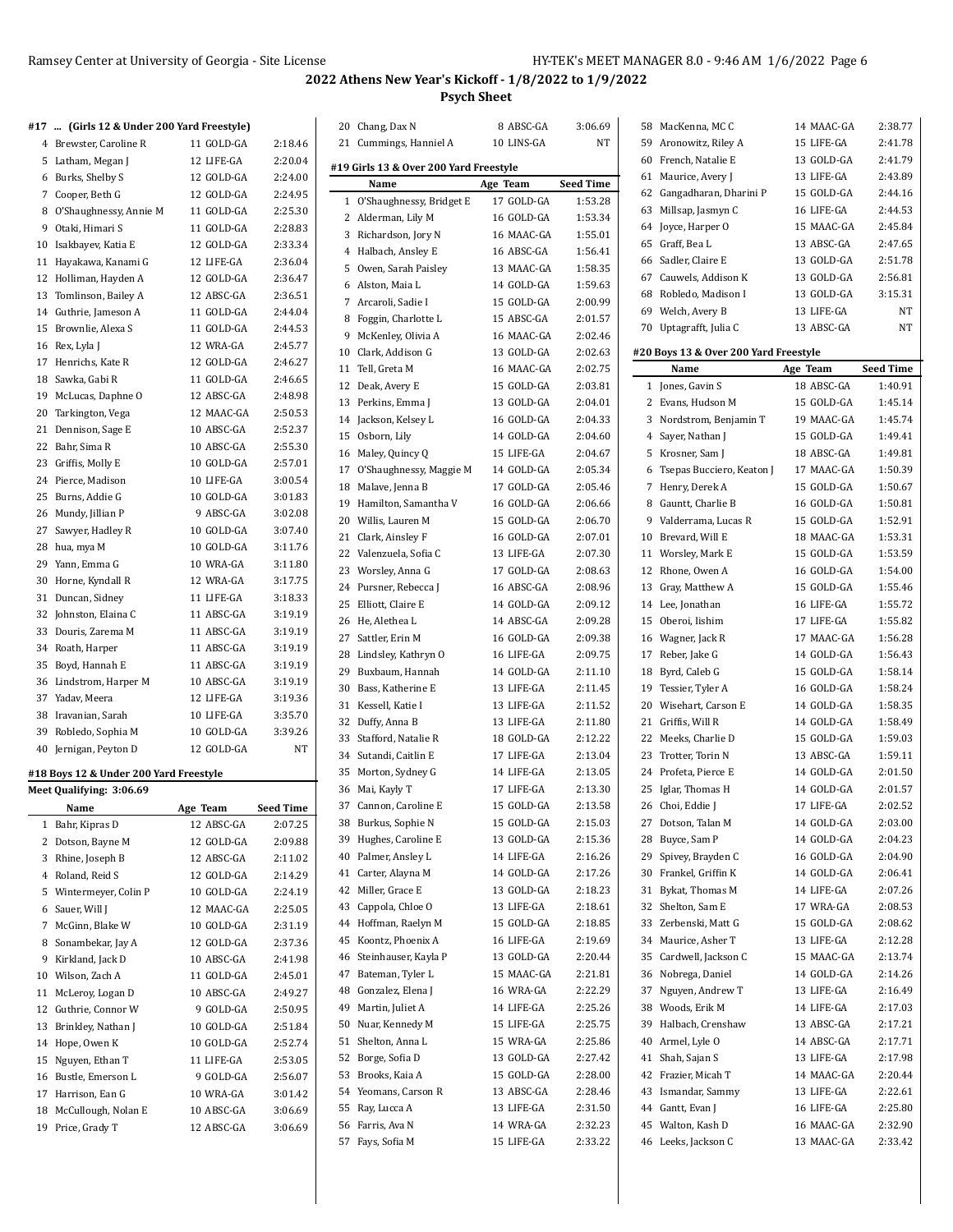$\overline{\phantom{0}}$ 

| #20 | (Boys 13 & Over 200 Yard Freestyle)            |            |                  |
|-----|------------------------------------------------|------------|------------------|
| 47  | Mai, Kory T                                    | 15 LIFE-GA | 2:38.65          |
|     | 48 Shafir, Ariel                               | 13 LIFE-GA | 2:39.54          |
|     | 49 Anderson, Ethan E                           | 14 ABSC-GA | 2:42.91          |
|     | 50 Graff, Charlie A                            | 13 ABSC-GA | 2:47.44          |
|     | 51 Zhang, Jeffrey                              | 13 LIFE-GA | 2:47.91          |
|     | 52 Shields, Brody P                            | 14 GOLD-GA | 3:05.51          |
| 53  | Duncan, Alex                                   | 14 LIFE-GA | NT               |
|     | 54 Harvey, Jesse                               | 14 LIFE-GA | NT               |
|     | 55 Hopper, Will C                              | 16 WRA-GA  | NT               |
|     |                                                |            |                  |
|     | #21 Girls 8 & Under 25 Yard Backstroke<br>Name | Age Team   | <b>Seed Time</b> |
| 1   | Sauer, Sammie A                                | 8 MAAC-GA  | 23.16            |
| 2   | Freeman, Annelise V                            | 7 WRA-GA   | 23.16            |
|     | 3 Thomas, Sutton C                             | 8 ABSC-GA  | 23.77            |
|     | 4 Sullivan, Campbell L                         | 8 ABSC-GA  | 24.53            |
| 5   | Dennison, Arden D                              | 8 ABSC-GA  | 25.51            |
| 6   | Jacob, Ellie F                                 | 7 GOLD-GA  | 25.70            |
|     | 7 Frankel, Chloe M                             | 7 GOLD-GA  | 25.82            |
|     | 8 Cole, Hadley G                               | 8 ABSC-GA  | 25.84            |
| 9   | Johnson, Juliet E                              | 8 ABSC-GA  | 25.97            |
| 10  | McCullough, Aly R                              | 8 ABSC-GA  | 26.87            |
|     | 11 Hart, Livy C                                | 8 ABSC-GA  | 27.38            |
| 12  | MacKaben, Josie J                              | 7 GOLD-GA  | 27.58            |
| 13  | Phillips, Lindy R                              | 8 ABSC-GA  | 27.62            |
|     | 14 Hamborg, Sarah R                            | 8 WRA-GA   | 28.88            |
| 15  | Pearce, Peyton E                               | 7 GOLD-GA  | 28.91            |
| 16  | Scott, Abby J                                  | 8 GOLD-GA  | 29.02            |
|     | 17 Weiner, Olivia S                            | 7 GOLD-GA  | 30.31            |
| 18  | Mueller, Jenna                                 | 6 GOLD-GA  | 30.53            |
| 19  | Brown, Ryn A                                   | 7 ABSC-GA  | 31.35            |
|     | 20 Carrelha, Harper G                          | 6 GOLD-GA  | 32.90            |
|     | 21 Dunn, McKenzie A                            | 7 GOLD-GA  | 34.74            |
|     | 22 Mohseni, Anita                              | 6 ABSC-GA  | 35.21            |
|     | 23 Kirkland, Bradlee A                         | 6 ABSC-GA  | 43.22            |
|     | 24 Arevalo, Andrea A                           | 8 GOLD-GA  | NΤ               |
| 25  | Eagen, Stella R                                | 8 GOLD-GA  | NT               |
| 26  | Pitt, Kaya R                                   | 6 ABSC-GA  | NT               |
|     | #22 Boys 8 & Under 25 Yard Backstroke          |            |                  |
|     | Name                                           | Age Team   | <b>Seed Time</b> |
|     | 1 Balasabas, Parker B                          | 8 GOLD-GA  | 19.16            |
|     | 2 Boyd, Micah E                                | 8 ABSC-GA  | 20.91            |
| 3   | Santos, Jax A                                  | 8 ABSC-GA  | 24.24            |
|     | 4 Burks, Bryston S                             | 7 GOLD-GA  | 27.72            |
|     | 5 Cooley, Rylan C                              | 7 GOLD-GA  | 27.78            |
|     | 6 Steele, Wilder                               | 7 ABSC-GA  | 28.62            |
| 7   | Pak, Eli T                                     | 8 GOLD-GA  | 30.84            |
| 8   | Caswall, Dean M                                | 7 ABSC-GA  | 31.84            |
| 9   |                                                |            |                  |
|     | Kirkland, Ashton B                             | 6 ABSC-GA  | 32.22            |
| 10  | Kirkland, Walker H                             | 6 ABSC-GA  | 32.63            |
| 11  | Walker, Benjamin L                             | 8 ABSC-GA  | 33.09            |
| 12  | Steele, Ches E                                 | 8 ABSC-GA  | 33.65            |
| 13  | Kirkland, Meyers W                             | 6 ABSC-GA  | 34.92            |
|     | 14 Vaideeswaran, Arjun S                       | 8 GOLD-GA  | NΤ               |
| 15  | Guggenheim, Jacob A                            | 8 GOLD-GA  | NΤ               |
| 16  | Twedt, Wyatt H                                 | 7 ABSC-GA  | NΤ               |
| 17  | Porter, Thomas B                               | 6 ABSC-GA  | NΤ               |

|          | #23 Girls 12 & Under 100 Yard Backstroke |                         |                    | 60 M               |
|----------|------------------------------------------|-------------------------|--------------------|--------------------|
|          | Name                                     | Age Team                | <b>Seed Time</b>   | 61<br>N            |
|          | 1 Worsley, Cristina J                    | 12 GOLD-GA              | 1:11.41            | 62 L               |
| 2        | Burks, Shelby S                          | 12 GOLD-GA              | 1:12.19            | 63<br>Si           |
| 3        | Zellner, Zoey G                          | 11 ABSC-GA              | 1:13.41            | 64 P               |
| $^{4}$   | Brewster, Caroline R                     | 11 GOLD-GA              | 1:13.46            | 65 B               |
|          | 5 Jones, Joy E                           | 12 GOLD-GA              | 1:13.51            | 66 M               |
|          | 6 Latham, Megan J                        | 12 LIFE-GA              | 1:13.72            | 67<br>A            |
|          | 7 Porter, Sophie R                       | 12 GOLD-GA              | 1:13.78            | 68 M               |
|          | 8 Steger, Tessa A                        | 12 ABSC-GA              | 1:13.97            | 69 SI              |
| 9        | Lowry, Gracelee E                        | 12 GOLD-GA              | 1:14.28            | 70 W               |
|          | 10 Kim, Leia S                           | 12 LIFE-GA              | 1:14.50            | 71<br>G            |
| 11       | Cooper, Beth G                           | 12 GOLD-GA              | 1:14.70            | 72<br>M            |
|          | 12 Elliott, Lyla R                       | 12 LIFE-GA              | 1:14.97            | 73<br>B            |
| 13       | Haldeman, Lauren E                       | 12 GOLD-GA              | 1:14.98            | 74 Jo              |
|          | 14 O'Shaughnessy, Annie M                | 11 GOLD-GA              | 1:15.66            | 75 0               |
|          | 15 Lovejoy, Audrey D                     | 11 GOLD-GA              | 1:16.73            | 76 T               |
|          | 16 McCullough, Samantha L                | 12 ABSC-GA              | 1:16.95            | #24 Bo             |
| 17       | Moulton, Alice Belle B                   | 12 GOLD-GA              | 1:17.08            |                    |
|          | 18 Henrichs, Kate R                      | 12 GOLD-GA              | 1:17.13            | 1 H                |
| 19       | Ninomiya, Ariel R                        | 12 GOLD-GA              | 1:18.52            | 2 K                |
|          | 20 Pierce, Haley                         | 10 LIFE-GA              | 1:19.92            | 3 D                |
| 21       | Lovejoy, Nora G                          | 9 GOLD-GA               | 1:22.67            | 4 K                |
|          | 22 James, Audrey K                       | 12 GOLD-GA              | 1:23.22            | 5 P                |
| 23       | Holliman, Hayden A                       | 12 GOLD-GA              | 1:25.24            | 6 H                |
|          | 24 hua, mya M                            | 10 GOLD-GA              | 1:26.62            | 7 P                |
| 25       | Halusic, Evy B                           | 10 GOLD-GA              | 1:26.77            | 8 A                |
|          | 26 Jernigan, Peyton D                    | 12 GOLD-GA              | 1:27.25            | 9 C                |
| 27       | Kaiser, Molly M                          | 12 ABSC-GA              | 1:27.57            | 10 St              |
| 28       | Sawka, Gabi R                            | 11 GOLD-GA              | 1:27.72            | 11 F               |
|          | 29 Yang, Lily                            | 10 LIFE-GA              | 1:28.09            | 12<br>$S_0$        |
| 30       | Rupp, Maddy A                            | 12 GOLD-GA              | 1:28.92            | 13 Jc              |
| 31       | Guthrie, Jameson A                       | 11 GOLD-GA              | 1:30.42            | 14 A               |
|          | 32 Grossmann, Maya V                     | 9 GOLD-GA               | 1:30.98            | 15 G               |
| 33       | Coon, Samantha M                         | 12 GOLD-GA              | 1:31.46            | 16 W               |
|          | 34 West, Makayla C                       | 10 ABSC-GA              | 1:31.60            | 17<br>Ŀ            |
|          | 35 Burns, Addie G                        | 10 GOLD-GA              | 1:32.11            | 18 W               |
|          | 36 Lee, Grace I                          | 10 LIFE-GA              | 1:32.19            | 19 H               |
|          | 37 Wineland, Summer L                    | 12 GOLD-GA              | 1:32.26            | 20 Jc              |
|          | 38 Weeter, Charlotte A                   | 11 GOLD-GA              | 1:32.28            | 21 D               |
|          | 39 Angay, Hanna C                        | 9 LIFE-GA               | 1:34.87            | 22 B               |
|          | 40 Guest, Sarah Beth E                   | 11 ABSC-GA              | 1:35.10            | 23 B               |
| 41       | Yann, Emma G                             | 10 WRA-GA               | 1:35.32            | 24<br>G            |
| 42       | Yeomans, Raleigh A                       | 10 ABSC-GA              | 1:35.41            | 25 H               |
| 43       | Tong, Angelina Z                         | 9 LIFE-GA               | 1:35.65            | 26 L               |
| 44       | Duncan, Sidney                           | 11 LIFE-GA              | 1:35.86            | 27<br>K            |
| 45       | Sawyer, Hadley R                         | 10 GOLD-GA              | 1:36.90            | 28 K               |
|          |                                          | 12 GOLD-GA              | 1:38.44            |                    |
| 46<br>47 | Swarts, Hayden M                         | 10 ABSC-GA              | 1:39.26            | 29<br>G<br>30 B    |
| 48       | Templin, Leah M<br>Neace, Lauren C       | 12 ABSC-GA              | 1:39.34            | 31<br>$\mathbf{P}$ |
|          |                                          | 12 WRA-GA               | 1:41.20            |                    |
| 49       | Edwards, Miley G                         |                         |                    | 32 N               |
| 50       | Boyd, Hannah E                           | 11 ABSC-GA              | 1:41.33            | 33 H               |
| 51<br>52 | Wallace, Abby M<br>Leard, Molly M        | 8 GOLD-GA<br>10 GOLD-GA | 1:41.46<br>1:42.69 | 34 C<br>35 H       |
|          |                                          |                         |                    |                    |
| 53       | Owens, Elizabeth C                       | 10 GOLD-GA              | 1:44.24            | 36 W               |
| 54       | Stewart, Caroline J                      | 9 GOLD-GA               | 1:46.11            | 37<br>B            |
| 55       | Johnston, Sterling F                     | 9 ABSC-GA               | 1:50.06            | 38 D               |
| 56       | Zbinden, Laynie J                        | 10 GOLD-GA              | 1:51.31            | 39 D               |
| 57       | Sauer, Ellie J                           | 10 MAAC-GA              | 1:51.64            | 40 C               |
| 58       | Lindstrom, Harper M                      | 10 ABSC-GA              | 1:51.82            | 41<br>T            |
| 59       | Marin, Ashley                            | 9 GOLD-GA               | 2:03.41            | 42 W               |
|          |                                          |                         |                    |                    |

| 60 | Mihalko, Molly H                        | 9 GOLD-GA  | 2:12.51          |
|----|-----------------------------------------|------------|------------------|
| 61 | Nieves, Riley                           | 11 LIFE-GA | NT               |
|    | 62 Latipova, Sofiya                     | 12 LIFE-GA | NΤ               |
|    | 63 Silverstein, Sami K                  | 9 GOLD-GA  | <b>NT</b>        |
|    | 64 Pearce, Peyton E                     | 7 GOLD-GA  | NT               |
| 65 | Bischoff, Stella A                      | 10 GOLD-GA | NT               |
|    | 66 MacKaben, Josie J                    | 7 GOLD-GA  | NT               |
| 67 | Arevalo, Andrea A                       | 8 GOLD-GA  | NΤ               |
|    |                                         | 10 ABSC-GA | NT               |
|    | 68 Miller, Emily J                      |            |                  |
|    | 69 Shaffer, Adelaina M                  | 9 ABSC-GA  | NT.              |
|    | 70 Walker, Emi G                        | 12 ABSC-GA | NT               |
|    | 71 Graichen, Kate P                     | 11 ABSC-GA | NΤ               |
|    | 72 Malutinok, Lucy F                    | 10 ABSC-GA | NΤ               |
|    | 73 Bucha, Atlas P                       | 9 ABSC-GA  | NΤ               |
|    | 74 Johnson, Lil P                       | 10 ABSC-GA | NT               |
| 75 | Osburn, Cora A                          | 12 ABSC-GA | NΤ               |
|    | 76 Torres, Sofia A                      | 11 ABSC-GA | NT               |
|    | #24 Boys 12 & Under 100 Yard Backstroke |            |                  |
|    | Name                                    | Age Team   | <b>Seed Time</b> |
|    | 1 Halusic, Gavin L                      | 12 GOLD-GA | 58.61            |
|    | 2 Katz, Kohlston V                      | 12 GOLD-GA | 1:03.27          |
|    | 3 Dotson, Bayne M                       | 12 GOLD-GA | 1:10.04          |
|    |                                         |            |                  |
|    | 4 Karumbaiah, Vidur                     | 11 ABSC-GA | 1:10.46          |
|    | 5 Pegues, Matthew R                     | 11 GOLD-GA | 1:10.47          |
|    | 6 Harrison, Grant P                     | 12 GOLD-GA | 1:11.52          |
|    | 7 Profeta, Ellis C                      | 11 GOLD-GA | 1:13.78          |
|    | 8 Abouelmagd, Muhammad A                | 12 WRA-GA  | 1:16.87          |
|    | 9 Cruceanu, Noah G                      | 10 LIFE-GA | 1:16.91          |
|    | 10 Stringer, Matthew M                  | 11 GOLD-GA | 1:17.59          |
|    | 11 Frankel, Spencer R                   | 11 GOLD-GA | 1:17.61          |
| 12 | Sears, Ollie N                          | 12 GOLD-GA | 1:17.76          |
| 13 | Jorgensen, Tobin R                      | 11 GOLD-GA | 1:17.80          |
| 14 | Avelar, Nicolas                         | 12 ABSC-GA | 1:18.78          |
| 15 | Guan, Andy J                            | 11 LIFE-GA | 1:22.10          |
|    | 16 Werner, David R                      | 11 ABSC-GA | 1:22.92          |
| 17 | Lynch, Raef O                           | 10 GOLD-GA | 1:23.28          |
|    | 18 Wilson, Zach A                       | 11 GOLD-GA | 1:24.61          |
|    | 19 Hope, Owen K                         | 10 GOLD-GA | 1:26.11          |
| 20 | Joy, Kevin                              | 11 ABSC-GA | 1:28.20          |
| 21 | Davis, George W                         | 11 LIFE-GA | 1:29.14          |
|    | 22 Bhavsar, Grunth P                    | 11 GOLD-GA | 1:29.47          |
| 23 | Bustle, Emerson L                       | 9 GOLD-GA  | 1:30.53          |
|    | 24 Guthrie, Connor W                    | 9 GOLD-GA  | 1:30.53          |
| 25 | Hatcher, Sammy M                        | 11 GOLD-GA | 1:30.82          |
| 26 | Leppert, Skyler N                       | 11 GOLD-GA | 1:31.28          |
| 27 | Kim, Liam D                             | 10 LIFE-GA | 1:32.26          |
|    |                                         |            |                  |
| 28 | Kirby, Cash R                           | 11 GOLD-GA | 1:32.62          |
| 29 | Gamel, Owen B                           | 12 GOLD-GA | 1:32.63          |
| 30 | Brinkley, Nathan J                      | 10 GOLD-GA | 1:33.57          |
| 31 | Price, Sam D                            | 9 ABSC-GA  | 1:35.57          |
| 32 | Nikkumbh, Rounak S                      | 12 LIFE-GA | 1:35.93          |
| 33 | Hughes, Joseph F                        | 10 GOLD-GA | 1:40.45          |
| 34 | Costner, Jackson C                      | 11 GOLD-GA | 1:41.00          |
| 35 | Hughes, William F                       | 10 GOLD-GA | 1:42.71          |
| 36 | Weldon, Caz A                           | 11 ABSC-GA | 1:42.93          |
| 37 | Birje, Arjun A                          | 10 GOLD-GA | 1:43.50          |
| 38 | Davenport, Logan A                      | 11 GOLD-GA | 1:43.65          |
| 39 | Dadiala, Naman                          | 11 GOLD-GA | 1:43.84          |
| 40 | Criscuolo, Ryan J                       | 9 GOLD-GA  | 1:44.39          |
| 41 | Thomas, Brooks C                        | 10 ABSC-GA | 1:45.95          |
| 42 | Weiner, Owen S                          | 9 GOLD-GA  | 1:51.02          |
|    |                                         |            |                  |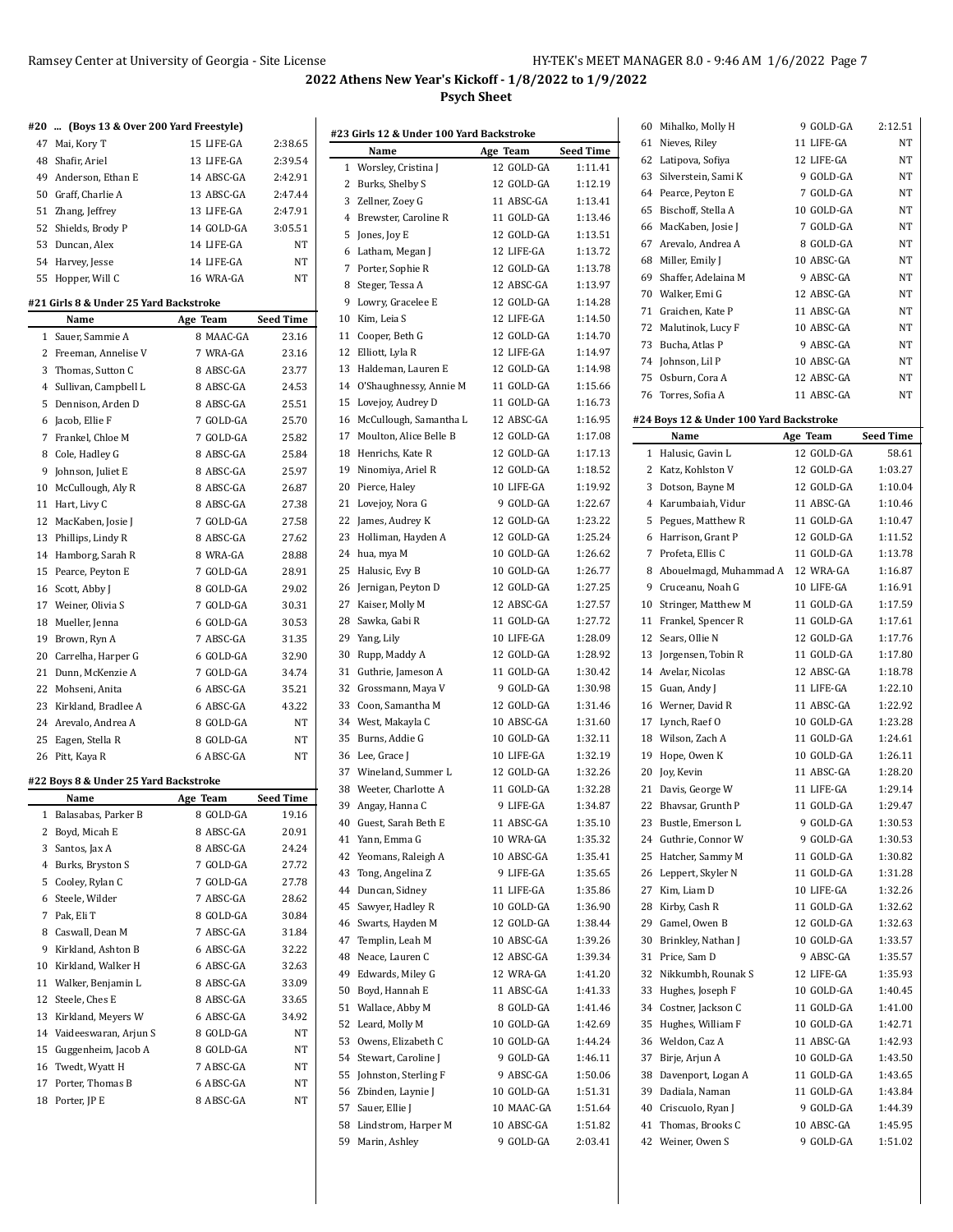Burns, Addie G 10 GOLD-GA 1:31.80

# **2022 Athens New Year's Kickoff - 1/8/2022 to 1/9/2022 Psych Sheet**

|    | #24  (Boys 12 & Under 100 Yard Backstroke) |            |                  |    |                                        |            |                  |                                  |            |                  |
|----|--------------------------------------------|------------|------------------|----|----------------------------------------|------------|------------------|----------------------------------|------------|------------------|
|    |                                            |            |                  |    | 33 Cannon, Caroline E                  | 15 GOLD-GA | 1:09.47          | 19 Brevard, Will E               | 18 MAAC-GA | 1:04.64          |
|    | 43 Richards, Hudson A                      | 9 GOLD-GA  | 1:54.15          |    | 34 Sanning, Dylan M                    | 14 GOLD-GA | 1:09.77          | 20 Henry, Derek A                | 15 GOLD-GA | 1:04.82          |
|    | 44 King, Ethan D                           | 9 ABSC-GA  | 1:55.81          |    | 35 Bonner, Berklee A                   | 13 ABSC-GA | 1:09.82          | 21 Huey, Gavin J                 | 15 GOLD-GA | 1:05.32          |
|    | 45 Shahpatel, Anvay D                      | 10 GOLD-GA | 2:01.07          |    | 36 Prakash, Tanvi                      | 14 ABSC-GA | 1:10.29          | 22 Trotter, Torin N              | 13 ABSC-GA | 1:05.56          |
|    | 46 Burks, Bryston S                        | 7 GOLD-GA  | 2:06.40          |    | 37 Hua, Katelyn Q                      | 14 GOLD-GA | 1:11.38          | 23 Mun, Andrew T                 | 15 LIFE-GA | 1:05.82          |
|    | 47 Frankel, Simon R                        | 9 GOLD-GA  | 2:10.08          |    | 38 Yeomans, Carson R                   | 13 ABSC-GA | 1:11.59          | 24 Wisehart, Carson E            | 14 GOLD-GA | 1:06.80          |
|    | 48 Dillies, Andreas                        | 11 ABSC-GA | 2:35.88          |    | 39 Harding, Riley M                    | 13 ABSC-GA | 1:11.69          | 25 Woods, Erik M                 | 14 LIFE-GA | 1:06.85          |
|    | 49 Bluhm, Harrison H                       | 9 ABSC-GA  | 2:54.11          |    | 40 Pursner, Rebecca J                  | 16 ABSC-GA | 1:11.96          | 26 Phillips, Luke L              | 13 ABSC-GA | 1:07.25          |
|    | 50 Chen, Jack E                            | 10 LIFE-GA | NT               |    | 41 Gonzalez, Elena J                   | 16 WRA-GA  | 1:12.09          | 27 Nobrega, Daniel               | 14 GOLD-GA | 1:09.10          |
|    | 51 Choi, Henry H                           | 10 LIFE-GA | NT               |    | 42 MacKenna, MC C                      | 14 MAAC-GA | 1:12.55          | 28 Armel, Lyle O                 | 14 ABSC-GA | 1:09.21          |
|    | 52 Darsono, Nicholas                       | 11 LIFE-GA | NT               |    | 43 Ripps, Janie V                      | 15 ABSC-GA | 1:13.59          | 29 Spivey, Brayden C             | 16 GOLD-GA | 1:09.68          |
|    | 53 Darsono, Jacob                          | 9 LIFE-GA  | NT               |    | 44 Hughes, Sarah E                     | 15 GOLD-GA | 1:13.97          | 30 Bykat, Thomas M               | 14 LIFE-GA | 1:09.73          |
|    | 54 Ravid, Ilia                             | 12 UNAT-GA | NT               |    | 45 Miller, Grace E                     | 13 GOLD-GA | 1:14.43          | 31 Brown, Thomas V               | 13 ABSC-GA | 1:10.72          |
|    | 55 Byrd, Wyatt R                           | 11 GOLD-GA | NT               |    | 46 Burkus, Sophie N                    | 15 GOLD-GA | 1:14.72          | 32 Camento, Caleb H              | 13 GOLD-GA | 1:12.66          |
|    |                                            | 8 GOLD-GA  | NT               |    | 47 Hobbs, Sophierose R                 | 14 ABSC-GA | 1:15.27          | 33 Wang, Dylan K                 | 16 LIFE-GA | 1:13.14          |
|    | 56 Vaideeswaran, Arjun S                   |            | NT               | 48 | Nuar, Kennedy M                        | 15 LIFE-GA | 1:15.95          | 34 Joy, Wilson                   | 13 ABSC-GA | 1:13.15          |
|    | 57 Singh, Shourya P                        | 10 GOLD-GA |                  |    | 49 Smith, Lynnette                     | 14 ABSC-GA | 1:16.27          | 35 Kannan, Shaan S               | 14 ABSC-GA | 1:14.03          |
|    | 58 Fry, Liam B                             | 10 GOLD-GA | NT               |    | 50 Borge, Sofia D                      | 13 GOLD-GA | 1:16.92          | 36 Gantt, Evan J                 | 16 LIFE-GA | 1:15.70          |
|    | 59 Miller, Miles R                         | 8 ABSC-GA  | NT               |    |                                        |            |                  |                                  |            |                  |
|    | 60 Webb, Silas R                           | 9 ABSC-GA  | NT               |    | 51 Hamborg, Allie C                    | 16 WRA-GA  | 1:17.30          | 37 Ismandar, Sammy               | 13 LIFE-GA | 1:16.03          |
|    | 61 McLeroy, Will A                         | 12 ABSC-GA | NT               |    | 52 Brooks, Kaia A                      | 15 GOLD-GA | 1:17.77          | 38 Walton, Kash D                | 16 MAAC-GA | 1:18.61          |
|    | 62 Toon, Jonah M                           | 11 ABSC-GA | NT               |    | 53 Gangadharan, Dharini P              | 15 GOLD-GA | 1:18.91          | 39 New, Micah J                  | 13 WRA-GA  | 1:26.49          |
|    | 63 Templin, John A                         | 7 ABSC-GA  | ΝT               |    | 54 French, Natalie E                   | 13 GOLD-GA | 1:20.06          | 40 Anderson, Ethan E             | 14 ABSC-GA | 1:26.58          |
|    | 64 Smith, Brady D                          | 11 ABSC-GA | NT               |    | 55 Nelson, Isabella M                  | 14 ABSC-GA | 1:20.84          | 41 Zhang, Jeffrey                | 13 LIFE-GA | 1:27.11          |
|    | 65 Boswell, Ian C                          | 12 ABSC-GA | NT               |    | 56 Fays, Sofia M                       | 15 LIFE-GA | 1:21.45          | 42 Wallace, Jaxson O             | 14 ABSC-GA | 1:33.33          |
|    | 66 Hill, Hugh K                            | 10 ABSC-GA | NT               |    | 57 Farris, Ava N                       | 14 WRA-GA  | 1:23.12          | 43 Harvey, Jesse                 | 14 LIFE-GA | <b>NT</b>        |
|    | 67 Chang, Dax N                            | 8 ABSC-GA  | NT               |    | 58 Carter, Alayna M                    | 14 GOLD-GA | 1:24.93          | 44 Shields, Brody P              | 14 GOLD-GA | <b>NT</b>        |
|    | #25 Girls 13 & Over 100 Yard Backstroke    |            |                  |    | 59 Aronowitz, Riley A                  | 15 LIFE-GA | 1:25.82          | #27 Girls 12 & Under 100 Yard IM |            |                  |
|    | Name                                       | Age Team   | <b>Seed Time</b> |    | 60 Suma, Lynley A                      | 13 LIFE-GA | 1:27.27          | Name                             | Age Team   | <b>Seed Time</b> |
|    |                                            |            |                  |    | 61 Porwal, Anna-Maya                   | 13 LIFE-GA | 1:27.77          |                                  |            |                  |
|    |                                            |            |                  |    |                                        |            |                  |                                  |            |                  |
|    | 1 Richardson, Jory N                       | 16 MAAC-GA | 56.08            |    | 62 Thang, Mercy                        | 14 ABSC-GA | 1:28.97          | 1 Zbinden, Laynie J              | 10 GOLD-GA | 59.36            |
|    | 2 Deak, Avery E                            | 15 GOLD-GA | 59.16            |    | 63 McAuliff, Madison A                 | 13 ABSC-GA | 1:30.01          | 2 Worsley, Cristina J            | 12 GOLD-GA | 1:08.84          |
|    | 3 Jansons, Annalia E                       | 18 GOLD-GA | 1:00.21          |    | 64 Sadler, Claire E                    | 13 GOLD-GA | 1:30.16          | 3 Grossmann, Milly               | 12 GOLD-GA | 1:09.31          |
|    | 4 Clark, Ainsley F                         | 16 GOLD-GA | 1:00.74          |    | 65 Givens, Sarah N                     | 14 LIFE-GA | 1:30.97          | 4 Zellner, Zoey G                | 11 ABSC-GA | 1:13.07          |
|    | 5 Owen, Sarah Paisley                      | 13 MAAC-GA | 1:01.07          |    | 66 Herring, Addyson J                  | 14 GOLD-GA | 1:33.70          | 5 Porter, Sophie R               | 12 GOLD-GA | 1:13.09          |
|    | 6 Jackson, Kelsey L                        | 16 GOLD-GA | 1:01.58          |    | 67 Guy, Sela M                         | 15 GOLD-GA | 1:33.80          | 6 Lowry, Gracelee E              | 12 GOLD-GA | 1:13.43          |
|    | 7 Loftus, Riley A                          | 15 GOLD-GA | 1:02.27          |    | 68 Nichols, Kathryn P                  | 17 ABSC-GA | 1:35.71          | 7 Jones, Joy E                   | 12 GOLD-GA | 1:13.75          |
|    | 8 Dillon, Ella L                           | 14 ABSC-GA | 1:02.80          |    | 69 Cauwels, Addison K                  | 13 GOLD-GA | 1:41.45          | 8 Kim, Leia S                    | 12 LIFE-GA | 1:14.13          |
| 9  | Jansons, Karina A                          | 15 GOLD-GA | 1:03.05          |    | 70 Shaffer, Marleighna M               | 13 ABSC-GA | 1:42.74          | 9 Brewster, Caroline R           | 11 GOLD-GA | 1:14.74          |
|    | 10 Clark, Addison G                        | 13 GOLD-GA | 1:04.21          |    | 71 Gururaj, Brinda B                   | 13 GOLD-GA | 1:43.55          | 10 Cooper, Beth G                | 12 GOLD-GA | 1:15.93          |
|    | 11 Tsynman, Katherine E                    | 15 LIFE-GA | 1:04.42          |    | 72 Jackson, Hayleigh-Ann M             | 14 WRA-GA  | 1:44.67          | 11 Kittrell, Caroline M          | 12 LIFE-GA | 1:17.08          |
|    | 12 McKenley, Olivia A                      | 16 MAAC-GA | 1:04.47          |    | 73 Uptagrafft, Julia C                 | 13 ABSC-GA | NT               | 12 Ninomiya, Ariel R             | 12 GOLD-GA | 1:17.19          |
|    | 13 Neal, Reese A                           | 13 GOLD-GA | 1:05.02          |    |                                        |            |                  | 13 Lovejoy, Audrey D             | 11 GOLD-GA | 1:19.02          |
|    | 14 Osborn, Lily                            | 14 GOLD-GA | 1:05.02          |    | #26 Boys 13 & Over 100 Yard Backstroke |            |                  | 14 James, Audrey K               | 12 GOLD-GA | 1:19.75          |
|    | 15 Arcaroli, Sadie I                       | 15 GOLD-GA | 1:05.09          |    | Name                                   | Age Team   | <b>Seed Time</b> | 15 Cape, Sidney R                | 11 MAAC-GA | 1:20.02          |
|    | 16 Ymbras, Caitlyn R                       | 13 GOLD-GA | 1:05.20          |    | 1 Kennedy, Garrett S                   | 17 ABSC-GA | 52.54            | 16 Otaki, Himari S               | 11 GOLD-GA | 1:20.24          |
|    | 17 Young, Ximena                           | 14 ABSC-GA | 1:05.26          |    | 2 Foggin, Will H                       | 18 ABSC-GA | 55.54            | 17 McCullough, Samantha L        | 12 ABSC-GA | 1:21.49          |
|    | 18 Sears, Lily S                           | 14 GOLD-GA | 1:05.39          |    | 3 Worsley, Mark E                      | 15 GOLD-GA | 55.86            | 18 Isakbayev, Katia E            | 12 GOLD-GA | 1:22.03          |
|    | 19 May, Kahleia A                          | 15 GOLD-GA | 1:05.97          |    | 4 Hines, Will K                        | 17 ABSC-GA | 56.47            | 19 Pierce, Haley                 | 10 LIFE-GA | 1:23.60          |
|    | 20 Parks, Olivia G                         | 13 GOLD-GA | 1:06.16          |    | 5 Tsepas Bucciero, Keaton J            | 17 MAAC-GA | 57.60            | 20 Rex, Lyla J                   | 12 WRA-GA  | 1:23.66          |
|    | 21 He, Alethea L                           | 14 ABSC-GA | 1:06.18          |    | 6 Johnson, Ford F                      | 16 GOLD-GA | 57.69            | 21 Ash, Edie M                   | 11 ABSC-GA | 1:24.14          |
|    | 22 Borland, Katelyn E                      | 13 GOLD-GA | 1:06.38          |    | 7 Pashaev, Mike M                      | 18 LIFE-GA | 58.74            | 22 Collier, Maysa S              | 11 LIFE-GA | 1:24.52          |
|    | 23 Kessell, Katie I                        | 13 LIFE-GA | 1:06.76          |    | 8 Meeks, Charlie D                     | 15 GOLD-GA | 59.70            | 23 Tomlinson, Bailey A           | 12 ABSC-GA | 1:24.66          |
|    | 24 Cappola, Chloe O                        | 13 LIFE-GA | 1:06.80          |    | 9 Reber, Jake G                        | 14 GOLD-GA | 59.77            | 24 Guthrie, Jameson A            | 11 GOLD-GA | 1:26.38          |
|    | 25 Perkins, Emma J                         | 13 GOLD-GA | 1:07.16          |    | 10 Bai, Edward                         | 17 LIFE-GA | 1:00.52          | 25 Bahr, Sima R                  | 10 ABSC-GA | 1:26.92          |
|    | 26 Foggin, Charlotte L                     | 15 ABSC-GA | 1:07.18          |    | 11 Cushing, Daniel J                   | 15 GOLD-GA | 1:00.52          | 26 Linehan, Hailey O             | 12 LIFE-GA | 1:27.61          |
|    | 27 Sattler, Erin M                         | 16 GOLD-GA | 1:07.43          |    | 12 Gauntt, Charlie B                   | 16 GOLD-GA | 1:00.58          | 27 Low, Kaylin R                 | 12 GOLD-GA | 1:28.02          |
| 28 | Bates, Martha K                            | 13 ABSC-GA | 1:07.88          |    | 13 Zerbenski, Matt G                   | 15 GOLD-GA | 1.01.41          | 28 Pierce, Madison               | 10 LIFE-GA | 1:29.00          |
|    | 29 Sonambekar, Anushka A                   | 14 GOLD-GA | 1:07.95          |    | 14 Valderrama, Lucas R                 | 15 GOLD-GA | 1:01.80          | 29 Rupp, Maddy A                 | 12 GOLD-GA | 1:29.02          |
|    | 30 Teyner, Kailey R                        | 14 ABSC-GA | 1:08.13          |    | 15 Buyce, Sam P                        | 14 GOLD-GA | 1:01.85          | 30 Halusic, Evy B                | 10 GOLD-GA | 1:29.71          |
|    | 31 Palmer, Ansley L                        | 14 LIFE-GA | 1:08.55          |    | 16 Griffis, Will R                     | 14 GOLD-GA | 1:02.10          | 31 Campbell, Vanessa X           | 12 LIFE-GA | 1:31.08          |

18 Wilson, Tucker L 14 WRA-GA 1:02.97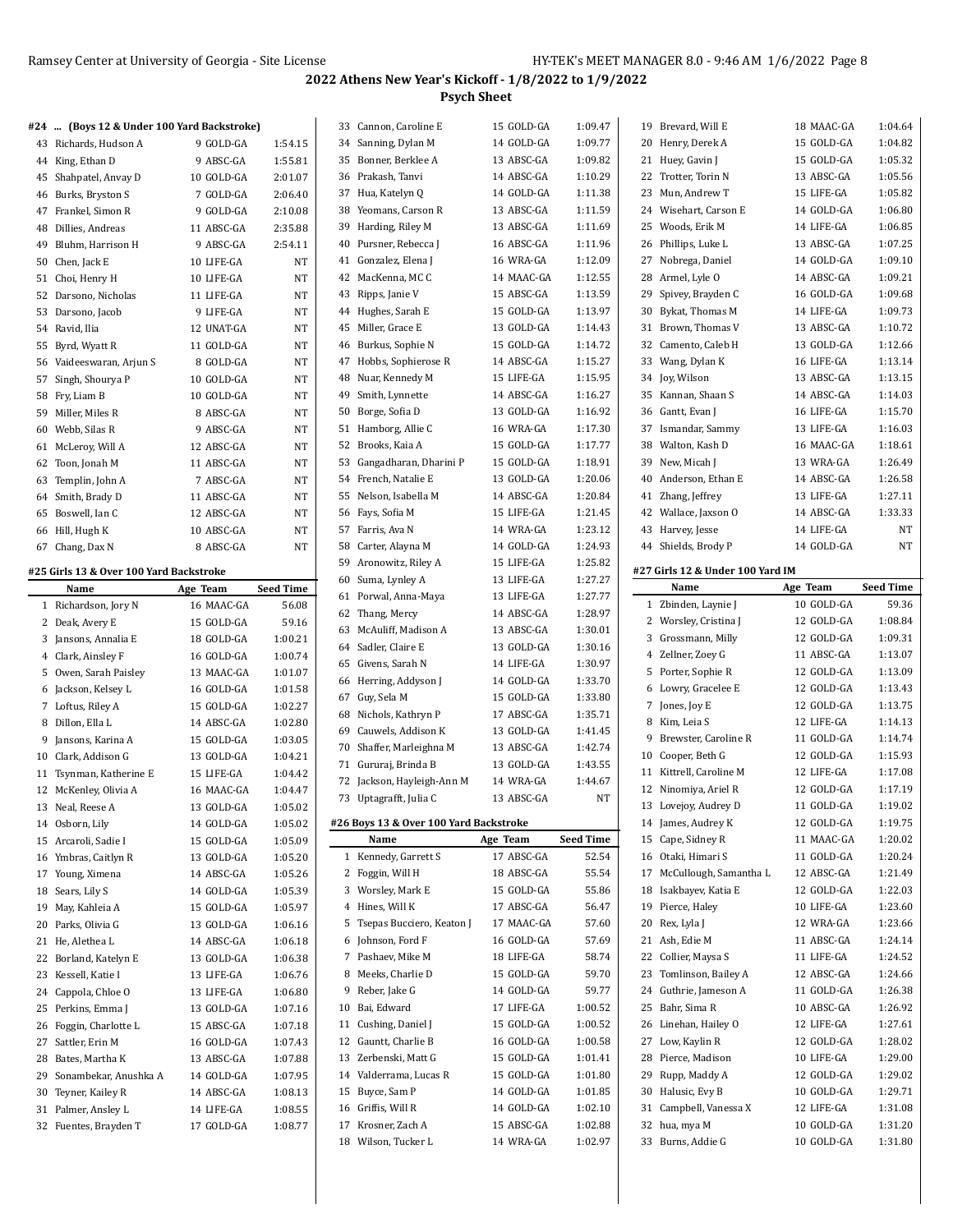|  | #27  (Girls 12 & Under 100 Yard IM) |  |
|--|-------------------------------------|--|
|  |                                     |  |

| #27  (Girls 12 & Under 100 Yard IM) |            |                  |    | 6 Kurtz, Logan L                             | 12 GOLD-GA | 1:12.64            |                                     |                         |                    |
|-------------------------------------|------------|------------------|----|----------------------------------------------|------------|--------------------|-------------------------------------|-------------------------|--------------------|
| 34 Templin, Leah M                  | 10 ABSC-GA | 1:32.36          |    | 7 Roland, Reid S                             | 12 GOLD-GA | 1:12.66            | #29 Girls 11 & Over 200 Yard IM     |                         |                    |
| 35 West, Makayla C                  | 10 ABSC-GA | 1:33.41          |    | 8 Avelar, Nicolas                            | 12 ABSC-GA | 1:13.97            | Name                                | Age Team                | <b>Seed Time</b>   |
| 36 Dennison, Sage E                 | 10 ABSC-GA | 1:34.21          |    | 9 Abouelmagd, Muhammad A 12 WRA-GA           |            | 1:15.00            | 1 Alderman, Lily M                  | 16 GOLD-GA              | 2:07.60            |
| 37 Carrizal, Meg R                  | 11 GOLD-GA | 1:34.55          |    | 10 Sauer, Will J                             | 12 MAAC-GA | 1:15.03            | 2 O'Shaughnessy, Bridget E          | 17 GOLD-GA              | 2:12.21            |
| 38 Grossmann, Maya V                | 9 GOLD-GA  | 1:35.95          |    | 11 Frankel, Spencer R                        | 11 GOLD-GA | 1:16.22            | 3 Richardson, Jory N                | 16 MAAC-GA              | 2:12.98            |
| 39 Yadav, Meera                     | 12 LIFE-GA | 1:37.02          |    | 12 Harrison, Grant P                         | 12 GOLD-GA | 1:18.31            | 4 Halbach, Ansley E                 | 16 ABSC-GA              | 2:13.09            |
| 40 Robledo, Sophia M                | 10 GOLD-GA | 1:37.41          |    | 13 Wintermeyer, Colin P                      | 10 GOLD-GA | 1:20.43            | 5 Jones, Rose C                     | 14 GOLD-GA              | 2:13.77            |
| 41 Weeter, Charlotte A              | 11 GOLD-GA | 1:37.49          |    | 14 Stringer, Matthew M                       | 11 GOLD-GA | 1:20.59            | 6 Owen, Sarah Paisley               | 13 MAAC-GA              | 2:14.15            |
| 42 Duncan, Sidney                   | 11 LIFE-GA | 1:37.50          |    | 15 Jorgensen, Tobin R                        | 11 GOLD-GA | 1:22.51            | 7 Jansons, Karina A                 | 15 GOLD-GA              | 2:14.39            |
| 43 Ray, Leonie F                    | 10 LIFE-GA | 1:38.00          |    | 16 Lynch, Raef O                             | 10 GOLD-GA | 1:22.51            | 8 Slorahn, Piper K                  | 14 GOLD-GA              | 2:16.30            |
| 44 Owens, Elizabeth C               | 10 GOLD-GA | 1:38.54          |    | 17 Cruceanu, Noah G                          | 10 LIFE-GA | 1:23.87            | 9 Deak, Avery E                     | 15 GOLD-GA              | 2:16.91            |
| 45 Yeomans, Raleigh A               | 10 ABSC-GA | 1:39.23          |    | 18 Kirkland, Jack D                          | 10 ABSC-GA | 1:24.36            | 10 Sears, Lily S                    | 14 GOLD-GA              | 2:18.41            |
| 46 Brown, Sienna                    | 11 LIFE-GA | 1:39.36          |    | 19 Owens, Oliver R                           | 12 GOLD-GA | 1:25.57            | 11 Avelar, Nicole                   | 15 ABSC-GA              | 2:18.77            |
| 47 Douris, Zarema M                 | 11 ABSC-GA | 1:39.86          |    | 20 Smith, Brady D                            | 11 ABSC-GA | 1:26.65            | 12 Buxbaum, Hannah                  | 14 GOLD-GA              | 2:20.09            |
| 48 Boyd, Hannah E                   | 11 ABSC-GA | 1:40.13          |    | 21 Davis, George W                           | 11 LIFE-GA | 1:27.68            | 13 Tell, Greta M                    | 16 MAAC-GA              | 2:20.41            |
| 49 Sawyer, Hadley R                 | 10 GOLD-GA | 1:40.52          |    | 22 Cummings, Hanniel A                       | 10 LINS-GA | 1:27.71            | 14 Clark, Addison G                 | 13 GOLD-GA              | 2:20.61            |
| 50 Horne, Kyndall R                 | 12 WRA-GA  | 1:41.46          |    | 23 Werner, David R                           | 11 ABSC-GA | 1:27.74            | 15 Dillon, Ella L                   | 14 ABSC-GA              | 2:20.71            |
| 51 Dorman, Lane O                   | 8 ABSC-GA  | 1:42.78          |    | 24 McLeroy, Logan D                          | 10 ABSC-GA | 1:29.84            | 16 Alston, Maia L                   | 14 GOLD-GA              | 2:21.02            |
|                                     |            | 1:43.42          |    | 25 Kim, Liam D                               | 10 LIFE-GA | 1:30.75            | 17 Borland, Katelyn E               | 13 GOLD-GA              | 2:21.40            |
| 52 Edwards, Miley G                 | 12 WRA-GA  |                  |    | 26 Bustle, Emerson L                         | 9 GOLD-GA  | 1:31.41            | 18 Osborn, Lily                     | 14 GOLD-GA              | 2:21.54            |
| 53 Wallace, Abby M                  | 8 GOLD-GA  | 1:43.60          |    | 27 Balasabas, Parker B                       | 8 GOLD-GA  | 1:32.06            | 19 McKenley, Olivia A               | 16 MAAC-GA              | 2:21.59            |
| 54 Nieves, Riley                    | 11 LIFE-GA | 1:43.61          |    | 28 Bowles, Henry J                           |            | 1:32.11            | 20 Loftus, Riley A                  | 15 GOLD-GA              | 2:21.68            |
| 55 Tarkington, Vega                 | 12 MAAC-GA | 1:43.96          |    | 29 Price, Grady T                            | 11 GOLD-GA | 1:32.35            | 21 Willis, Lauren M                 | 15 GOLD-GA              | 2:21.76            |
| 56 Duncan, Sophia                   | 11 LIFE-GA | 1:45.64          |    |                                              | 12 ABSC-GA |                    | 22 Neal, Reese A                    | 13 GOLD-GA              | 2:25.06            |
| 57 Leard, Molly M                   | 10 GOLD-GA | 1:47.55          |    | 30 Leppert, Skyler N                         | 11 GOLD-GA | 1:32.44            | 23 Perkins, Emma J                  | 13 GOLD-GA              | 2:25.24            |
| 58 Hand, Harper L                   | 11 LIFE-GA | 1:48.90          |    | 31 Guthrie, Connor W<br>32 Hughes, William F | 9 GOLD-GA  | 1:34.54<br>1:37.27 | 24 Cunningham, Maya K               | 16 LIFE-GA              | 2:26.51            |
| 59 Fenstemaker, Emily R             | 11 LIFE-GA | 1:50.93          |    |                                              | 10 GOLD-GA | 1:37.70            | 25 Elliott, Claire E                | 14 GOLD-GA              | 2:27.09            |
| 60 Stewart, Caroline J              | 9 GOLD-GA  | 1:51.76          |    | 33 Hatcher, Sammy M                          | 11 GOLD-GA |                    | 26 Parks, Olivia G                  | 13 GOLD-GA              | 2:27.73            |
| 61 Iravanian, Sarah                 | 10 LIFE-GA | 1:55.91          |    | 34 Hughes, Joseph F                          | 10 GOLD-GA | 1:38.26            | 27 Ymbras, Caitlyn R                | 13 GOLD-GA              | 2:28.24            |
| 62 Malutinok, Lucy F                | 10 ABSC-GA | 1:56.25          |    | 35 Freed, Collin S                           | 11 GOLD-GA | 1:38.42            | 28 Hughes, Caroline E               | 13 GOLD-GA              | 2:29.23            |
| 63 Shaffer, Adelaina M              | 9 ABSC-GA  | 1:59.27          |    | 36 Birje, Arjun A                            | 10 GOLD-GA | 1:39.71            | 29 Tsynman, Katherine E             | 15 LIFE-GA              | 2:29.48            |
| 64 Sauer, Ellie J                   | 10 MAAC-GA | 2:01.16          |    | 37 Kirby, Cash R                             | 11 GOLD-GA | 1:41.13            | 30 Lindsley, Kathryn O              | 16 LIFE-GA              | 2:30.58            |
| 65 Nieves, Trystan                  | 9 LIFE-GA  | 2:01.85          |    | 38 Tarkington, Sebastian                     | 10 MAAC-GA | 1:42.30            | 31 Teyner, Kailey R                 | 14 ABSC-GA              | 2:30.90            |
| 66 McCullough, Aly R                | 8 ABSC-GA  | 2:02.76          |    | 39 Costner, Jackson C                        | 11 GOLD-GA | 1:43.48            | 32 Haldeman, Lauren E               | 12 GOLD-GA              | 2:30.95            |
| 67 Freeman, Annelise V              | 7 WRA-GA   | 2:02.79          | 40 | Artamonov, Daniil                            | 11 WRA-GA  | 1:43.63            | 33 Steger, Tessa A                  | 12 ABSC-GA              | 2:31.12            |
| 68 Yann, Emma G                     | 10 WRA-GA  | 2:03.95          |    | 41 McCullough, Nolan E                       | 10 ABSC-GA | 1:45.07            | 34 Malave, Jenna B                  | 17 GOLD-GA              | 2:31.70            |
| 69 Hart, Livy C                     | 8 ABSC-GA  | 2:06.14          |    | 42 Franklin, Jaecob K                        | 10 GOLD-GA | 1:45.36            | 35 Steinhauser, Kayla P             | 13 GOLD-GA              | 2:31.81            |
| 70 Bucha, Atlas P                   | 9 ABSC-GA  | 2:06.72          |    | 43 Thomas, Brooks C                          | 10 ABSC-GA | 1:46.22            | 36 Cappola, Chloe O                 | 13 LIFE-GA              | 2:32.85            |
| 71 Walker, Emi G                    | 12 ABSC-GA | 2:06.96          |    | 44 Miller-Dotson, Kyle T                     | 8 MAAC-GA  | 1:47.02            | 37 Fuentes, Brayden T               | 17 GOLD-GA              | 2:32.86            |
| 72 Sullivan, Campbell L             | 8 ABSC-GA  | 2:08.78          | 45 | Weldon, Caz A                                | 11 ABSC-GA | 1:49.68            | 38 Pursner, Rebecca J               | 16 ABSC-GA              | 2:33.27            |
| 73 Tomlinson, Pirie P               | 8 ABSC-GA  | 2:09.32          |    | 46 Boyd, Micah E                             | 8 ABSC-GA  | 1:51.43            | 39 Hoffman, Raelyn M                | 15 GOLD-GA              | 2:34.48            |
| 74 Cole, Hadley G                   | 8 ABSC-GA  | 2:11.95          |    | 47 Bluhm, Harrison H                         | 9 ABSC-GA  | 1:54.14            | 40 Burks, Shelby S                  | 12 GOLD-GA              | 2:34.96            |
| 75 Osburn, Cora A                   | 12 ABSC-GA | 2:12.77          |    | 48 Weiner, Owen S                            | 9 GOLD-GA  | 1:55.48            | 41 Bateman, Tyler L                 | 15 MAAC-GA              | 2:35.20            |
| 76 Silverstein, Sami K              | 9 GOLD-GA  | 2:22.24          |    | 49 Templin, John A                           | 7 ABSC-GA  | 1:56.72            | 42 Morton, Sydney G                 | 14 LIFE-GA              | 2:35.57            |
| 77 Torres, Sofia A                  | 11 ABSC-GA | 2:36.13          |    | 50 Fry, Liam B                               | 10 GOLD-GA | 1.57.11            | 43 Hua, Katelyn Q                   | 14 GOLD-GA              | 2:37.08            |
| 78 Brown, Ryn A                     | 7 ABSC-GA  | 2:43.65          |    | 51 Richards, Hudson A                        | 9 GOLD-GA  | 2:00.12            | 44 Bonner, Berklee A                | 13 ABSC-GA              | 2:39.67            |
| 79 Millsap, J'Lan                   | 9 LIFE-GA  | NΤ               |    | 52 Hill, Hugh K                              | 10 ABSC-GA | 2:03.97            | 45 Hamilton, Samantha V             | 16 GOLD-GA              | 2:40.14            |
| 80 Del Risco, Sophia G              | 12 LIFE-GA | NT               |    | 53 King, Ethan D                             | 9 ABSC-GA  | 2:04.09            | 46 Sonambekar, Anushka A            | 14 GOLD-GA              | 2:46.88            |
| 81 Jacob, Sadie G                   | 9 GOLD-GA  | NT               |    | 54 Toon, Jonah M                             | 11 ABSC-GA | 2:06.08            | 47 Nuar, Kennedy M                  | 15 LIFE-GA              | 2:47.64            |
| 82 Mihalko, Molly H                 | 9 GOLD-GA  | NT               |    | 55 Frankel, Simon R                          | 9 GOLD-GA  | 2:09.43            | 48 Hobbs, Sophierose R              | 14 ABSC-GA              | 2:47.81            |
| 83 Thomas, Sutton C                 | 8 ABSC-GA  | NT               |    | 56 Brown, Daniel A                           | 9 ABSC-GA  | 2:14.90            | 49 Angay, Lara A                    | 13 LIFE-GA              | 2:48.44            |
| 84 Mohseni, Anita                   | 6 ABSC-GA  | NT               |    | 57 Webb, Silas R                             | 9 ABSC-GA  | 2:27.97            | 50 Hamborg, Allie C                 | 16 WRA-GA               | 2:48.48            |
| 85 Roath, Harper                    | 11 ABSC-GA | NT               |    | 58 Mohseni, Arad                             | 10 ABSC-GA | 2.32.45            |                                     |                         |                    |
|                                     |            |                  |    | 59 Walker, Benjamin L                        | 8 ABSC-GA  | 2:59.52            | 51 Shelton, Anna L<br>52 Yang, Leah | 15 WRA-GA<br>14 LIFE-GA | 2:50.13<br>2:51.01 |
| #28 Boys 12 & Under 100 Yard IM     |            |                  |    | 60 Patterson, JB B                           | 10 WRA-GA  | NT                 | 53 Henrichs, Kate R                 | 12 GOLD-GA              | 2:51.25            |
| Name                                | Age Team   | <b>Seed Time</b> |    | 61 Ravid, Adam                               | 12 UNAT-GA | NT                 |                                     |                         | 2:58.88            |
| 1 Bahr, Kipras D                    | 12 ABSC-GA | 1:07.56          |    | 62 BivishBal, Aaryan                         | 11 GOLD-GA | NT                 | 54 French, Natalie E                | 13 GOLD-GA              |                    |
| 2 McGinn, Ty W                      | 11 GOLD-GA | 1:07.64          |    | 63 Byrd, Wyatt R                             | 11 GOLD-GA | NT                 | 55 Brownlie, Alexa S                | 11 GOLD-GA              | 2:59.32            |
| 3 Griswold, Jack T                  | 12 LIFE-GA | 1:07.92          |    | 64 Davenport, Logan A                        | 11 GOLD-GA | NT                 | 56 Kaiser, Molly M                  | 12 ABSC-GA              | 3:01.26            |
| 4 Karumbaiah, Nakul                 | 12 ABSC-GA | 1:10.31          |    | 65 Steele, Ches E                            | 8 ABSC-GA  | NT                 | 57 Joyce, Harper O                  | 15 MAAC-GA              | 3:01.92            |
| 5 Pegues, Matthew R                 | 11 GOLD-GA | 1:10.56          |    | 66 Boswell, Ian C                            | 12 ABSC-GA | NT                 | 58 Maurice, Avery J                 | 13 LIFE-GA              | 3:05.74            |
|                                     |            |                  |    | 67 McCracken, Ian M                          | 11 ABSC-GA | NT                 | 59 Gururaj, Brinda B                | 13 GOLD-GA              | 3:06.48            |
|                                     |            |                  |    |                                              |            |                    |                                     |                         |                    |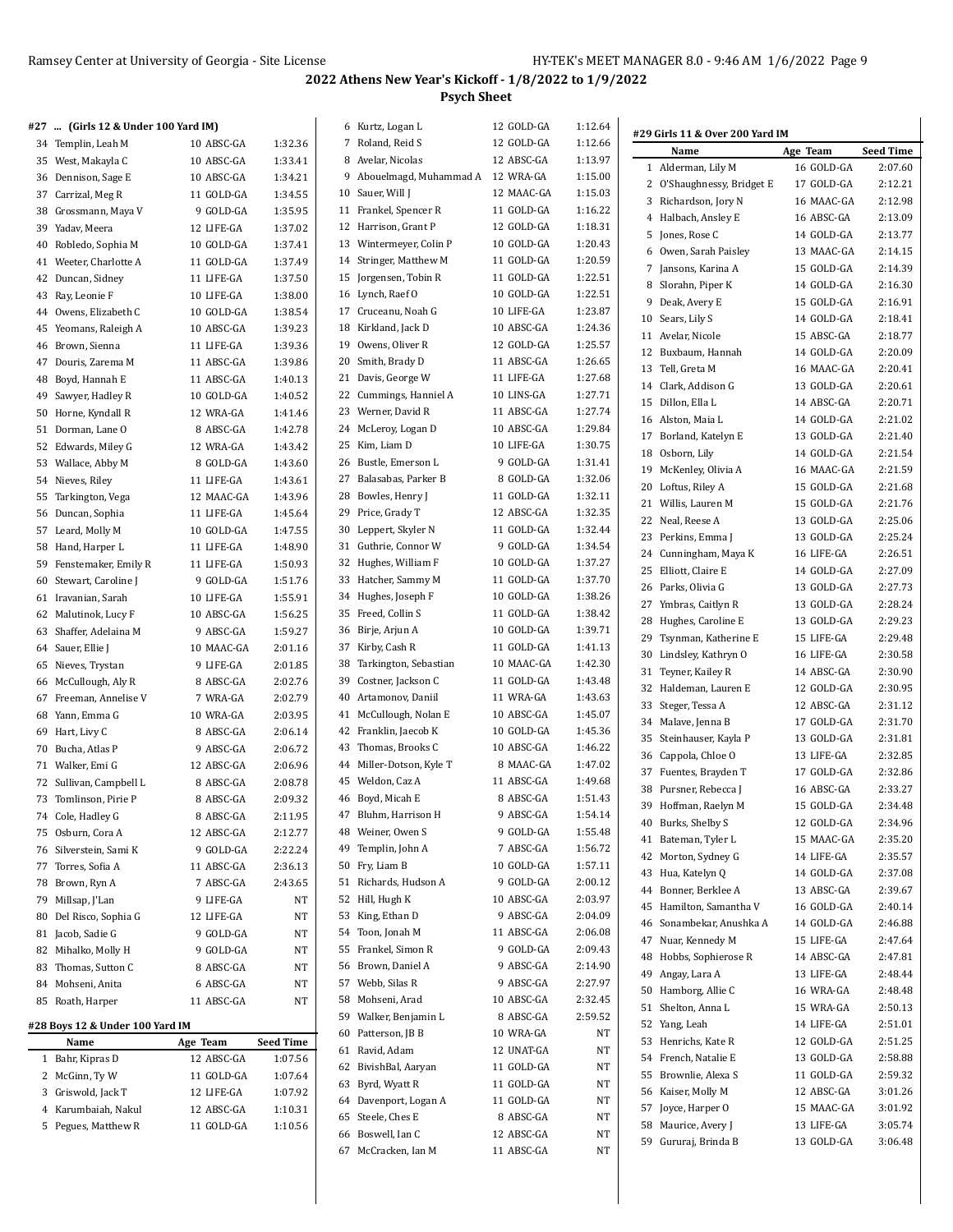|  | #29  (Girls 11 & Over 200 Yard IM) |  |  |  |
|--|------------------------------------|--|--|--|
|  |                                    |  |  |  |

|    | 60 Coon, Samantha M      | 12 GOLD-GA | 3:07.11   |
|----|--------------------------|------------|-----------|
| 61 | Holliman, Hayden A       | 12 GOLD-GA | 3:07.98   |
|    | 62 Rosser, Gabby S       | 11 ABSC-GA | 3:09.44   |
|    | 63 Hawk, Blakely J       | 11 ABSC-GA | 3:13.67   |
|    | 64 Thang, Mercy          | 14 ABSC-GA | 3:21.95   |
|    | 65 McAuliff, Madison A   | 13 ABSC-GA | 3:25.01   |
|    | 66 Robledo, Madison I    | 13 GOLD-GA | 3:30.94   |
| 67 | McLucas, Daphne O        | 12 ABSC-GA | 3:38.43   |
|    | 68 Herring, Addyson J    | 14 GOLD-GA | 3:57.31   |
|    | 69 Shaffer, Marleighna M | 13 ABSC-GA | 4:03.84   |
| 70 | Brown, Noa V             | 11 ABSC-GA | 4:08.87   |
|    | 71 Carter, Alayna M      | 14 GOLD-GA | <b>NT</b> |
|    | 72 Guy, Sela M           | 15 GOLD-GA | <b>NT</b> |
| 73 | Byrd, Zoe S              | 14 GOLD-GA | <b>NT</b> |
|    | 74 Sawka, Gabi R         | 11 GOLD-GA | <b>NT</b> |
|    | 75 Swarts, Hayden M      | 12 GOLD-GA | <b>NT</b> |
|    | 76 Smith, Lynnette       | 14 ABSC-GA | <b>NT</b> |
| 77 | Bramlett, Nola J         | 11 ABSC-GA | <b>NT</b> |
|    | 78 Graff, Bea L          | 13 ABSC-GA | <b>NT</b> |
|    | 79 Neace, Lauren C       | 12 ABSC-GA | <b>NT</b> |
|    | 80 Nichols, Kathryn P    | 17 ABSC-GA | NT        |
| 81 | Clark, Mary Kate         | 11 ABSC-GA | <b>NT</b> |

### **#30 Boys 11 & Over 200 Yard IM**

|    | Name                      | Age Team   | Seed Time |
|----|---------------------------|------------|-----------|
| 1  | Foggin, Will H            | 18 ABSC-GA | 1:57.26   |
| 2  | Gavin, William G          | 16 LIFE-GA | 1:59.08   |
| 3  | Evans, Hudson M           | 15 GOLD-GA | 2:01.40   |
| 4  | Kennedy, Garrett S        | 17 ABSC-GA | 2:01.93   |
| 5  | Nordstrom, Benjamin T     | 19 MAAC-GA | 2:05.99   |
| 6  | Krosner, Sam J            | 18 ABSC-GA | 2:06.71   |
| 7  | Halusic, Gavin L          | 12 GOLD-GA | 2:06.99   |
| 8  | Tsepas Bucciero, Keaton J | 17 MAAC-GA | 2:08.08   |
| 9  | Dela Vega, Dylan J        | 15 GOLD-GA | 2:08.31   |
| 10 | Gray, Matthew A           | 15 GOLD-GA | 2:08.90   |
| 11 | Brevard, Will E           | 18 MAAC-GA | 2:09.16   |
| 12 | Huang, Daniel             | 17 ABSC-GA | 2:10.10   |
| 13 | Cushing, Daniel J         | 15 GOLD-GA | 2:10.18   |
|    | 14 Byrd, Caleb G          | 15 GOLD-GA | 2:12.12   |
| 15 | Koch, Christopher         | 13 ABSC-GA | 2:13.74   |
| 16 | Phillips, Luke L          | 13 ABSC-GA | 2:15.57   |
| 17 | Iglar, Thomas H           | 14 GOLD-GA | 2:16.12   |
|    | 18 Buyce, Sam P           | 14 GOLD-GA | 2:16.73   |
| 19 | Griffis, Will R           | 14 GOLD-GA | 2:17.01   |
| 20 | Goshko, Daniel A          | 13 LIFE-GA | 2:17.82   |
| 21 | Hines, Will K             | 17 ABSC-GA | 2:18.10   |
| 22 | Rankine, William D        | 17 WRA-GA  | 2:19.61   |
| 23 | Dotson, Talan M           | 14 GOLD-GA | 2:19.88   |
|    | 24 Frankel, Griffin K     | 14 GOLD-GA | 2:20.92   |
| 25 | Mendoza, Braden R         | 12 GOLD-GA | 2:20.96   |
|    | 26 Mikels, Justin D       | 15 LIFE-GA | 2:21.93   |
|    | 27 Wagner, Jack R         | 17 MAAC-GA | 2:22.55   |
| 28 | Kim, Micah                | 14 LIFE-GA | 2:23.13   |
| 29 | Krosner, Zach A           | 15 ABSC-GA | 2:24.73   |
| 30 | Meeks, Charlie D          | 15 GOLD-GA | 2:24.86   |
| 31 | Shelton, Sam E            | 17 WRA-GA  | 2:25.55   |
| 32 | Valderrama, Ethan K       | 13 GOLD-GA | 2:27.38   |
| 33 | Hope, Ian M               | 13 GOLD-GA | 2:27.76   |
| 34 | Leeks, Jackson C          | 13 MAAC-GA | 2:30.77   |
| 35 | Dotson, Bayne M           | 12 GOLD-GA | 2:31.90   |

|              | 36 Cardwell, Jackson C                    | 15 MAAC-GA | 2:33.99   | 35 B                 |
|--------------|-------------------------------------------|------------|-----------|----------------------|
| 37           | Karumbaiah, Vidur                         | 11 ABSC-GA | 2:34.33   | 36 M                 |
|              | 38 Brown, Thomas V                        | 13 ABSC-GA | 2:34.49   | 37 U                 |
|              | 39 Maurice, Asher T                       | 13 LIFE-GA | 2:35.48   | 38 B                 |
|              | 40 Pashaev, Sean                          | 15 LIFE-GA | 2:35.52   | 39 C                 |
|              | 41 Halbach, Crenshaw                      | 13 ABSC-GA | 2:35.65   | 40 E                 |
|              | 42 Rhine, Joseph B                        | 12 ABSC-GA | 2:36.26   | 41 L                 |
|              | 43 Kurtz, Logan L                         | 12 GOLD-GA | 2:36.93   | 42 G                 |
|              | 44 Kannan, Shaan S                        | 14 ABSC-GA | 2:41.77   | 43 H                 |
|              | 45 Joy, Wilson                            | 13 ABSC-GA | 2:42.76   | 44 Jc                |
|              | 46 Park, Jason                            | 13 LIFE-GA | 2:51.88   | 45 A                 |
|              | 47 Nurnberg, Nicholas R                   | 12 GOLD-GA | 2:52.52   | 46 T                 |
|              | 48 Sears, Ollie N                         | 12 GOLD-GA | 2:53.85   | 47 B                 |
|              | 49 New, Micah J                           | 13 WRA-GA  | 2:56.46   | 48 D                 |
|              | 50 Hobbs, Corbin B                        | 12 ABSC-GA | 3:01.39   | 49 R                 |
|              | 51 Graff, Charlie A                       | 13 ABSC-GA | 3:02.56   | 50 W                 |
|              | 52 Gamel, Owen B                          | 12 GOLD-GA | 3.07.71   | 51 T                 |
|              | 53 Joy, Kevin                             | 11 ABSC-GA | 3:11.00   | 52 T                 |
|              | 54 Nobrega, Daniel                        | 14 GOLD-GA | 3:34.17   | 53 C                 |
|              | 55 Camento, Caleb H                       | 13 GOLD-GA | 3:44.37   | 54 D                 |
|              | 56 Frazier, Micah T                       | 14 MAAC-GA | NT        | 55 Sa                |
|              | 57 Walton, Kash D                         | 16 MAAC-GA | NT        | 56 G                 |
|              | 58 McLeroy, Will A                        | 12 ABSC-GA | NΤ        | 57 E                 |
|              | 59 Thang, Van P                           | 12 ABSC-GA | NΤ        | 58 W                 |
|              | 60 Wallace, Jaxson O                      | 14 ABSC-GA | NΤ        | 59 0                 |
|              |                                           |            |           | 60 R                 |
|              | #31 Girls 12 & Under 50 Yard Breaststroke |            |           | 61 Pa                |
|              | Name                                      | Age Team   | Seed Time | 62 Jc                |
| $\mathbf{1}$ | Grossmann, Milly                          | 12 GOLD-GA | 34.22     | 63 T                 |
|              | 2 Low, Kaylin R                           | 12 GOLD-GA | 38.55     | 64 Sa                |
|              | 3 O'Shaughnessy, Annie M                  | 11 GOLD-GA | 38.61     | 65 Ye                |
|              | 4 Haldeman, Lauren E                      | 12 GOLD-GA | 38.70     |                      |
|              |                                           |            |           |                      |
|              | 5 Hart, Lela F                            | 12 MAAC-GA | 38.82     | 66 St                |
|              | 6 Bond, Dabney A                          | 12 MAAC-GA | 39.20     | 67<br>Μ              |
|              | 7 Kim, Leia S                             | 12 LIFE-GA | 39.34     | S <sub>1</sub><br>68 |
|              | 8 Collier, Maysa S                        | 11 LIFE-GA | 41.52     | 69 B                 |
| 9            | Pierce, Madison                           | 10 LIFE-GA | 41.80     | 70 P                 |
|              | 10 Saburov, Talia A                       | 11 GOLD-GA | 41.89     | 71 N                 |
|              | 11 Ash, Edie M                            | 11 ABSC-GA | 42.54     | 72 M                 |
|              | 12 Kittrell, Caroline M                   | 12 LIFE-GA | 42.66     | 73<br>SI             |
|              | 13 Guthrie, Jameson A                     | 11 GOLD-GA | 42.87     | 74 Sa                |
|              | 14 Henrichs, Kate R                       | 12 GOLD-GA | 43.28     | 75 T                 |
| 15           | Campbell, Vanessa X                       | 12 LIFE-GA | 43.55     | 76 Ja                |
|              | 16 Coon, Samantha M                       | 12 GOLD-GA | 43.58     | 77 0                 |
|              | 17 Rex, Lyla J                            | 12 WRA-GA  | 43.63     | 78 Ir                |
|              | 18 McCullough, Samantha L                 | 12 ABSC-GA | 44.24     | 79 M                 |
| 19           | Ninomiya, Ariel R                         | 12 GOLD-GA | 44.37     | 80 S                 |
|              | 20 Lovejoy, Audrey D                      | 11 GOLD-GA | 44.75     | 81<br>M              |
| 21           | Dennison, Sage E                          | 10 ABSC-GA | 45.37     | 82 D                 |
|              | 22 Rosser, Gabby S                        | 11 ABSC-GA | 45.81     | 83 T                 |
|              | 23 Pierce, Haley                          | 10 LIFE-GA | 46.05     | 84 D                 |
| 24           | Burks, Carrigan A                         | 10 GOLD-GA | 46.09     | 85 SI                |
|              | 25 hua, mya M                             | 10 GOLD-GA | 46.56     | 86 Je                |
|              | 26 Horne, Kyndall R                       | 12 WRA-GA  | 46.78     | 87 T                 |
|              | 27 Bahr, Sima R                           | 10 ABSC-GA | 46.87     | 88 V                 |
|              | 28 Kaiser, Molly M                        | 12 ABSC-GA | 47.06     | 89 B                 |
| 29           | Hand, Harper L                            | 11 LIFE-GA | 47.28     | 90 M                 |
|              | 30 Grossmann, Maya V                      | 9 GOLD-GA  | 47.31     | #32 Bo               |
| 31           | Griffis, Molly E                          | 10 GOLD-GA | 47.33     |                      |
|              | 32 Jacob, Sadie G                         | 9 GOLD-GA  | 47.34     | 1 H                  |
|              | 33 Yadav, Meera                           | 12 LIFE-GA | 47.40     | 2 P                  |
|              | 34 Linehan, Hailey O                      | 12 LIFE-GA | 47.48     | 3 M                  |

 $\overline{\phantom{0}}$ 

| 35 | Burns, Addie G                           | 10 GOLD-GA | 47.63            |
|----|------------------------------------------|------------|------------------|
| 36 | Mundy, Jillian P                         | 9 ABSC-GA  | 48.19            |
| 37 | Urda, Mattie C                           | 12 MAAC-GA | 48.23            |
| 38 | Boyle, Clare O                           | 9 ABSC-GA  | 48.39            |
| 39 | Crowell, Julianna S                      | 12 LINS-GA | 48.57            |
| 40 | Edison, Sydney L                         | 12 LIFE-GA | 48.60            |
| 41 | Lovejoy, Nora G                          | 9 GOLD-GA  | 48.67            |
| 42 | Griner, Audrey D                         | 11 GOLD-GA | 48.69            |
| 43 | Halusic, Evy B                           | 10 GOLD-GA | 48.88            |
|    | 44 Johnson, Lil P                        | 10 ABSC-GA | 48.97            |
|    |                                          | 9 LIFE-GA  |                  |
| 45 | Angay, Hanna C                           |            | 49.37            |
| 46 | Tomlinson, Bailey A                      | 12 ABSC-GA | 49.69            |
| 47 | Boyd, Hannah E                           | 11 ABSC-GA | 49.92            |
| 48 | Douris, Zarema M                         | 11 ABSC-GA | 50.06            |
| 49 | Rupp, Maddy A                            | 12 GOLD-GA | 50.33            |
| 50 | Wineland, Summer L                       | 12 GOLD-GA | 50.53            |
| 51 | Tucker, Chloe H                          | 10 GOLD-GA | 51.06            |
| 52 | Templin, Leah M                          | 10 ABSC-GA | 51.15            |
| 53 | Clark, Mary Kate                         | 11 ABSC-GA | 52.03            |
|    | 54 Dorman, Lane O                        | 8 ABSC-GA  | 52.46            |
| 55 | Sawyer, Hadley R                         | 10 GOLD-GA | 52.48            |
|    | 56 Graichen, Kate P                      | 11 ABSC-GA | 53.19            |
| 57 | Edison, Emily M                          | 10 LIFE-GA | 54.16            |
|    | 58 Wallace, Abby M                       | 8 GOLD-GA  | 55.32            |
| 59 | Owens, Elizabeth C                       | 10 GOLD-GA | 55.38            |
| 60 | Robledo, Sophia M                        | 10 GOLD-GA | 55.48            |
| 61 | Park, Celina                             | 10 LIFE-GA | 55.82            |
| 62 | Johnson, Juliet E                        | 8 ABSC-GA  | 56.41            |
| 63 | Tarkington, Vega                         | 12 MAAC-GA | 56.48            |
| 64 | Sauer, Ellie J                           | 10 MAAC-GA | 56.86            |
| 65 | Yeomans, Raleigh A                       | 10 ABSC-GA | 57.43            |
|    | 66 Steele, Kate E                        | 9 ABSC-GA  | 57.72            |
| 67 | Malutinok, Lucy F                        | 10 ABSC-GA | 58.01            |
| 68 | Stewart, Caroline J                      | 9 GOLD-GA  | 1:00.08          |
| 69 | Brown, Noa V                             | 11 ABSC-GA | 1:00.66          |
| 70 | Phillips, Lindy R                        | 8 ABSC-GA  | 1:01.97          |
| 71 | Nagappan, Shloka D                       | 11 LIFE-GA | 1:02.70          |
| 72 | Middlebrooks, Elizabeth A                | 10 GOLD-GA | 1:02.87          |
|    | 73 Shaffer, Adelaina M                   | 9 ABSC-GA  | 1:04.06          |
|    | 74 Sauer, Sammie A                       | 8 MAAC-GA  | 1:05.45          |
| 75 | Tomlinson, Pirie P                       | 8 ABSC-GA  | 1:05.54          |
| 76 |                                          |            |                  |
|    | Jacob, Ellie F                           | 7 GOLD-GA  | 1:05.59          |
| 77 | Osburn, Cora A                           | 12 ABSC-GA | 1:06.06          |
| 78 | Iravanian, Sarah                         | 10 LIFE-GA | 1:07.25          |
| 79 | Marin, Ashley                            | 9 GOLD-GA  | 1:07.46          |
| 80 | Scott, Abby J                            | 8 GOLD-GA  | 1:15.92          |
| 81 | Mihalko, Molly H                         | 9 GOLD-GA  | 1:16.98          |
| 82 | Dennison, Arden D                        | 8 ABSC-GA  | 1:19.22          |
| 83 | Torres, Sofia A                          | 11 ABSC-GA | 1:21.37          |
| 84 | Del Risco, Sophia G                      | 12 LIFE-GA | NΤ               |
| 85 | Smith, Rose R                            | 8 GOLD-GA  | NΤ               |
|    | 86 Jernigan, Peyton D                    | 12 GOLD-GA | NΤ               |
|    | 87 Thompson, Evelyn R                    | 7 GOLD-GA  | NΤ               |
|    | 88 Vaughn, Khloe E                       | 8 ABSC-GA  | NΤ               |
| 89 | Brown, Ryn A                             | 7 ABSC-GA  | NΤ               |
| 90 | Mohseni, Anita                           | 6 ABSC-GA  | NT               |
|    |                                          |            |                  |
|    | #32 Boys 12 & Under 50 Yard Breaststroke |            |                  |
|    | Name                                     | Age Team   | <b>Seed Time</b> |
| 1  | Halusic, Gavin L                         | 12 GOLD-GA | 30.20            |
| 2  | Pegues, Matthew R                        | 11 GOLD-GA | 33.70            |
| 3  | McGinn, Ty W                             | 11 GOLD-GA | 34.73            |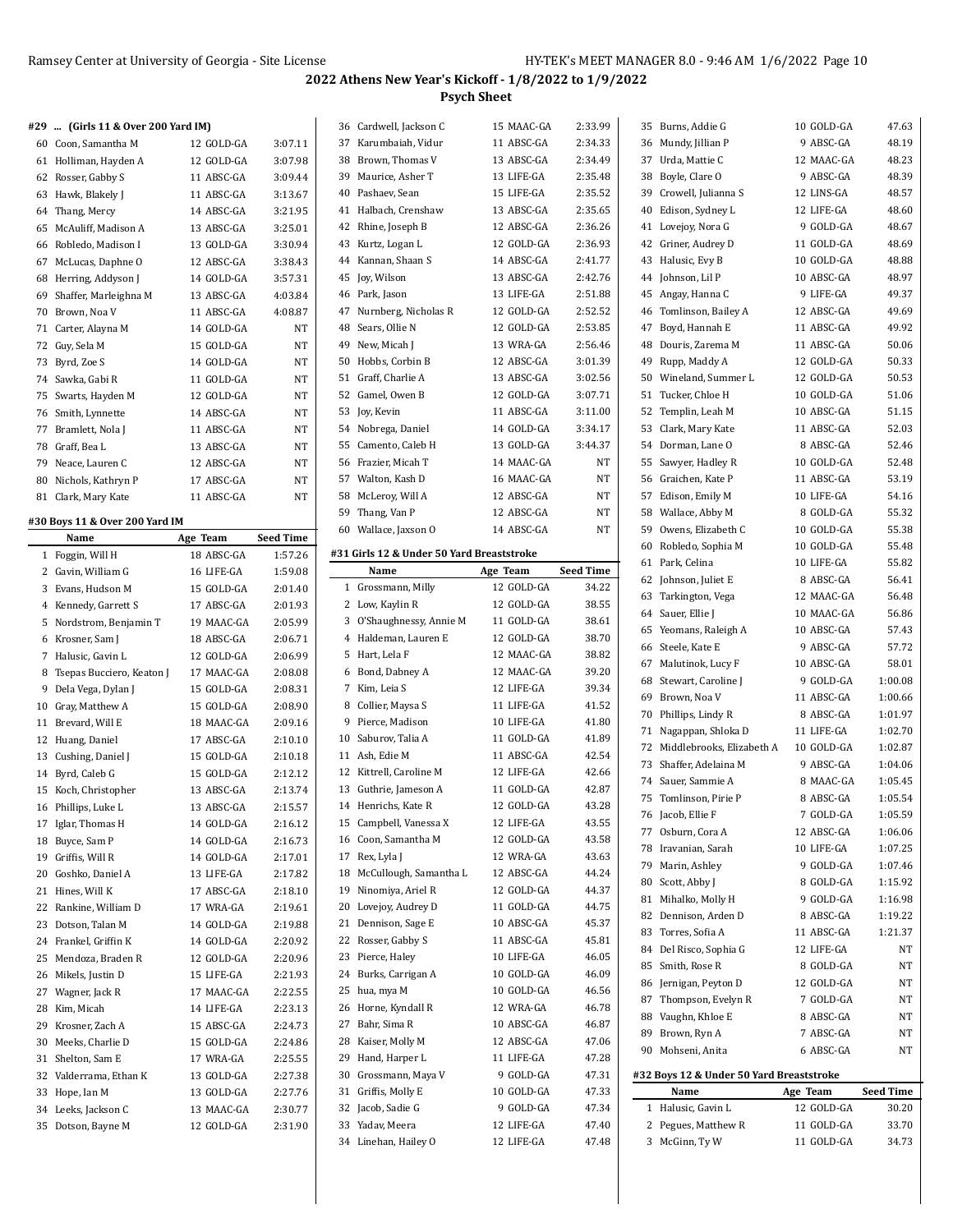#### **#32 ... (Boys 12 & Under 50 Yard Breaststroke)**

| 32       | (Boys 12 & Under 50 Yard Breaststroke) |                         |                |
|----------|----------------------------------------|-------------------------|----------------|
|          | 4 Karumbaiah, Vidur                    | 11 ABSC-GA              | 35.36          |
|          | 5 Gaharan, Jack A                      | 12 LIFE-GA              | 38.49          |
|          | 6 Avelar, Nicolas                      | 12 ABSC-GA              | 38.83          |
| 7        | Kurtz, Logan L                         | 12 GOLD-GA              | 39.06          |
| 8        | Sears, Ollie N                         | 12 GOLD-GA              | 39.48          |
| 9        | Roland, Reid S                         | 12 GOLD-GA              | 39.76          |
| 10       | Nurnberg, Nicholas R                   | 12 GOLD-GA              | 40.81          |
| 11       | Boyle, Colin T                         | 12 ABSC-GA              | 41.63          |
| 12       | Wintermeyer, Colin P                   | 10 GOLD-GA              | 42.91          |
| 13       | Jorgensen, Tobin R                     | 11 GOLD-GA              | 43.44          |
| 14       | McGinn, Blake W                        | 10 GOLD-GA              | 43.70          |
| 15       | Profeta, Ellis C                       | 11 GOLD-GA              | 44.19          |
| 16       | Joy, Kevin                             | 11 ABSC-GA              | 44.33          |
| 17       | Nguyen, Ethan T                        | 11 LIFE-GA              | 44.48          |
| 18       | Cruceanu, Noah G                       | 10 LIFE-GA              | 45.09          |
| 19       | Kirkland, Jack D                       | 10 ABSC-GA              | 45.26          |
| 20       | McLeroy, Will A                        | 12 ABSC-GA              | 45.91          |
| 21       | Harrison, Grant P                      | 12 GOLD-GA              | 46.57          |
| 22       | Lynch, Raef O                          | 10 GOLD-GA              | 46.59          |
| 23       | Ravid, Adam                            | 12 UNAT-GA              | 46.66          |
| 24       | Franklin, Jaecob K                     | 10 GOLD-GA              | 46.91          |
| 25       | Price, Sam D                           | 9 ABSC-GA               | 47.64          |
| 26       | Owens, Oliver R                        | 12 GOLD-GA              | 47.66          |
| 27       | Price, Grady T                         | 12 ABSC-GA              | 47.72          |
| 28       | Harrison, Ean G                        | 10 WRA-GA               | 47.80          |
| 29       | Hope, Owen K                           | 10 GOLD-GA              | 47.89          |
| 30       | Dillies, Andreas                       | 11 ABSC-GA              | 48.06          |
| 31       | Dadiala, Naman                         | 11 GOLD-GA              | 48.17          |
|          | Freed, Collin S                        | 11 GOLD-GA              | 48.49          |
| 32<br>33 | Leppert, Skyler N                      | 11 GOLD-GA              | 48.82          |
| 34       | Klepinger, Julian R                    | 9 GOLD-GA               | 49.15          |
|          |                                        | 11 GOLD-GA              | 49.61          |
| 35       | Bowles, Henry J                        |                         |                |
| 36       | Balasabas, Parker B                    | 8 GOLD-GA<br>10 ABSC-GA | 50.06          |
| 37       | McLeroy, Logan D                       |                         | 50.12          |
| 38       | Brinkley, Nathan J                     | 10 GOLD-GA<br>9 GOLD-GA | 50.41<br>51.10 |
| 39<br>40 | Wright, Zach A                         | 10 MAAC-GA              | 52.08          |
|          | Tarkington, Sebastian<br>Ravid, Ilia   | 12 UNAT-GA              | 52.11          |
| 41       | Bhavsar, Grunth P                      | 11 GOLD-GA              | 52.56          |
| 42<br>43 | Guthrie, Connor W                      | 9 GOLD-GA               |                |
| 44       | Woodhull, Zac R                        | 10 GOLD-GA              | 52.67<br>52.74 |
|          | Birje, Arjun A                         |                         |                |
| 45       |                                        | 10 GOLD-GA              | 53.04          |
| 46       | Davenport, Logan A                     | 11 GOLD-GA              | 54.57          |
| 47       | Patel, Rian N                          | 9 ABSC-GA               | 54.94          |
| 48       | Bustle, Emerson L<br>Hughes, Joseph F  | 9 GOLD-GA               | 55.01          |
| 49       |                                        | 10 GOLD-GA              | 55.64          |
| 50       | McCullough, Nolan E                    | 10 ABSC-GA              | 55.91          |
| 51       | Hughes, William F                      | 10 GOLD-GA              | 58.14          |
| 52       | Richards, Hudson A                     | 9 GOLD-GA               | 58.54          |
| 53       | Weldon, Caz A                          | 11 ABSC-GA              | 58.70          |
| 54       | Miller-Dotson, Kyle T                  | 8 MAAC-GA               | 59.46          |
| 55       | Thompson, Eli B                        | 8 GOLD-GA               | 1:02.32        |
| 56       | Brown, Daniel A                        | 9 ABSC-GA               | 1:06.05        |
| 57       | Lavender, Frazier N                    | 11 ABSC-GA              | 1:06.35        |
| 58       | Templin, John A                        | 7 ABSC-GA               | 1:06.39        |
| 59       | Mohseni, Arad                          | 10 ABSC-GA              | 1:08.25        |
| 60       | Webb, Silas R                          | 9 ABSC-GA               | 1:08.32        |
| 61       | Boyd, Micah E                          | 8 ABSC-GA               | 1:09.13        |
| 62       | King, Ethan D                          | 9 ABSC-GA               | 1:11.04        |
| 63       | Frankel, Simon R                       | 9 GOLD-GA               | 1:13.35        |

| 64           | Burks, Bryston S                           | 7 GOLD-GA  | 1:17.02          |
|--------------|--------------------------------------------|------------|------------------|
| 65           | Shahpatel, Anvay D                         | 10 GOLD-GA | 1:25.93          |
| 66           | Patterson, JB B                            | 10 WRA-GA  | <b>NT</b>        |
| 67           | BivishBal, Aaryan                          | 11 GOLD-GA | NT               |
| 68           | Tishkevich, Danya                          | 8 GOLD-GA  | NT               |
| 69           | Tishkevich, Sasha                          | 8 GOLD-GA  | NT               |
| 70           | Byrd, Wyatt R                              | 11 GOLD-GA | NΤ               |
| 71           | Bahr, Kipras D                             | 12 ABSC-GA | NΤ               |
| 72           | Steele, Ches E                             | 8 ABSC-GA  | NΤ               |
|              |                                            |            |                  |
|              | #33 Girls 12 & Under 200 Yard Breaststroke |            |                  |
|              | Meet Qualifying: 3:23.09                   |            |                  |
|              | Name                                       | Age Team   | <b>Seed Time</b> |
|              | 1 Worsley, Cristina J                      | 12 GOLD-GA | 2:42.41          |
|              | 2 Lowry, Gracelee E                        | 12 GOLD-GA | 2:52.11          |
|              | 3 Steger, Tessa A                          | 12 ABSC-GA | 2:59.39          |
|              | 4 Burks, Shelby S                          | 12 GOLD-GA | 3:02.24          |
| 5            | Hawk, Blakely J                            | 11 ABSC-GA | 3:10.56          |
|              | 6 Otaki, Himari S                          | 11 GOLD-GA | 3:11.14          |
| 7            | James, Audrey K                            | 12 GOLD-GA | 3:12.74          |
| 8            | Brownlie, Alexa S                          | 11 GOLD-GA | 3:17.12          |
| 9            | Cooper, Beth G                             | 12 GOLD-GA | 3:17.53          |
| 10           | Porter, Sophie R                           | 12 GOLD-GA | 3:21.14          |
| 11           | McLucas, Daphne O                          | 12 ABSC-GA | 3:23.09          |
| 12           | Neace, Lauren C                            | 12 ABSC-GA | 3:23.09          |
|              | 13 Linehan, Hailey O                       | 12 LIFE-GA | NT               |
| 14           | Del Risco, Sophia G                        | 12 LIFE-GA | NT               |
| 15           | Urda, Mattie C                             | 12 MAAC-GA | NΤ               |
|              |                                            |            |                  |
|              | #34 Boys 12 & Under 200 Yard Breaststroke  |            |                  |
|              | Meet Qualifying: 3:14.89                   |            |                  |
|              |                                            |            |                  |
|              | Name                                       | Age Team   | <b>Seed Time</b> |
| $\mathbf{1}$ | Hobbs, Corbin B                            | 12 ABSC-GA | 2:50.22          |
| 2            | Karumbaiah, Nakul                          | 12 ABSC-GA | 2:51.18          |
| 3            | Rhine, Joseph B                            | 12 ABSC-GA | 2:52.43          |
|              | 4 Griswold, Jack T                         | 12 LIFE-GA | 2:56.84          |
| 5            | Dotson, Bayne M                            | 12 GOLD-GA | 3:03.19          |
|              | 6 Frankel, Spencer R                       | 11 GOLD-GA | 3:10.23          |
| 7            | Stringer, Matthew M                        | 11 GOLD-GA | 3:12.33          |
|              | 8 Wilson, Zach A                           | 11 GOLD-GA | 3:14.58          |
| 9            | Tarkington, Sebastian                      | 10 MAAC-GA | <b>NT</b>        |
|              |                                            |            |                  |
|              | #35 Girls 13 & Over 200 Yard Breaststroke  |            |                  |
|              | Name                                       | Age Team   | Seed Time        |
| 1            | DellaTorre, Olivia G                       | 18 ABSC-GA | 2:17.34          |
| 2            | Loftus, Riley A                            | 15 GOLD-GA | 2:29.95          |
| 3            | Alderman, Lily M                           | 16 GOLD-GA | 2:31.68          |
|              | 4 Avelar, Nicole                           | 15 ABSC-GA | 2:31.73          |
| 5            | Teyner, Kailey R                           | 14 ABSC-GA | 2:33.32          |
| 6            | Stafford, Natalie R                        | 18 GOLD-GA | 2:34.54          |
| 7            | Tell, Greta M                              | 16 MAAC-GA | 2:35.14          |
| 8            | Jansons, Annalia E                         | 18 GOLD-GA | 2:35.77          |
| 9            | Hughes, Caroline E                         | 13 GOLD-GA | 2:38.38          |
| 10           | Lankford, Leia R                           | 15 GOLD-GA | 2:39.75          |
| 11           | Perkins, Emma J                            | 13 GOLD-GA | 2:44.04          |
| 12           | Merhai, Mayla M                            | 14 GOLD-GA | 2:44.09          |
| 13           | Duffy, Anna B                              | 13 LIFE-GA | 2:45.07          |
| 14           | Fuentes, Brayden T                         | 17 GOLD-GA | 2:45.92          |
| 15           | Ripps, Janie V                             | 15 ABSC-GA | 2:47.92          |
| 16           | Cunningham, Maya K                         | 16 LIFE-GA | 2:49.00          |
| 17           | Sonambekar, Anushka A                      | 14 GOLD-GA | 2:49.16          |
| 18           | Gonzalez, Elena J                          | 16 WRA-GA  | 2:49.21          |

l,

|                | 20 Deak, Avery E                         | 15 GOLD-GA               | 2:50.15            |
|----------------|------------------------------------------|--------------------------|--------------------|
| 21             | Brooks, Kaia A                           | 15 GOLD-GA               | 2:51.77            |
|                | 22 Dillon, Ella L                        | 14 ABSC-GA               | 2:52.52            |
|                | 23 Bateman, Tyler L                      | 15 MAAC-GA               | 2:52.53            |
| 24             | Elliott, Claire E                        | 14 GOLD-GA               | 2:54.61            |
| 25             | Young, Ximena                            | 14 ABSC-GA               | 2:55.30            |
|                | 26 Miller, Grace E                       | 13 GOLD-GA               | 2:56.00            |
|                | 27 Wagner, Harper E                      | 13 MAAC-GA               | 2:56.03            |
|                | 28 Halbach, Ansley E                     | 16 ABSC-GA               | 2:59.42            |
| 29             | Yeomans, Carson R                        | 13 ABSC-GA               | 2:59.44            |
| 30             | Hobbs, Sophierose R                      | 14 ABSC-GA               | 3:03.50            |
| 31             | Morton, Sydney G                         | 14 LIFE-GA               | 3:04.33            |
| 32             | Prince, Caroline G                       | 14 ABSC-GA               | 3:06.25            |
| 33             | Ymbras, Caitlyn R                        | 13 GOLD-GA               | 3:07.72            |
| 34             |                                          | 14 LIFE-GA               |                    |
|                | Martin, Juliet A                         |                          | 3:08.52            |
| 35             | Byrd, Zoe S                              | 14 GOLD-GA               | 3:08.60            |
| 36             | Nelson, Isabella M                       | 14 ABSC-GA               | 3:10.88            |
| 37             | Raguram, Dhriti                          | 15 GOLD-GA               | 3:11.03            |
|                | 38 Smith, Lynnette                       | 14 ABSC-GA               | 3:11.07            |
| 39             | Cole, Mabry F                            | 15 ABSC-GA               | 3:14.07            |
| 40             | Hughes, Sarah E                          | 15 GOLD-GA               | 3:14.53            |
| 41             | Reed, Emma M                             | 14 GOLD-GA               | 3:15.44            |
| 42             | Angay, Lara A                            | 13 LIFE-GA               | 3:20.16            |
|                | 43 Joyce, Harper O                       | 15 MAAC-GA               | 3:20.49            |
| 44             | French, Natalie E                        | 13 GOLD-GA               | 3:23.14            |
| 45             | Hamborg, Allie C                         | 16 WRA-GA                | 3:27.63            |
| 46             | Shaffer, Marleighna M                    | 13 ABSC-GA               | 4:20.94            |
| 47             | Cheon-Cho, Nara                          | 14 LIFE-GA               | NΤ                 |
|                | 48 Park, Rachel                          | 14 LIFE-GA               | NΤ                 |
| 49             | Welch, Avery B                           | 13 LIFE-GA               | NΤ                 |
|                |                                          |                          |                    |
|                |                                          |                          |                    |
| 50             | Robledo, Madison I                       | 13 GOLD-GA               | NΤ                 |
| 51             | Thang, Mercy                             | 14 ABSC-GA               | NΤ                 |
| 52             | Cameron, Courtney G                      | 14 ABSC-GA               | NΤ                 |
| 53             | Teach, Turner L                          | 14 ABSC-GA               | NT                 |
|                | #36 Boys 13 & Over 200 Yard Breaststroke |                          |                    |
|                | Name                                     | Age Team                 | <b>Seed Time</b>   |
| 1              | Henry, Derek A                           | 15 GOLD-GA               | 2:10.09            |
|                | 2 Johnson, Ford F                        | 16 GOLD-GA               | 2:10.22            |
| 3              | Nordstrom, Benjamin T                    | 19 MAAC-GA               | 2:16.26            |
| $\overline{4}$ | Gavin. William G                         | 16 LIFE-GA               | 2:16.31            |
| 5              | Jones, Gavin S                           | 18 ABSC-GA               | 2:18.27            |
|                | 6 Casey, Simon T                         | 16 ABSC-GA               | 2:18.36            |
| 7              | Kennedy, Garrett S                       | 17 ABSC-GA               | 2:21.72            |
| 8              | Ackerman, Austin S                       | 17 ABSC-GA               | 2:23.01            |
| 9              | Hailey, Brandon M                        | 17 ABSC-GA               | 2:23.64            |
| 10             | Dela Vega, Dylan J                       | 15 GOLD-GA               | 2:26.44            |
| 11             | Rankine, William D                       | 17 WRA-GA                | 2:26.62            |
| 12             | Xiao, Ryan W                             | 15 ABSC-GA               | 2:27.02            |
| 13             |                                          | 15 GOLD-GA               | 2:27.51            |
| 14             | Gray, Matthew A                          | 13 ABSC-GA               | 2:30.39            |
|                | Koch, Christopher                        |                          |                    |
| 15             | Profeta, Pierce E                        | 14 GOLD-GA               | 2:30.73            |
|                | 16 Mikels, Justin D                      | 15 LIFE-GA               | 2:34.52            |
| 17             | Leeks, Jackson C                         | 13 MAAC-GA               | 2:35.69            |
| 18             | Iglar, Thomas H                          | 14 GOLD-GA               | 2:36.49            |
| 19             | Bai, Edward                              | 17 LIFE-GA               | 2:37.33            |
| 20             | Cardwell, Jackson C                      | 15 MAAC-GA               | 2:37.55            |
| 21             | Hope, Ian M                              | 13 GOLD-GA               | 2:37.76            |
| 22             | Phillips, Luke L                         | 13 ABSC-GA               | 2:38.73            |
| 23             | Cheon-Cho, Audric S<br>24 Rezaei, Naveed | 16 LIFE-GA<br>15 LIFE-GA | 2:39.15<br>2:39.48 |

Shah, Roshan S 14 LIFE-GA 2:44.59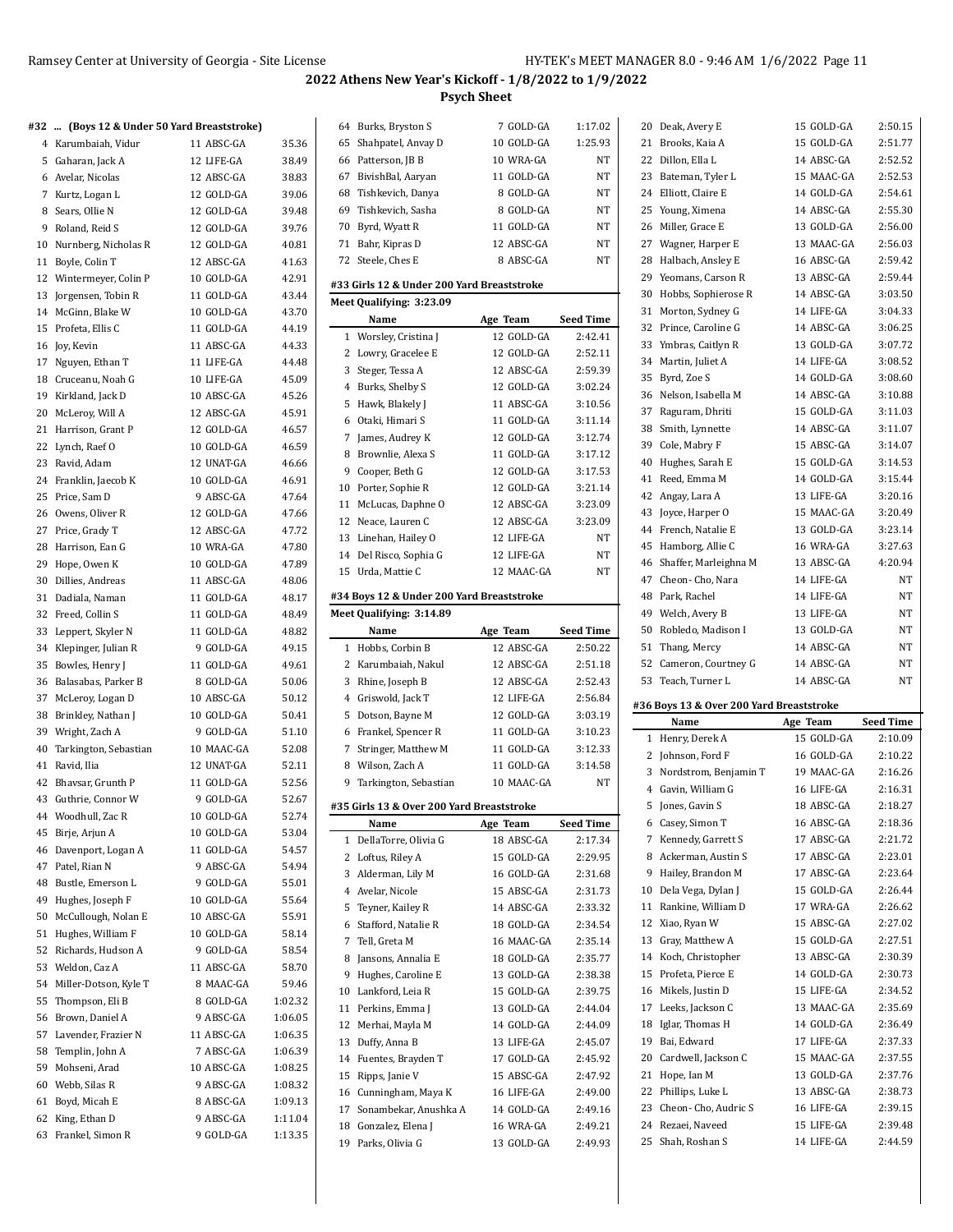$\mathbf{I}$ 

# **2022 Athens New Year's Kickoff - 1/8/2022 to 1/9/2022 Psych Sheet**

| #36 | (Boys 13 & Over 200 Yard Breaststroke) |          |                        |                           |
|-----|----------------------------------------|----------|------------------------|---------------------------|
| 26  | Dotson, Talan M                        |          | 14 GOLD-GA             | 2:46.26                   |
| 27  | Valderrama, Lucas R                    |          | 15 GOLD-GA             | 2:50.16                   |
|     | 28 Brown, Thomas V                     |          | 13 ABSC-GA             | 2:52.02                   |
|     | 29 Rapposelli, Matthew K               |          | 14 MAAC-GA             | 2:53.36                   |
|     | 30 Krosner, Zach A                     |          | 15 ABSC-GA             | 2:53.69                   |
| 31  | Frankel, Griffin K                     |          | 14 GOLD-GA             | 2:55.01                   |
| 32  | Shah, Sajan S                          |          | 13 LIFE-GA             | 2:56.15                   |
| 33  | Moor, Brayden A                        |          | 14 GOLD-GA             | 2:58.18                   |
| 34  | Joy, Wilson                            |          | 13 ABSC-GA             | 3:09.83                   |
| 35  | Woodhull, Nathaniel T                  |          | 13 GOLD-GA             | 3:10.14                   |
| 36  | Graff, Charlie A                       |          | 13 ABSC-GA             | 3:12.77                   |
| 37  | Vishnubatla, Srijith                   |          | 14 GOLD-GA             | 3:14.38                   |
|     | 38 Kannan, Shaan S                     |          | 14 ABSC-GA             | 3:16.87                   |
|     | 39 Anderson, Ethan E                   |          | 14 ABSC-GA             | 3:18.16                   |
|     | 40 Guidry, Nate W                      |          | 13 ABSC-GA             | 3:20.88                   |
| 41  | Unger, Max G                           |          | 13 GOLD-GA             | 3:33.43                   |
| 42  | Frazier, Micah T                       |          | 14 MAAC-GA             | NΤ                        |
|     | 43 Wagner, Jack R                      |          | 17 MAAC-GA             | NT                        |
|     | 44 Wilson, Tucker L                    |          | 14 WRA-GA              | NT                        |
| 45  | Hopper, Will C                         |          | 16 WRA-GA              | NT                        |
| 46  | Shields, Brody P                       |          | 14 GOLD-GA             | NT                        |
| 47  | Johnson, Garrett M                     |          | 15 ABSC-GA             | NT                        |
|     | 48 Askew, Thomas I                     |          | 18 ABSC-GA             | NT                        |
| 49  | Wallace, Jaxson O                      |          | 14 ABSC-GA             | NT                        |
|     |                                        |          |                        |                           |
|     | #37 Girls 8 & Under 25 Yard Butterfly  |          |                        |                           |
| 1   | Name<br>Jacob, Ellie F                 | Age Team | 7 GOLD-GA              | <b>Seed Time</b><br>22.27 |
|     | 2 Frankel, Chloe M                     |          | 7 GOLD-GA              | 23.04                     |
|     | 3 Dorman, Lane O                       |          | 8 ABSC-GA              | 23.46                     |
|     | 4 Wallace, Abby M                      |          | 8 GOLD-GA              | 24.78                     |
| 5   | Phillips, Lindy R                      |          | 8 ABSC-GA              | 25.00                     |
| 6   | Tomlinson, Pirie P                     |          |                        |                           |
| 7   |                                        |          |                        |                           |
| 8   |                                        |          | 8 ABSC-GA              | 25.83                     |
|     | Sullivan, Campbell L                   |          | 8 ABSC-GA              | 26.21                     |
|     | Vaughn, Khloe E                        |          | 8 ABSC-GA              | 26.93                     |
| 9   | Johnson, Juliet E                      |          | 8 ABSC-GA              | 27.47                     |
| 10  | Freeman, Annelise V                    |          | 7 WRA-GA               | 27.90                     |
| 11  | McCullough, Aly R                      |          | 8 ABSC-GA              | 29.00                     |
|     | 12 Brown, Ryn A                        |          | 7 ABSC-GA              | 30.01                     |
| 13  | Downs, Emoni K                         |          | 8 ABSC-GA              | 30.19                     |
| 14  | Dennison, Arden D                      |          | 8 ABSC-GA              | 32.32                     |
| 15  | Sauer, Sammie A                        |          | 8 MAAC-GA              | 32.84                     |
| 16  | Woodhull, Charlotte A                  |          | 8 GOLD-GA              | 33.76                     |
| 17  | Hamborg, Sarah R                       |          | 8 WRA-GA               | 35.36                     |
| 18  | Mohseni, Anita                         |          | 6 ABSC-GA              | 35.50                     |
| 19  | Carrelha, Harper G                     |          | 6 GOLD-GA              | 38.15                     |
| 20  | Scott, Abby J                          |          | 8 GOLD-GA              | 41.73                     |
| 21  | MacKaben, Josie J                      |          | 7 GOLD-GA              | NΤ                        |
| 22  | Smith, Rose R                          |          | 8 GOLD-GA              | NΤ                        |
| 23  | Thompson, Evelyn R                     |          | 7 GOLD-GA              | NΤ                        |
| 24  | Dunn, McKenzie A                       |          | 7 GOLD-GA              | NΤ                        |
| 25  | Arevalo, Andrea A                      |          | 8 GOLD-GA              | NΤ                        |
| 27  | 26 Mueller, Jenna<br>Eagen, Stella R   |          | 6 GOLD-GA<br>8 GOLD-GA | NΤ<br>NΤ                  |

### **#38 Boys 8 & Under 25 Yard Butterfly**

|  | Name                    | Age Team  | <b>Seed Time</b> |
|--|-------------------------|-----------|------------------|
|  | 1 Boyd, Micah E         | 8 ABSC-GA | 20.10            |
|  | 2 Templin, John A       | 7 ABSC-GA | 21.78            |
|  | 3 Miller-Dotson, Kyle T | 8 MAAC-GA | 22.81            |
|  |                         |           |                  |

|              | 4 Steele, Ches E                        | 8 ABSC-GA                | 30.50            |
|--------------|-----------------------------------------|--------------------------|------------------|
|              | 5 Steele, Wilder                        | 7 ABSC-GA                | 34.44            |
|              | 6 Lee, Bennet F                         | 7 ABSC-GA                | 40.94            |
| 7            | Peters, Daniel M                        | 7 ABSC-GA                | 47.47            |
|              | 8 Tishkevich, Danya                     | 8 GOLD-GA                | NT               |
|              | 9 Tishkevich, Sasha                     | 8 GOLD-GA                | NT               |
|              | 10 Thompson, Sam B                      | 6 GOLD-GA                | NT               |
| 11           | Thompson, Eli B                         | 8 GOLD-GA                | NT               |
|              | 12 Burks, Bryston S                     | 7 GOLD-GA                | NT               |
|              | 13 Cooley, Rylan C                      | 7 GOLD-GA                | NT               |
| 14           | Twedt, Wyatt H                          | 7 ABSC-GA                | NT               |
|              |                                         |                          |                  |
|              | #39 Girls 12 & Under 100 Yard Butterfly |                          |                  |
|              | Name                                    | Age Team                 | <b>Seed Time</b> |
| $\mathbf{1}$ | Latham, Megan J                         | 12 LIFE-GA               | 1:09.87          |
|              | 2 Porter, Sophie R                      | 12 GOLD-GA               | 1:10.29          |
|              | 3 Steger, Tessa A                       | 12 ABSC-GA               | 1:11.44          |
|              | 4 Worsley, Cristina J                   | 12 GOLD-GA               | 1:12.26          |
| 5            | Burks, Shelby S                         | 12 GOLD-GA               | 1:13.14          |
| 6            | Haldeman, Lauren E                      | 12 GOLD-GA               | 1:13.19          |
| 7            | Lowry, Gracelee E                       | 12 GOLD-GA               | 1:14.97          |
|              | 8 Grossmann, Milly                      | 12 GOLD-GA               | 1:15.32          |
| 9            | Zellner, Zoey G                         | 11 ABSC-GA               | 1:15.85          |
|              | 10 Vaughn, Kerrigan D                   | 12 ABSC-GA               | 1:16.30          |
| 11           | Brewster, Caroline R                    | 11 GOLD-GA               | 1:16.53          |
| 12           | Jones, Joy E                            | 12 GOLD-GA               | 1:16.66          |
|              | 13 Otaki, Himari S                      | 11 GOLD-GA               | 1:17.72          |
|              | 14 Moulton, Alice Belle B               | 12 GOLD-GA               | 1:18.11          |
| 15           | Bond, Dabney A                          | 12 MAAC-GA               | 1:20.01          |
| 16           | Tomlinson, Bailey A                     | 12 ABSC-GA               | 1:20.61          |
| 17           | Ash, Edie M                             | 11 ABSC-GA               | 1:21.78          |
| 18           | McCullough, Samantha L                  | 12 ABSC-GA               | 1:22.63          |
| 19           | Burks, Carrigan A                       | 10 GOLD-GA               | 1:23.78          |
| 20           | Kaiser, Molly M                         | 12 ABSC-GA               | 1:25.06          |
| 21           | Ninomiya, Ariel R                       | 12 GOLD-GA               | 1:25.07          |
| 22           | Jernigan, Peyton D                      | 12 GOLD-GA               | 1:27.08          |
| 23           | Rosser, Gabby S                         | 11 ABSC-GA               | 1:27.49          |
|              | 24 Lovejoy, Audrey D                    | 11 GOLD-GA               | 1:28.52          |
| 25           | McLucas, Daphne O                       | 12 ABSC-GA               | 1:29.19          |
| 26           | Henrichs, Kate R                        | 12 GOLD-GA               | 1:32.99          |
| 27           | Hart, Lela F                            | 12 MAAC-GA               | 1:33.21          |
| 28           | Griner, Audrey D                        | 11 GOLD-GA               | 1:33.21          |
| 29           | Coon, Samantha M                        | 12 GOLD-GA               | 1:33.77          |
| 30           | Rex, Lyla J                             | 12 WRA-GA                | 1:33.88          |
| 31           | Guthrie, Jameson A                      | 11 GOLD-GA               | 1:36.02          |
| 32           | Rupp, Maddy A                           | 12 GOLD-GA               | 1:36.94          |
| 33           | James, Audrey K                         | 12 GOLD-GA               | 1:37.73          |
| 34           | Crowell, Julianna S                     | 12 LINS-GA               | 1:37.80          |
| 35           | Bahr, Sima R                            | 10 ABSC-GA               | 1:38.75          |
| 36           | Templin, Leah M                         | 10 ABSC-GA               | 1:39.36          |
| 37           | Low, Kaylin R                           | 12 GOLD-GA               | 1:40.87          |
| 38           | Neace, Lauren C                         | 12 ABSC-GA               | 1:42.33          |
| 39           | Dennison, Sage E                        | 10 ABSC-GA               | 1:48.17          |
|              |                                         |                          |                  |
| 40           | Halusic, Evy B                          | 10 GOLD-GA<br>10 GOLD-GA | 1:53.35          |
| 41           | Robledo, Sophia M                       |                          | 2:06.76          |
| 42           | Owens, Elizabeth C                      | 10 GOLD-GA               | NT               |
| 43           | Jacob, Sadie G                          | 9 GOLD-GA                | NT               |
| 44           | hua, mya M                              | 10 GOLD-GA               | NΤ               |
| 45           | Burns, Addie G                          | 10 GOLD-GA               | NT               |
| 46           | Tucker, Chloe H                         | 10 GOLD-GA               | NΤ               |
| 47           | Mundy, Jillian P                        | 9 ABSC-GA                | NT               |
| 48           | Torres, Sofia A                         | 11 ABSC-GA               | NT               |

 $\overline{\phantom{0}}$ 

|              | #40 Boys 12 & Under 100 Yard Butterfly |            |                  |  |  |  |  |
|--------------|----------------------------------------|------------|------------------|--|--|--|--|
|              | Name                                   | Age Team   | <b>Seed Time</b> |  |  |  |  |
| 1            | Halusic, Gavin L                       | 12 GOLD-GA | 55.96            |  |  |  |  |
| 2            | Katz, Kohlston V                       | 12 GOLD-GA | 1:05.61          |  |  |  |  |
|              | 3 Bahr, Kipras D                       | 12 ABSC-GA | 1:06.44          |  |  |  |  |
|              | 4 McGinn, Ty W                         | 11 GOLD-GA | 1:07.51          |  |  |  |  |
| 5            | Roland, Reid S                         | 12 GOLD-GA | 1:08.08          |  |  |  |  |
|              |                                        | 12 ABSC-GA | 1:09.58          |  |  |  |  |
| 6            | Rhine, Joseph B                        |            |                  |  |  |  |  |
| 7            | Sonambekar, Jay A                      | 12 GOLD-GA | 1:14.15          |  |  |  |  |
|              | 8 Karumbaiah, Vidur                    | 11 ABSC-GA | 1:14.30          |  |  |  |  |
|              | 9 Gaharan, Jack A                      | 12 LIFE-GA | 1:15.05          |  |  |  |  |
|              | 10 Nurnberg, Nicholas R                | 12 GOLD-GA | 1:17.36          |  |  |  |  |
| 11           | Avelar, Nicolas                        | 12 ABSC-GA | 1:17.70          |  |  |  |  |
|              | 12 Harrison, Grant P                   | 12 GOLD-GA | 1:18.10          |  |  |  |  |
|              | 13 Dotson, Bayne M                     | 12 GOLD-GA | 1:18.60          |  |  |  |  |
|              | 14 Lynch, Raef O                       | 10 GOLD-GA | 1:22.18          |  |  |  |  |
|              | 15 Wintermeyer, Colin P                | 10 GOLD-GA | 1:25.32          |  |  |  |  |
| 16           | Sauer, Will J                          | 12 MAAC-GA | 1:26.05          |  |  |  |  |
| 17           | Kirkland, Jack D                       | 10 ABSC-GA | 1:29.20          |  |  |  |  |
| 18           | Jorgensen, Tobin R                     | 11 GOLD-GA | 1:29.70          |  |  |  |  |
| 19           | Gamel, Owen B                          | 12 GOLD-GA | 1:31.95          |  |  |  |  |
|              | 20 Owens, Oliver R                     | 12 GOLD-GA | 1:32.17          |  |  |  |  |
| 21           | Karumbaiah, Nakul                      | 12 ABSC-GA | 1:32.72          |  |  |  |  |
| 22           | Stringer, Matthew M                    | 11 GOLD-GA | 1:33.57          |  |  |  |  |
| 23           | Sears, Ollie N                         | 12 GOLD-GA | 1:36.08          |  |  |  |  |
| 24           | Bustle, Emerson L                      | 9 GOLD-GA  | 1:41.59          |  |  |  |  |
|              | 25 Guthrie, Connor W                   | 9 GOLD-GA  | 1:43.57          |  |  |  |  |
| 26           |                                        | 12 ABSC-GA |                  |  |  |  |  |
|              | Hobbs, Corbin B                        |            | 1:48.01          |  |  |  |  |
| 27           | Brinkley, Nathan J                     | 10 GOLD-GA | 1:48.55          |  |  |  |  |
| 28           | Tarkington, Sebastian                  | 10 MAAC-GA | 1:59.93          |  |  |  |  |
|              | 29 Woodhull, Zac R                     | 10 GOLD-GA | 2:12.26          |  |  |  |  |
| 30           | Harrison, Ean G                        | 10 WRA-GA  | NT               |  |  |  |  |
| 31           | Ravid, Adam                            | 12 UNAT-GA | NΤ               |  |  |  |  |
| 32           | Ravid, Ilia                            | 12 UNAT-GA | NΤ               |  |  |  |  |
| 33           | Pegues, Matthew R                      | 11 GOLD-GA | NΤ               |  |  |  |  |
|              | 34 Criscuolo, Ryan J                   | 9 GOLD-GA  | NΤ               |  |  |  |  |
|              | 35 Freed, Collin S                     | 11 GOLD-GA | NT               |  |  |  |  |
| 36           | Birje, Arjun A                         | 10 GOLD-GA | NΤ               |  |  |  |  |
| 37           | Bowles, Henry J                        | 11 GOLD-GA | NΤ               |  |  |  |  |
|              | 38 Price, Grady T                      | 12 ABSC-GA | NΤ               |  |  |  |  |
|              | 39 McLeroy, Logan D                    | 10 ABSC-GA | NΤ               |  |  |  |  |
|              | 40 Price, Sam D                        | 9 ABSC-GA  | NT               |  |  |  |  |
|              | 41 Joy, Kevin                          | 11 ABSC-GA | NΤ               |  |  |  |  |
|              | 42 Brown, Daniel A                     | 9 ABSC-GA  | NΤ               |  |  |  |  |
|              |                                        |            |                  |  |  |  |  |
|              | #41 Girls 13 & Over 100 Yard Butterfly |            |                  |  |  |  |  |
|              | Name                                   | Age Team   | <b>Seed Time</b> |  |  |  |  |
| $\mathbf{1}$ | Owen, Sarah Paisley                    | 13 MAAC-GA | 56.69            |  |  |  |  |
| 2            | Alderman, Lily M                       | 16 GOLD-GA | 58.31            |  |  |  |  |
| 3            | Tell, Greta M                          | 16 MAAC-GA | 58.45            |  |  |  |  |
|              | 4 Richardson, Jory N                   | 16 MAAC-GA | 58.66            |  |  |  |  |
|              | 5 Willis, Lauren M                     | 15 GOLD-GA | 59.08            |  |  |  |  |
|              | 6 Slorahn, Piper K                     | 14 GOLD-GA | 59.66            |  |  |  |  |
| 7            | Avelar, Nicole                         | 15 ABSC-GA | 1:00.47          |  |  |  |  |
|              | 8 Maley, Quincy Q                      | 15 LIFE-GA | 1:00.76          |  |  |  |  |
| 9            | O'Shaughnessy, Bridget E               | 17 GOLD-GA | 1:00.95          |  |  |  |  |
|              | 10 Loftus, Riley A                     | 15 GOLD-GA | 1:01.22          |  |  |  |  |
| 11           | O'Shaughnessy, Maggie M                | 14 GOLD-GA | 1:01.36          |  |  |  |  |
| 12           | Armstrong, Kate E                      | 16 GOLD-GA | 1:01.46          |  |  |  |  |
|              | 13 Buxbaum, Hannah                     | 14 GOLD-GA | 1:01.80          |  |  |  |  |

Jones, Rose C 14 GOLD-GA 1:01.80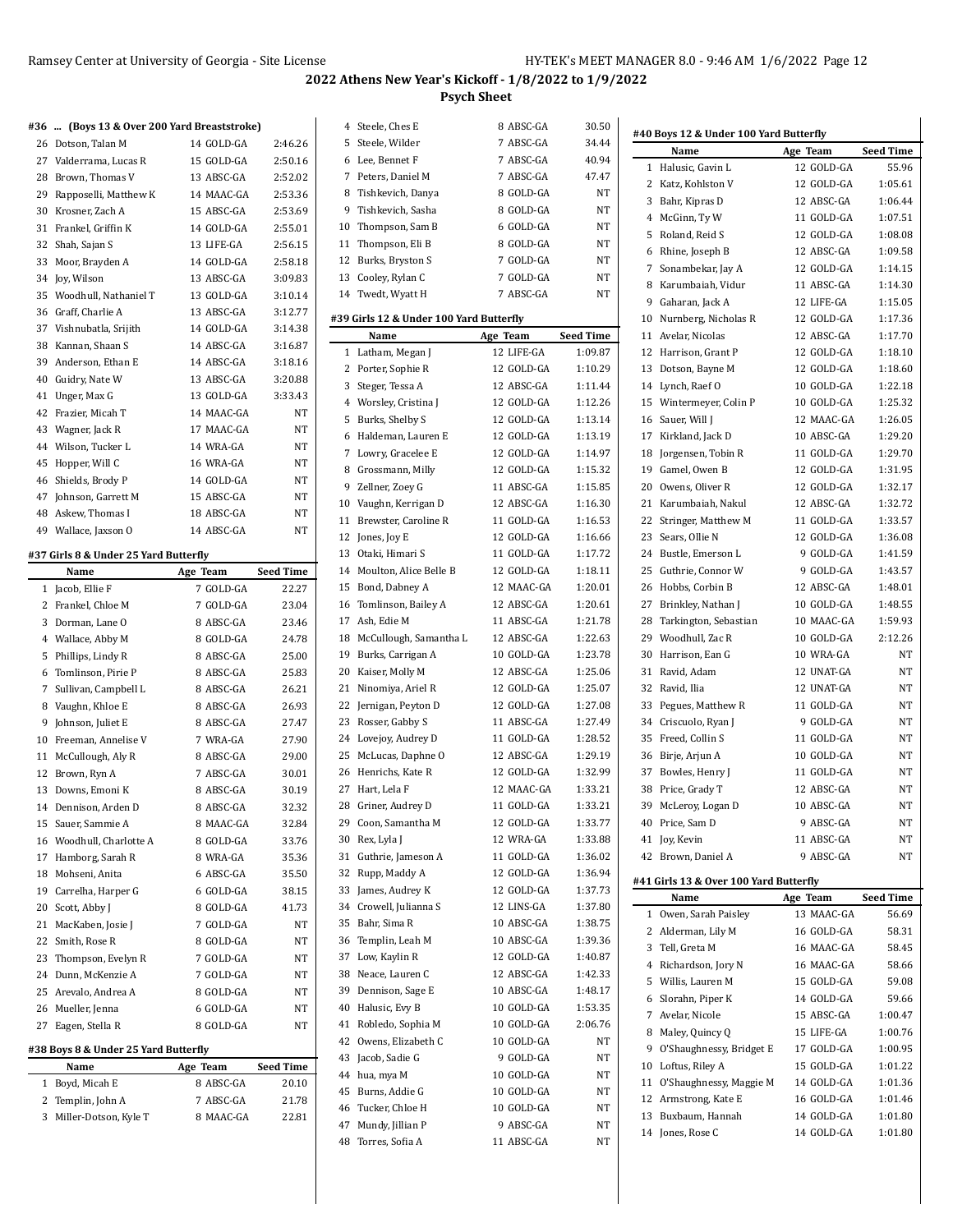# **#41 ... (Girls 13 & Over 100 Yard Butterfly)**

|    | 741 … (GIFIS 13 & OVER 100 YARD BUTTEFIIY) |            |         |
|----|--------------------------------------------|------------|---------|
| 15 | Halbach, Ansley E                          | 16 ABSC-GA | 1:02.14 |
| 16 | Alston, Maia L                             | 14 GOLD-GA | 1:02.93 |
|    | 17 Clark, Addison G                        | 13 GOLD-GA | 1:03.32 |
|    | 18 Dillon, Ella L                          | 14 ABSC-GA | 1:03.47 |
|    | 19 Arcaroli, Sadie I                       | 15 GOLD-GA | 1:03.56 |
| 20 | McKenley, Olivia A                         | 16 MAAC-GA | 1:03.80 |
| 21 | Stafford, Natalie R                        | 18 GOLD-GA | 1:03.98 |
| 22 | Neal, Reese A                              | 13 GOLD-GA | 1:03.99 |
| 23 | Kennedy, Alice J                           | 17 ABSC-GA | 1:04.08 |
| 24 | Jansons, Karina A                          | 15 GOLD-GA | 1:04.46 |
| 25 | Tsynman, Katherine E                       | 15 LIFE-GA | 1:05.05 |
| 26 | Osborn, Lily                               | 14 GOLD-GA | 1:05.18 |
| 27 |                                            | 17 GOLD-GA | 1:05.21 |
| 28 | Malave, Jenna B                            | 13 LIFE-GA | 1:05.35 |
|    | Cappola, Chloe O                           |            |         |
| 29 | Borland, Katelyn E                         | 13 GOLD-GA | 1:05.67 |
| 30 | Cunningham, Macheala J                     | 18 LIFE-GA | 1:06.23 |
| 31 | Ripps, Janie V                             | 15 ABSC-GA | 1:06.31 |
| 32 | Snow, Ella S                               | 14 WRA-GA  | 1:06.39 |
| 33 | Lindsley, Kathryn O                        | 16 LIFE-GA | 1:06.74 |
| 34 | Kessell, Katie I                           | 13 LIFE-GA | 1:06.76 |
| 35 | Jansons, Annalia E                         | 18 GOLD-GA | 1:06.79 |
| 36 | Bass, Katherine E                          | 13 LIFE-GA | 1:07.11 |
| 37 | Worsley, Anna G                            | 17 GOLD-GA | 1:07.34 |
| 38 | Perkins, Emma J                            | 13 GOLD-GA | 1:07.42 |
| 39 | Foggin, Charlotte L                        | 15 ABSC-GA | 1:07.50 |
| 40 | Pursner, Rebecca J                         | 16 ABSC-GA | 1:07.93 |
| 41 | Elliott, Claire E                          | 14 GOLD-GA | 1:08.15 |
| 42 | Cunningham, Maya K                         | 16 LIFE-GA | 1:08.35 |
| 43 | Sears, Lily S                              | 14 GOLD-GA | 1:08.57 |
| 44 | Bates, Martha K                            | 13 ABSC-GA | 1:08.91 |
| 45 | Fuentes, Brayden T                         | 17 GOLD-GA | 1:08.99 |
| 46 | Sutandi, Caitlin E                         | 17 LIFE-GA | 1:10.14 |
| 47 | Bateman, Tyler L                           | 15 MAAC-GA | 1:10.80 |
| 48 | Harding, Riley M                           | 13 ABSC-GA | 1:10.85 |
| 49 | Burkus, Sophie N                           | 15 GOLD-GA | 1:12.17 |
| 50 | Sonambekar, Anushka A                      | 14 GOLD-GA | 1:12.29 |
| 51 | Raguram, Dhriti                            | 15 GOLD-GA | 1:12.64 |
| 52 | Clark, Ainsley F                           | 16 GOLD-GA | 1:12.85 |
| 53 | Steinhauser, Kayla P                       | 13 GOLD-GA | 1:12.98 |
| 54 | Prince, Caroline G                         | 14 ABSC-GA | 1:13.07 |
| 55 | Hughes, Caroline E                         | 13 GOLD-GA | 1:14.74 |
| 56 | Hoffman, Raelyn M                          | 15 GOLD-GA | 1:14.95 |
| 57 | He, Alethea L                              | 14 ABSC-GA | 1:15.26 |
| 58 | Park, Rachel                               | 14 LIFE-GA | 1:16.32 |
| 59 | Sanning, Dylan M                           | 14 GOLD-GA | 1:17.01 |
| 60 | Cole, Mabry F                              | 15 ABSC-GA | 1:17.43 |
| 61 | Brooks, Kaia A                             | 15 GOLD-GA | 1:18.88 |
| 62 | Shelton, Anna L                            | 15 WRA-GA  | 1:19.21 |
| 63 | MacKenna, MC C                             | 14 MAAC-GA | 1:19.38 |
| 64 | Hobbs, Sophierose R                        | 14 ABSC-GA | 1:20.97 |
| 65 | Nuar, Kennedy M                            | 15 LIFE-GA | 1:22.37 |
| 66 | Yeomans, Carson R                          | 13 ABSC-GA | 1:22.77 |
| 67 | Baker, Emma G                              | 15 GOLD-GA | 1:24.23 |
| 68 | Wagner, Harper E                           | 13 MAAC-GA | 1:24.50 |
| 69 | Smith, Lynnette                            | 14 ABSC-GA | 1:24.51 |
| 70 | Wang, Chendan D                            | 14 LIFE-GA | 1:24.63 |
| 71 | Gangadharan, Dharini P                     | 15 GOLD-GA | 1:26.60 |
| 72 | Teach, Turner L                            | 14 ABSC-GA | 1:29.09 |
| 73 | Farris, Ava N                              | 14 WRA-GA  | 1:29.18 |
|    | 74 Joyce, Harper O                         | 15 MAAC-GA | 1:29.68 |
|    |                                            |            |         |

|    | 75 Aronowitz, Riley A                 | 15 LIFE-GA | 1:30.02          |
|----|---------------------------------------|------------|------------------|
|    | 76 Gururaj, Brinda B                  | 13 GOLD-GA | 1:32.96          |
| 77 | Favorov, Farrah A                     | 13 LIFE-GA | 1:36.78          |
| 78 | Maurice, Avery J                      | 13 LIFE-GA | 1:39.27          |
| 79 | Parks, Olivia G                       | 13 GOLD-GA | NT               |
| 80 | French, Natalie E                     | 13 GOLD-GA | NΤ               |
| 81 | Thang, Mercy                          | 14 ABSC-GA | NT               |
|    |                                       |            |                  |
|    | #42 Boys 13 & Over 100 Yard Butterfly |            |                  |
|    | Name                                  | Age Team   | <b>Seed Time</b> |
| 1  | Askew, Thomas I                       | 18 ABSC-GA | 49.60            |
| 2  | Evans, Hudson M                       | 15 GOLD-GA | 52.53            |
| 3  | Xiao, James X                         | 17 ABSC-GA | 52.54            |
| 4  | Foggin, Will H                        | 18 ABSC-GA | 53.39            |
| 5  | Sayer, Nathan J                       | 15 GOLD-GA | 53.82            |
| 6  | Nordstrom, Benjamin T                 | 19 MAAC-GA | 54.08            |
| 7  | Brevard, Will E                       | 18 MAAC-GA | 54.23            |
| 8  | Rhone, Owen A                         | 16 GOLD-GA | 54.33            |
| 9  | Tsepas Bucciero, Keaton J             | 17 MAAC-GA | 54.36            |
| 10 | Hines, Will K                         | 17 ABSC-GA | 54.36            |
| 11 | Johnson, Ford F                       | 16 GOLD-GA | 55.26            |
| 12 | Huang, Daniel                         | 17 ABSC-GA | 55.73            |
| 13 | Worsley, Mark E                       | 15 GOLD-GA | 56.46            |
| 14 | Valderrama, Lucas R                   | 15 GOLD-GA | 56.76            |
| 15 | Henry, Derek A                        | 15 GOLD-GA | 57.21            |
| 16 | Bates, Eli R                          | 15 ABSC-GA | 57.24            |
| 17 | Hailey, Brandon M                     | 17 ABSC-GA | 57.89            |
| 18 | Wilson, Tucker L                      | 14 WRA-GA  | 58.25            |
| 19 | Johnson, Garrett M                    | 15 ABSC-GA | 58.44            |
|    | 20 Cushing, Daniel J                  | 15 GOLD-GA | 58.79            |
| 21 | Ashley, Jacob S                       | 16 GOLD-GA | 59.69            |
| 22 | Tessier, Tyler A                      | 16 GOLD-GA | 1:00.09          |
| 23 | Goshko, Daniel A                      | 13 LIFE-GA | 1:00.12          |
| 24 | Huey, Gavin J                         | 15 GOLD-GA | 1:00.32          |
| 25 | Lee, Jonathan                         | 16 LIFE-GA | 1:00.38          |
| 26 | Gray, Matthew A                       | 15 GOLD-GA | 1:00.43          |
| 27 | Dela Vega, Dylan J                    | 15 GOLD-GA | 1:01.05          |
|    | 28 Gauntt, Charlie B                  | 16 GOLD-GA | 1:01.17          |
| 29 | Shelton, Sam E                        | 17 WRA-GA  | 1:01.30          |
| 30 | Phillips, Luke L                      | 13 ABSC-GA | 1:01.40          |
| 31 | Zerbenski, Matt G                     | 15 GOLD-GA | 1:01.79          |
| 32 | Rankine, William D                    | 17 WRA-GA  | 1:02.14          |
| 33 | Koch, Christopher                     | 13 ABSC-GA | 1:02.82          |
| 34 | Reber, Jake G                         | 14 GOLD-GA | 1:02.92          |
| 35 | Wisehart, Carson E                    | 14 GOLD-GA | 1:03.24          |
|    | 36 Wagner, Jack R                     | 17 MAAC-GA | 1:03.82          |
| 37 | Byrd, Caleb G                         | 15 GOLD-GA | 1:04.33          |
| 38 | Jin, Daniel D                         | 16 LIFE-GA | 1:04.97          |
| 39 | Profeta, Pierce E                     | 14 GOLD-GA | 1:05.12          |
| 40 | Trotter, Torin N                      | 13 ABSC-GA | 1:05.25          |
| 41 | Jaramillo, Seb A                      | 13 GOLD-GA | 1:06.09          |
| 42 | Frazier, Micah T                      | 14 MAAC-GA | 1:06.46          |
| 43 | Choi, Brian                           | 13 LIFE-GA | 1:06.47          |
| 44 | Maurice, Asher T                      | 13 LIFE-GA | 1:06.62          |
| 45 | Buyce, Sam P                          | 14 GOLD-GA | 1:06.70          |
| 46 | Leeks, Jackson C                      | 13 MAAC-GA | 1:07.61          |
| 47 | Meeks, Charlie D                      | 15 GOLD-GA | 1:08.05          |
| 48 | Frankel, Griffin K                    | 14 GOLD-GA | 1:08.35          |
| 49 | Valderrama, Ethan K                   | 13 GOLD-GA | 1:08.44          |
| 50 | Rapposelli, Matthew K                 | 14 MAAC-GA | 1:08.69          |
| 51 | Shah, Roshan S                        | 14 LIFE-GA | 1:09.28          |
| 52 | Halbach, Crenshaw                     | 13 ABSC-GA | 1:09.42          |

| 53       | Krosner, Zach A                         | 15 ABSC-GA             | 1:09.50          |
|----------|-----------------------------------------|------------------------|------------------|
|          | 54 Armel, Lyle O                        | 14 ABSC-GA             | 1:09.83          |
| 55       | Brown, Thomas V                         | 13 ABSC-GA             | 1:12.97          |
|          | 56 Kannan, Shaan S                      | 14 ABSC-GA             | 1:13.72          |
|          | 57 Cardwell, Jackson C                  | 15 MAAC-GA             | 1:14.22          |
| 58       | Vishnubatla, Srijith                    | 14 GOLD-GA             | 1:17.74          |
|          | 59 Guidry, Nate W                       | 13 ABSC-GA             | 1:22.21          |
| 60       | Unger, Max G                            | 13 GOLD-GA             | 1:23.16          |
| 61       | Walton, Kash D                          | 16 MAAC-GA             | 1:23.88          |
|          | 62 Joy, Wilson                          | 13 ABSC-GA             | 1:24.80          |
|          | 63 Anderson, Ethan E                    | 14 ABSC-GA             | 1:37.36          |
|          | 64 Graff, Charlie A                     | 13 ABSC-GA             | 1:39.07          |
|          | 65 Hopper, Will C                       | 16 WRA-GA              | NΤ               |
| 66       | Spivey, Brayden C                       | 16 GOLD-GA             | NΤ               |
| 67       | Shields, Brody P                        | 14 GOLD-GA             | NΤ               |
|          |                                         |                        |                  |
|          | #43 Girls 8 & Under 25 Yard Freestyle   |                        | <b>Seed Time</b> |
|          | Name                                    | Age Team<br>7 GOLD-GA  |                  |
| 1<br>2   | Frankel, Chloe M                        | 8 ABSC-GA              | 20.53            |
| 3        | Sullivan, Campbell L<br>Jacob, Ellie F  |                        | 20.58            |
| 4        |                                         | 7 GOLD-GA              | 20.84            |
|          | Sauer, Sammie A                         | 8 MAAC-GA              | 21.21            |
| 5        | Freeman, Annelise V                     | 7 WRA-GA               | 21.64            |
| 6<br>7   | Dennison, Arden D                       | 8 ABSC-GA              | 22.51            |
|          | McCullough, Aly R                       | 8 ABSC-GA              | 23.77            |
| 8        | Downs, Emoni K                          | 8 ABSC-GA              | 24.20            |
| 9        | Phillips, Lindy R                       | 8 ABSC-GA              | 26.02            |
| 10       | Woodhull, Charlotte A                   | 8 GOLD-GA              | 26.19            |
| 11       | Scott, Abby J                           | 8 GOLD-GA              | 27.18            |
| 12       | Hamborg, Sarah R                        | 8 WRA-GA               | 28.38            |
| 13       | Mueller, Jenna                          | 6 GOLD-GA              | 28.58            |
|          | 14 Arevalo, Andrea A                    | 8 GOLD-GA              | 29.25            |
| 15       | Carrelha, Harper G                      | 6 GOLD-GA              | 29.42            |
| 16       | Smith, Rose R                           | 8 GOLD-GA              | 29.48            |
| 17       | Mohseni, Anita                          | 6 ABSC-GA              | 31.37            |
| 18<br>19 | Dunn, McKenzie A                        | 7 GOLD-GA<br>7 ABSC-GA | 31.90<br>32.57   |
|          | Brown, Ryn A<br>MacKaben, Josie J       | 7 GOLD-GA              | 42.21            |
| 20       |                                         | 7 GOLD-GA              |                  |
| 21<br>22 | Thompson, Evelyn R<br>Eagen, Stella R   | 8 GOLD-GA              | NΤ<br>NΤ         |
|          |                                         |                        |                  |
|          | #44 Boys 8 & Under 25 Yard Freestyle    |                        |                  |
|          | Name                                    | Age Team               | Seed Time        |
| 1        | Balasabas, Parker B                     | 8 GOLD-GA              | 15.65            |
| 2        | Thompson, Eli B                         | 8 GOLD-GA              | 19.41            |
| 3        | Templin, John A                         | 7 ABSC-GA              | 21.50            |
| 4        | Tishkevich, Sasha                       | 8 GOLD-GA              | 22.30            |
| 5        | Burks, Bryston S                        | 7 GOLD-GA              | 23.44            |
| 6        | Steele, Wilder                          | 7 ABSC-GA              | 25.90            |
| 7        | Cooley, Rylan C                         | 7 GOLD-GA              | 26.32            |
| 8        | Steele, Ches E                          | 8 ABSC-GA              | 27.19            |
| 9        | Peters, Daniel M                        | 7 ABSC-GA              | 28.31            |
| 10       | Tishkevich, Danya                       | 8 GOLD-GA              | 30.24            |
| 11       | Lee, Bennet F                           | 7 ABSC-GA              | 39.41            |
| 12       | Miller-Dotson, Kyle T                   | 8 MAAC-GA              | NT               |
| 13       | Thompson, Sam B                         | 6 GOLD-GA              | NT               |
| 14       | Twedt, Wyatt H                          | 7 ABSC-GA              | NT               |
|          | #45 Girls 12 & Under 100 Yard Freestyle |                        |                  |
|          | Name                                    | Age Team               | <b>Seed Time</b> |
| 1        | Steger, Tessa A                         | 12 ABSC-GA             | 1:01.52          |
| 2        | Grossmann, Milly                        | 12 GOLD-GA             | 1:01.79          |
| 3        | Moulton, Alice Belle B                  | 12 GOLD-GA             | 1:03.02          |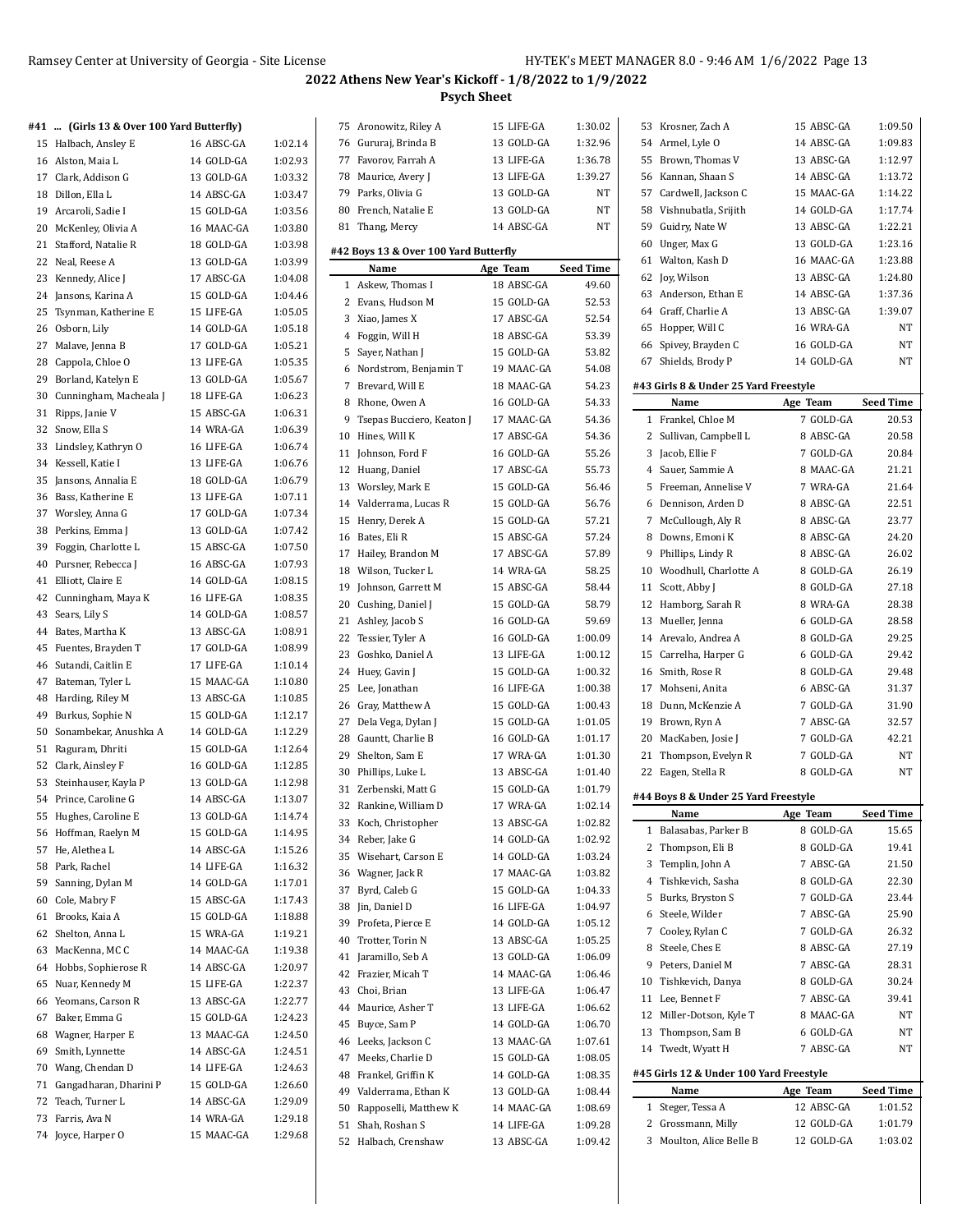| #45  (Girls 12 & Under 100 Yard Freestyle)   |                         |                    | 64 Yadav, Meera                          | 12 LIFE-GA               | 1:28.23            | 32 Kirkland, Jack D                            | 10 ABSC-GA               | 1:16.23          |
|----------------------------------------------|-------------------------|--------------------|------------------------------------------|--------------------------|--------------------|------------------------------------------------|--------------------------|------------------|
| 4 Porter, Sophie R                           | 12 GOLD-GA              | 1:03.40            | 65 Owens, Elizabeth C                    | 10 GOLD-GA               | 1:28.55            | 33 McLeroy, Will A                             | 12 ABSC-GA               | 1:16.35          |
| 5 Zellner, Zoey G                            | 11 ABSC-GA              | 1:03.81            | 66 Angay, Hanna C                        | 9 LIFE-GA                | 1:28.64            | 34 Kim, Liam D                                 | 10 LIFE-GA               | 1:16.54          |
| 6 Jones, Joy E                               | 12 GOLD-GA              | 1:03.86            | 67 Edison, Sydney L                      | 12 LIFE-GA               | 1:28.66            | 35 Brinkley, Nathan J                          | 10 GOLD-GA               | 1:16.74          |
| 7 Vaughn, Kerrigan D                         | 12 ABSC-GA              | 1:04.45            | 68 Nagappan, Shloka D                    | 11 LIFE-GA               | 1:28.71            | 36 Bowles, Henry J                             | 11 GOLD-GA               | 1:17.10          |
| 8 O'Shaughnessy, Annie M                     | 11 GOLD-GA              | 1:04.97            | 69 Graichen, Kate P                      | 11 ABSC-GA               | 1:29.12            | 37 McLeroy, Logan D                            | 10 ABSC-GA               | 1:17.61          |
| 9 Latham, Megan J                            | 12 LIFE-GA              | 1:05.24            | 70 Park, Celina                          | 10 LIFE-GA               | 1:29.40            | 38 Bustle, Emerson L                           | 9 GOLD-GA                | 1:17.82          |
| 10 Kittrell, Caroline M                      | 12 LIFE-GA              | 1:06.10            | 71 Dorman, Lane O                        | 8 ABSC-GA                | 1:30.72            | 39 Guthrie, Connor W                           | 9 GOLD-GA                | 1:18.18          |
| 11 Otaki, Himari S                           | 11 GOLD-GA              | 1:06.21            | 72 Wallace, Abby M                       | 8 GOLD-GA                | 1:30.91            | 40 Hope, Owen K                                | 10 GOLD-GA               | 1:18.40          |
| 12 Lovejoy, Audrey D                         | 11 GOLD-GA              | 1:06.32            | 73 Hand, Harper L                        | 11 LIFE-GA               | 1:31.10            | 41 Joy, Kevin                                  | 11 ABSC-GA               | 1:20.10          |
| 13 Cooper, Beth G                            | 12 GOLD-GA              | 1:06.40            | 74 Johnson, Lil P                        | 10 ABSC-GA               | 1:32.61            | 42 Hughes, William F                           | 10 GOLD-GA               | 1:20.34          |
| 14 Brewster, Caroline R                      | 11 GOLD-GA              | 1:06.92            | 75 Iravanian, Sarah                      | 10 LIFE-GA               | 1:34.10            | 43 Hughes, Joseph F                            | 10 GOLD-GA               | 1:20.83          |
| 15 Elliott, Lyla R                           | 12 LIFE-GA              | 1:07.16            | 76 Clark, Mary Kate                      | 11 ABSC-GA               | 1:35.31            | 44 Price, Sam D                                | 9 ABSC-GA                | 1:24.26          |
| 16 Ninomiya, Ariel R                         | 12 GOLD-GA              | 1:08.38            | 77 Middlebrooks, Elizabeth A             | 10 GOLD-GA               | 1:36.89            | 45 Klepinger, Julian R                         | 9 GOLD-GA                | 1:24.87          |
| 17 James, Audrey K                           | 12 GOLD-GA              | 1:09.15            | 78 Tucker, Chloe H                       | 10 GOLD-GA               | 1:39.24            | 46 Dadiala, Naman                              | 11 GOLD-GA               | 1:25.32          |
| 18 Rex, Lyla J                               | 12 WRA-GA               | 1:09.23            | 79 Stewart, Caroline J                   | 9 GOLD-GA                | 1:43.15            | 47 Davenport, Logan A                          | 11 GOLD-GA               | 1:26.23          |
| 19 Hayakawa, Kanami G                        | 12 LIFE-GA              | 1:09.31            | 80 Johnson, Juliet E                     | 8 ABSC-GA                | 1:51.13            | 48 Freed, Collin S                             | 11 GOLD-GA               | 1:26.42          |
| 20 Saburov, Talia A                          | 11 GOLD-GA              | 1:09.38            | 81 Malutinok, Lucy F                     | 10 ABSC-GA               | 1:51.21            | 49 Wright, Zach A                              | 9 GOLD-GA                | 1:27.71          |
|                                              |                         |                    | 82 Shaffer, Adelaina M                   | 9 ABSC-GA                | 1:51.95            | 50 Ravid, Ilia                                 | 12 UNAT-GA               | 1:27.79          |
| 21 Griner, Audrey D                          | 11 GOLD-GA              | 1:09.81            | 83 Boyle, Clare O                        | 9 ABSC-GA                | 1:55.49            |                                                | 9 GOLD-GA                | 1:28.60          |
| 22 Kaiser, Molly M                           | 12 ABSC-GA              | 1:10.30            |                                          |                          |                    | 51 Criscuolo, Ryan J                           |                          | 1:28.73          |
| 23 Neace, Lauren C                           | 12 ABSC-GA              | 1:10.50            | 84 Torres, Sofia A                       | 11 ABSC-GA               | 1:56.75            | 52 McCullough, Nolan E                         | 10 ABSC-GA               |                  |
| 24 Collier, Maysa S                          | 11 LIFE-GA              | 1:11.16            | 85 Marin, Ashley                         | 9 GOLD-GA                | 2:00.65            | 53 Franklin, Jaecob K                          | 10 GOLD-GA               | 1:28.74          |
| 25 Burks, Carrigan A                         | 10 GOLD-GA              | 1:11.18            | 86 Osburn, Cora A                        | 12 ABSC-GA               | 2:02.01            | 54 Miller-Dotson, Kyle T                       | 8 MAAC-GA                | 1:29.03          |
| 26 Tomlinson, Bailey A                       | 12 ABSC-GA              | 1:11.42            | 87 Mihalko, Molly H                      | 9 GOLD-GA                | 2:05.12            | 55 Woodhull, Zac R                             | 10 GOLD-GA               | 1:29.27          |
| 27 Brownlie, Alexa S                         | 11 GOLD-GA              | 1:11.58            | 88 Linehan, Hailey O                     | 12 LIFE-GA               | NT                 | 56 Chen, Jack E                                | 10 LIFE-GA               | 1:29.54          |
| 28 Burks, Shelby S                           | 12 GOLD-GA              | 1:11.65            | 89 Del Risco, Sophia G                   | 12 LIFE-GA               | $_{\rm NT}$        | 57 Leppert, Skyler N                           | 11 GOLD-GA               | 1:30.40          |
| 29 Pierce, Haley                             | 10 LIFE-GA              | 1:12.39            | 90 Vaughn, Khloe E                       | 8 ABSC-GA                | NT                 | 58 BivishBal, Aaryan                           | 11 GOLD-GA               | 1:32.38          |
| 30 Henrichs, Kate R                          | 12 GOLD-GA              | 1:12.88            | 91 Boyd, Hannah E                        | 11 ABSC-GA               | NT                 | 59 Birje, Arjun A                              | 10 GOLD-GA               | 1:33.23          |
| 31 Guthrie, Jameson A                        | 11 GOLD-GA              | 1:13.27            | #46 Boys 12 & Under 100 Yard Freestyle   |                          |                    | 60 Tarkington, Sebastian                       | 10 MAAC-GA               | 1:34.43          |
| 32 Lovejoy, Nora G                           | 9 GOLD-GA               | 1:13.98            | Name                                     | Age Team                 | <b>Seed Time</b>   | 61 Ravid, Adam                                 | 12 UNAT-GA               | 1:35.46          |
| 33 Bahr, Sima R                              | 10 ABSC-GA              | 1:14.08            | 1 Halusic, Gavin L                       | 12 GOLD-GA               | 53.08              | 62 Patel, Rian N                               | 9 ABSC-GA                | 1:36.06          |
| 34 Ash, Edie M                               | 11 ABSC-GA              | 1:14.38            | 2 Katz, Kohlston V                       | 12 GOLD-GA               | 57.62              | 63 Richards, Hudson A                          | 9 GOLD-GA                | 1:37.39          |
|                                              |                         |                    |                                          |                          |                    |                                                |                          |                  |
| 35 Hawk, Blakely J                           | 11 ABSC-GA              | 1:14.40            |                                          |                          |                    | 64 Weldon, Caz A                               | 11 ABSC-GA               | 1:38.32          |
| 36 Hart, Lela F                              | 12 MAAC-GA              | 1:14.51            | 3 Dotson, Bayne M                        | 12 GOLD-GA               | 58.69<br>59.46     | 65 Frankel, Simon R                            | 9 GOLD-GA                | 1:41.74          |
| 37 McLucas, Daphne O                         | 12 ABSC-GA              | 1:14.75            | 4 Rhine, Joseph B                        | 12 ABSC-GA<br>11 GOLD-GA | 59.61              | 66 Webb, Silas R                               | 9 ABSC-GA                | 1:53.59          |
| 38 Burns, Addie G                            | 10 GOLD-GA              | 1:15.24            | 5 Pegues, Matthew R                      |                          |                    | 67 Dillies, Andreas                            | 11 ABSC-GA               | 1:53.77          |
| 39 Coon, Samantha M                          | 12 GOLD-GA              | 1:15.26            | 6 Kurtz, Logan L                         | 12 GOLD-GA               | 1:00.10            | 68 Shahpatel, Anvay D                          | 10 GOLD-GA               | 1:58.12          |
| 40 Pierce, Madison                           | 10 LIFE-GA              | 1:16.82            | 7 Karumbaiah, Nakul                      | 12 ABSC-GA               | 1:00.62            | 69 King, Ethan D                               | 9 ABSC-GA                | 1:58.85          |
| 41 Rupp, Maddy A                             | 12 GOLD-GA              | 1:18.64            | 8 Griswold, Jack T                       | 12 LIFE-GA               | 1:02.40            | 70 Boyd, Micah E                               | 8 ABSC-GA                | 2:01.95          |
| 42 Jernigan, Peyton D                        | 12 GOLD-GA              | 1:19.10            | 9 Karumbaiah, Vidur                      | 11 ABSC-GA               | 1:03.79            | 71 Lavender, Frazier N                         | 11 ABSC-GA               | 2:18.32          |
| 43 Griffis, Molly E                          | 10 GOLD-GA              | 1:19.77            | 10 Harrison, Grant P                     | 12 GOLD-GA               | 1:04.41            | 72 Brown, Daniel A                             | 9 ABSC-GA                | 2:25.69          |
| 44 Sauer, Ellie J                            | 10 MAAC-GA              | 1:19.78            | 11 Gaharan, Jack A                       | 12 LIFE-GA               | 1:04.50            | 73 Patterson, JB B                             | 10 WRA-GA                | NT               |
| 45 Campbell, Vanessa X                       | 12 LIFE-GA              | 1:20.16            | 12 Avelar, Nicolas                       | 12 ABSC-GA               | 1:04.55            | 74 Byrd, Wyatt R                               | 11 GOLD-GA               | NT               |
| 46 Crowell, Julianna S                       | 12 LINS-GA              | 1:20.39            | 13 Sears, Ollie N                        | 12 GOLD-GA               | 1.04.86            | 75 Mohseni, Arad                               | 10 ABSC-GA               | NT               |
| 47 Robledo, Sophia M                         | 10 GOLD-GA              | 1:20.81            | 14 Sauer, Will J                         | 12 MAAC-GA               | 1:05.53            | 76 Peters, Daniel M                            | 7 ABSC-GA                | NT               |
| 48 Rosser, Gabby S                           | 11 ABSC-GA              | 1:20.89            | 15 Profeta, Ellis C                      | 11 GOLD-GA               | 1:06.15            |                                                |                          |                  |
| 49 Mundy, Jillian P                          | 9 ABSC-GA               | 1:21.06            | 16 Boyle, Colin T                        | 12 ABSC-GA               | 1:06.20            | #47 Girls 13 & Over 100 Yard Freestyle         |                          |                  |
| 50 Wineland, Summer L                        | 12 GOLD-GA              | 1:21.47            | 17 Frankel, Spencer R                    | 11 GOLD-GA               | 1:09.02            | Name                                           | Age Team                 | <b>Seed Time</b> |
| 51 Templin, Leah M                           | 10 ABSC-GA              | 1:22.39            | 18 McGinn, Blake W                       | 10 GOLD-GA               | 1:09.43            | 1 Owen, Sarah Paisley                          | 13 MAAC-GA               | 52.73            |
| 52 Edison, Emily M                           | 10 LIFE-GA              | 1:22.56            | 19 Stringer, Matthew M                   | 11 GOLD-GA               | 1:09.53            | 2 Richardson, Jory N                           | 16 MAAC-GA               | 53.06            |
| 53 Jacob, Sadie G                            | 9 GOLD-GA               | 1:22.83            | 20 Hobbs, Corbin B                       | 12 ABSC-GA               | 1:09.68            | 3 O'Shaughnessy, Bridget E                     | 17 GOLD-GA               | 54.34            |
| 54 Steele, Kate E                            | 9 ABSC-GA               | 1:23.25            | 21 Jorgensen, Tobin R                    | 11 GOLD-GA               | 1:11.10            | 4 Slorahn, Piper K                             | 14 GOLD-GA               | 54.65            |
| 55 Tarkington, Vega                          | 12 MAAC-GA              | 1:23.51            | 22 Harrison, Ean G                       | 10 WRA-GA                | 1:11.76            | 5 Alston, Maia L                               | 14 GOLD-GA               | 55.03            |
| 56 Grossmann, Maya V                         | 9 GOLD-GA               | 1:24.88            | 23 Owens, Oliver R                       | 12 GOLD-GA               | 1:11.81            | 6 Arcaroli, Sadie I                            | 15 GOLD-GA               | 55.16            |
| 57 Dennison, Sage E                          | 10 ABSC-GA              | 1:25.34            | 24 Gamel, Owen B                         | 12 GOLD-GA               | 1:12.67            | 7 Young, Ximena                                | 14 ABSC-GA               | 55.20            |
| 58 Brown, Noa V                              |                         |                    | 25 Davis, George W                       | 11 LIFE-GA               | 1:12.70            | 8 Tell, Greta M                                | 16 MAAC-GA               | 55.49            |
|                                              | 11 ABSC-GA              | 1:25.43            | 26 Sonambekar, Jay A                     | 12 GOLD-GA               | 1:13.13            | 9 Deak, Avery E                                | 15 GOLD-GA               | 55.54            |
| 59 Sawyer, Hadley R                          | 10 GOLD-GA              | 1:26.15            | 27 Bhavsar, Grunth P                     | 11 GOLD-GA               | 1:13.23            | 10 Willis, Lauren M                            | 15 GOLD-GA               | 55.69            |
| 60 Douris, Zarema M                          | 11 ABSC-GA              | 1:26.48            | 28 Wilson, Zach A                        | 11 GOLD-GA               | 1:14.28            | 11 Maley, Quincy Q                             | 15 LIFE-GA               | 55.88            |
| 61 Urda, Mattie C                            | 12 MAAC-GA              | 1:27.53            | 29 Balasabas, Parker B                   | 8 GOLD-GA                | 1:15.62            | 12 Jansons, Karina A                           | 15 GOLD-GA               | 56.09            |
| 62 Yeomans, Raleigh A<br>63 Horne, Kyndall R | 10 ABSC-GA<br>12 WRA-GA | 1:27.62<br>1:28.11 | 30 Cruceanu, Noah G<br>31 Price, Grady T | 10 LIFE-GA<br>12 ABSC-GA | 1:15.98<br>1:16.14 | 13 Borland, Katelyn E<br>14 McKenley, Olivia A | 13 GOLD-GA<br>16 MAAC-GA | 56.41<br>56.47   |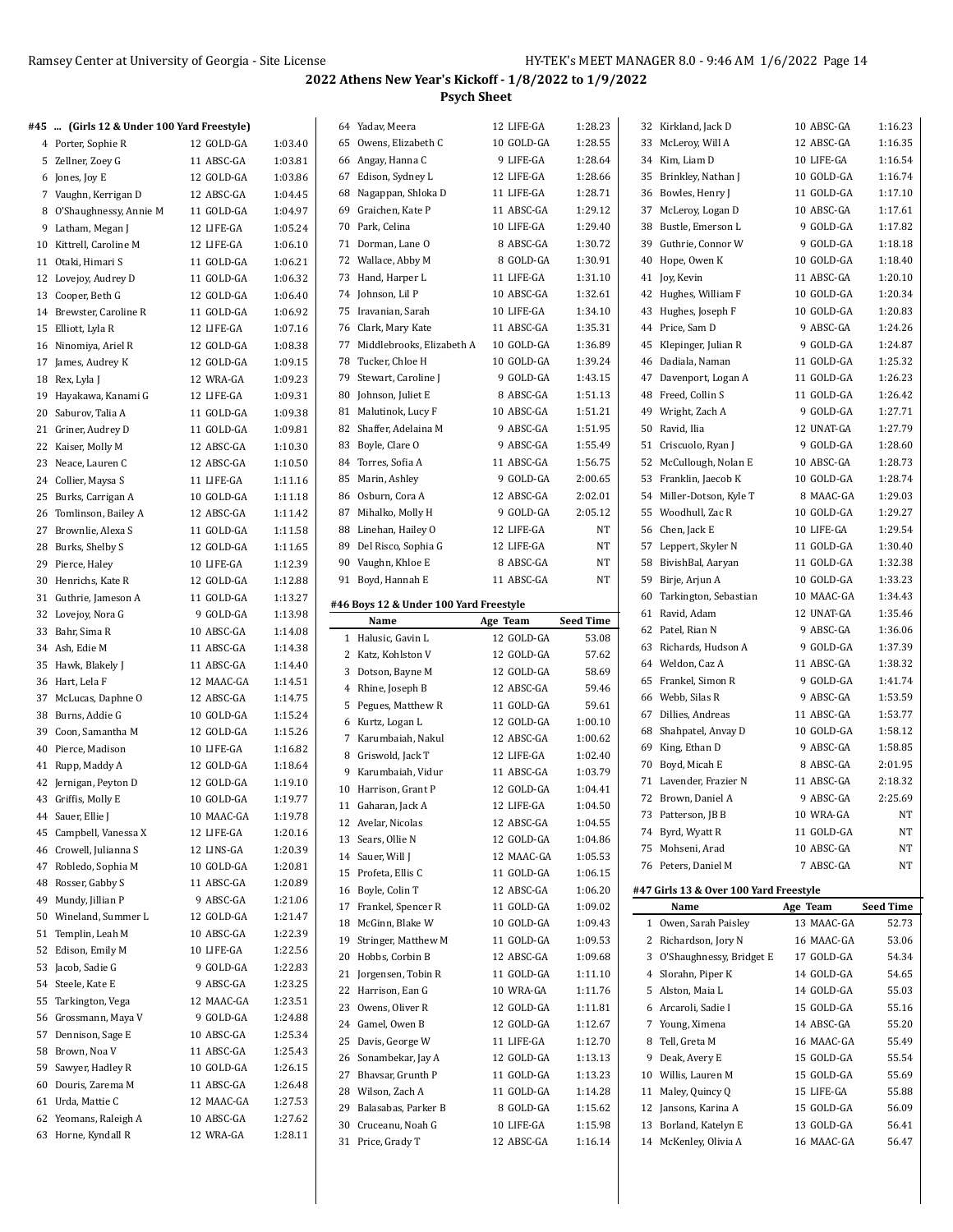#### **#47 ... (Girls 13 & Over 100 Yard Freestyle)**

| ., | $m$ (and to a over.     |            |         |
|----|-------------------------|------------|---------|
|    | 15 Buxbaum, Hannah      | 14 GOLD-GA | 56.83   |
|    | 16 Hamilton, Samantha V | 16 GOLD-GA | 56.87   |
|    | 17 Kennedy, Alice J     | 17 ABSC-GA | 56.87   |
| 18 | Clark, Addison G        | 13 GOLD-GA | 56.95   |
| 19 | Armstrong, Kate E       | 16 GOLD-GA | 57.15   |
| 20 | Merhai, Mayla M         | 14 GOLD-GA | 57.22   |
| 21 | Dillon, Ella L          | 14 ABSC-GA | 57.35   |
| 22 | Perkins, Emma J         | 13 GOLD-GA | 57.46   |
| 23 | Fuentes, Brayden T      | 17 GOLD-GA | 57.57   |
| 24 | Jackson, Kelsey L       | 16 GOLD-GA | 57.71   |
| 25 | Neal, Reese A           | 13 GOLD-GA | 58.30   |
| 26 | Tsynman, Katherine E    | 15 LIFE-GA | 58.32   |
| 27 | Clark, Ainsley F        | 16 GOLD-GA | 58.49   |
| 28 | Malave, Jenna B         | 17 GOLD-GA | 58.52   |
| 29 | Pursner, Rebecca J      | 16 ABSC-GA | 58.60   |
| 30 | Loftus, Riley A         | 15 GOLD-GA | 58.63   |
| 31 | Kessell, Katie I        | 13 LIFE-GA | 58.82   |
| 32 | Lindsley, Kathryn O     | 16 LIFE-GA | 58.86   |
| 33 | Teyner, Kailey R        | 14 ABSC-GA | 58.90   |
| 34 | He, Alethea L           | 14 ABSC-GA | 59.03   |
| 35 | Worsley, Anna G         | 17 GOLD-GA | 59.38   |
| 36 | Cappola, Chloe O        | 13 LIFE-GA | 59.43   |
| 37 | Snow, Ella S            | 14 WRA-GA  | 59.48   |
| 38 | Stafford, Natalie R     | 18 GOLD-GA | 59.56   |
| 39 | Bass, Katherine E       | 13 LIFE-GA | 59.66   |
| 40 | Sutandi, Caitlin E      | 17 LIFE-GA | 59.67   |
| 41 | Sears, Lily S           | 14 GOLD-GA | 59.71   |
| 42 | Ymbras, Caitlyn R       | 13 GOLD-GA | 59.84   |
| 43 | Sattler, Erin M         | 16 GOLD-GA | 1:00.11 |
| 44 | Elliott, Claire E       | 14 GOLD-GA | 1:00.12 |
| 45 | Hughes, Sarah E         | 15 GOLD-GA | 1:00.58 |
| 46 | Morton, Sydney G        | 14 LIFE-GA | 1:00.67 |
| 47 | Palmer, Ansley L        | 14 LIFE-GA | 1:00.77 |
| 48 | Steinhauser, Kayla P    | 13 GOLD-GA | 1:00.80 |
| 49 | Harding, Riley M        | 13 ABSC-GA | 1:00.89 |
| 50 | Brooks, Kaia A          | 15 GOLD-GA | 1:01.01 |
| 51 | Burkus, Sophie N        | 15 GOLD-GA | 1:01.61 |
| 52 | Hoffman, Raelyn M       | 15 GOLD-GA | 1:01.76 |
| 53 | Duffy, Anna B           | 13 LIFE-GA | 1:02.05 |
|    | 54 Parks, Olivia G      | 13 GOLD-GA | 1:02.06 |
| 55 | Bateman, Tyler L        | 15 MAAC-GA | 1:02.08 |
| 56 | Bates, Martha K         | 13 ABSC-GA | 1:02.21 |
| 57 | Gonzalez, Elena J       | 16 WRA-GA  | 1:03.34 |
| 58 | Raguram, Dhriti         | 15 GOLD-GA | 1:03.47 |
| 59 | Miller, Grace E         | 13 GOLD-GA | 1:03.89 |
| 60 | Cole, Mabry F           | 15 ABSC-GA | 1:04.31 |
| 61 | Sanning, Dylan M        | 14 GOLD-GA | 1:04.70 |
| 62 | Prince, Caroline G      | 14 ABSC-GA | 1:05.74 |
| 63 | Prakash, Tanvi          | 14 ABSC-GA | 1:06.38 |
| 64 | Smith, Lynnette         | 14 ABSC-GA | 1:06.57 |
| 65 | Park, Rachel            | 14 LIFE-GA | 1:07.21 |
| 66 | Reed, Emma M            | 14 GOLD-GA | 1:07.38 |
| 67 | Yeomans, Carson R       | 13 ABSC-GA | 1:07.60 |
| 68 | Shelton, Anna L         | 15 WRA-GA  | 1:08.03 |
| 69 | Farris, Ava N           | 14 WRA-GA  | 1:08.21 |
| 70 | Hamborg, Allie C        | 16 WRA-GA  | 1:08.26 |
| 71 | Martin, Juliet A        | 14 LIFE-GA | 1:08.34 |
| 72 | Wagner, Harper E        | 13 MAAC-GA | 1:08.54 |
| 73 | Nuar, Kennedy M         | 15 LIFE-GA | 1:08.70 |
| 74 | Angay, Lara A           | 13 LIFE-GA | 1:09.12 |

|    | 75 French, Natalie E                  | 13 GOLD-GA | 1:09.15            |    | 40 Zerbenski, Matt G                    | 15 GOLD-GA               | 56.44            |
|----|---------------------------------------|------------|--------------------|----|-----------------------------------------|--------------------------|------------------|
|    | 76 Kazemzadeh, Ava S                  | 16 LIFE-GA | 1:09.16            |    | 41 Phillips, Luke L                     | 13 ABSC-GA               | 56.49            |
| 77 | Hobbs, Sophierose R                   | 14 ABSC-GA | 1:09.53            |    | 42 Jin, Daniel D                        | 16 LIFE-GA               | 56.75            |
| 78 | Byrd, Zoe S                           | 14 GOLD-GA | 1:09.63            | 43 | Rankine, William D                      | 17 WRA-GA                | 56.75            |
| 79 | MacKenna, MC C                        | 14 MAAC-GA | 1:10.35            | 44 | Buyce, Sam P                            | 14 GOLD-GA               | 56.99            |
| 80 | Nelson, Isabella M                    | 14 ABSC-GA | 1:10.74            |    | 45 Dotson, Talan M                      | 14 GOLD-GA               | 57.08            |
| 81 | Joyce, Harper O                       | 15 MAAC-GA | 1:11.37            |    | 46 Choi, Brian                          | 13 LIFE-GA               | 57.15            |
| 82 | Gangadharan, Dharini P                | 15 GOLD-GA | 1:12.41            | 47 | Tessier, Tyler A                        | 16 GOLD-GA               | 57.63            |
| 83 | Aronowitz, Riley A                    | 15 LIFE-GA | 1:13.36            | 48 | Jaramillo, Seb A                        | 13 GOLD-GA               | 58.10            |
| 84 | Gururaj, Brinda B                     | 13 GOLD-GA | 1:15.11            | 49 | Krosner. Zach A                         | 15 ABSC-GA               | 58.11            |
|    | 85 Maurice, Avery J                   |            |                    | 50 | Iglar, Thomas H                         |                          | 58.26            |
|    |                                       | 13 LIFE-GA | 1:16.68<br>1:16.72 |    |                                         | 14 GOLD-GA<br>14 LIFE-GA |                  |
|    | 86 Teach, Turner L                    | 14 ABSC-GA |                    | 51 | Shah, Roshan S                          |                          | 58.91            |
| 87 | Favorov, Farrah A                     | 13 LIFE-GA | 1:17.62            | 52 | Maurice, Asher T                        | 13 LIFE-GA               | 59.45            |
| 88 | Cheon-Cho, Nara                       | 14 LIFE-GA | 1:17.66            | 53 | Moor, Brayden A                         | 14 GOLD-GA               | 59.52            |
| 89 | Thang, Mercy                          | 14 ABSC-GA | 1:19.51            | 54 | Leeks, Jackson C                        | 13 MAAC-GA               | 59.65            |
| 90 | Robledo, Madison I                    | 13 GOLD-GA | 1:22.58            |    | 55 Woods, Erik M                        | 14 LIFE-GA               | 59.71            |
| 91 | Shaffer, Marleighna M                 | 13 ABSC-GA | 1:25.41            |    | 56 Rezaei, Naveed                       | 15 LIFE-GA               | 1:00.10          |
|    | 92 Baker, Emma G                      | 15 GOLD-GA | 1:37.26            | 57 | Cardwell, Jackson C                     | 15 MAAC-GA               | 1:00.39          |
|    | 93 Welch, Avery B                     | 13 LIFE-GA | NT                 | 58 | Frankel, Griffin K                      | 14 GOLD-GA               | 1:00.49          |
| 94 | Cameron, Courtney G                   | 14 ABSC-GA | NT                 | 59 | Spivey, Brayden C                       | 16 GOLD-GA               | 1:00.97          |
|    | #48 Boys 13 & Over 100 Yard Freestyle |            |                    |    | 60 Kannan, Shaan S                      | 14 ABSC-GA               | 1:01.15          |
|    |                                       |            |                    | 61 | Nguyen, Andrew T                        | 13 LIFE-GA               | 1:01.17          |
|    | Name                                  | Age Team   | <b>Seed Time</b>   |    | 62 Halbach, Crenshaw                    | 13 ABSC-GA               | 1:01.29          |
|    | 1 Jones, Gavin S                      | 18 ABSC-GA | 46.28              |    | 63 Armel, Lyle O                        | 14 ABSC-GA               | 1:01.45          |
|    | 2 Casey, Simon T                      | 16 ABSC-GA | 46.40              |    | 64 Bykat, Thomas M                      | 14 LIFE-GA               | 1:01.68          |
|    | 3 Gavin, William G                    | 16 LIFE-GA | 46.89              |    | 65 Hope, Ian M                          | 13 GOLD-GA               | 1:01.89          |
|    | 4 Xiao, James X                       | 17 ABSC-GA | 47.80              |    | 66 Shah, Sajan S                        | 13 LIFE-GA               | 1:02.70          |
|    | 5 Brevard, Will E                     | 18 MAAC-GA | 47.92              |    | 67 Frazier, Micah T                     | 14 MAAC-GA               | 1:02.82          |
|    | 6 Nordstrom, Benjamin T               | 19 MAAC-GA | 47.99              |    | 68 Brown, Thomas V                      | 13 ABSC-GA               | 1:03.21          |
|    | 7 Huang, Daniel                       | 17 ABSC-GA | 48.28              | 69 | Vishnubatla, Srijith                    | 14 GOLD-GA               | 1:03.73          |
|    | 8 Kennedy, Garrett S                  | 17 ABSC-GA | 48.54              |    | 70 Walton, Kash D                       | 16 MAAC-GA               | 1:04.66          |
| 9  | Cushing, Daniel J                     | 15 GOLD-GA | 48.77              | 71 | Rapposelli, Matthew K                   | 14 MAAC-GA               | 1:05.16          |
| 10 | Rhone, Owen A                         | 16 GOLD-GA | 49.33              |    |                                         | 13 GOLD-GA               | 1:06.76          |
| 11 | Foggin, Will H                        | 18 ABSC-GA | 49.33              | 72 | Unger, Max G                            |                          |                  |
| 12 | Tsepas Bucciero, Keaton J             | 17 MAAC-GA | 49.76              | 73 | Harvey, Jesse                           | 14 LIFE-GA               | 1:08.96          |
|    | 13 Evans, Hudson M                    | 15 GOLD-GA | 49.84              | 74 | Joy, Wilson                             | 13 ABSC-GA               | 1:09.20          |
|    | 14 Askew, Thomas I                    | 18 ABSC-GA | 49.90              |    | 75 Hopper, Will C                       | 16 WRA-GA                | 1:11.04          |
| 15 | Johnson, Garrett M                    | 15 ABSC-GA | 49.96              | 76 | Woodhull, Nathaniel T                   | 13 GOLD-GA               | 1:11.62          |
| 16 | Henry, Derek A                        | 15 GOLD-GA | 50.20              | 77 | Anderson, Ethan E                       | 14 ABSC-GA               | 1:13.68          |
|    |                                       |            |                    |    | 78 Graff, Charlie A                     | 13 ABSC-GA               |                  |
| 17 | Bates, Eli R                          | 15 ABSC-GA | 50.29              |    |                                         |                          | 1:15.62          |
|    |                                       |            |                    | 79 | Shields, Brody P                        | 14 GOLD-GA               | 1:17.46          |
|    | 18 Sayer, Nathan J                    | 15 GOLD-GA | 50.47              |    | 80 Guidry, Nate W                       | 13 ABSC-GA               | 1:20.30          |
|    | 19 Johnson, Ford F                    | 16 GOLD-GA | 50.66              |    | 81 Wallace, Jaxson O                    | 14 ABSC-GA               | NΤ               |
|    | 20 Mikels, Justin D                   | 15 LIFE-GA | 51.29              |    |                                         |                          |                  |
|    | 21 Lee, Jonathan                      | 16 LIFE-GA | 51.52              |    | #49 Girls 12 & Under 50 Yard Backstroke |                          |                  |
| 22 | Ackerman, Austin S                    | 17 ABSC-GA | 51.53              |    | Name                                    | Age Team                 | <b>Seed Time</b> |
| 23 | Wagner, Jack R                        | 17 MAAC-GA | 51.65              |    | 1 Latham, Megan J                       | 12 LIFE-GA               | 33.03            |
| 24 | Gauntt, Charlie B                     | 16 GOLD-GA | 51.85              |    | 2 Vaughn, Kerrigan D                    | 12 ABSC-GA               | 33.19            |
| 25 | Hines, Will K                         | 17 ABSC-GA | 52.04              |    | 3 Brewster, Caroline R                  | 11 GOLD-GA               | 33.68            |
| 26 | Gray, Matthew A                       | 15 GOLD-GA | 52.31              |    | 4 Elliott, Lyla R                       | 12 LIFE-GA               | 33.69            |
| 27 | Dela Vega, Dylan J                    | 15 GOLD-GA | 52.42              |    | 5 Kim, Leia S                           | 12 LIFE-GA               | 33.99            |
| 28 | Hailey, Brandon M                     | 17 ABSC-GA | 52.57              |    | 6 Henrichs, Kate R                      | 12 GOLD-GA               | 34.83            |
| 29 | Reber, Jake G                         | 14 GOLD-GA | 53.23              | 7  | McCullough, Samantha L                  | 12 ABSC-GA               | 35.22            |
| 30 | Trotter, Torin N                      | 13 ABSC-GA | 53.56              |    | 8 Porter, Sophie R                      | 12 GOLD-GA               | 35.25            |
| 31 | Worsley, Mark E                       | 15 GOLD-GA | 53.62              | 9  | Zellner, Zoev G                         | 11 ABSC-GA               | 35.69            |
| 32 | Byrd, Caleb G                         | 15 GOLD-GA | 53.91              | 10 | Lowry, Gracelee E                       | 12 GOLD-GA               | 36.01            |
| 33 | Ashley, Jacob S                       | 16 GOLD-GA | 54.43              | 11 | Ninomiya, Ariel R                       | 12 GOLD-GA               | 36.33            |
| 34 | Wisehart, Carson E                    | 14 GOLD-GA | 54.74              | 12 | Coon, Samantha M                        | 12 GOLD-GA               | 36.48            |
| 35 | Huey, Gavin J                         | 15 GOLD-GA | 54.88              | 13 | Kittrell, Caroline M                    | 12 LIFE-GA               | 36.68            |
| 36 | Meeks, Charlie D                      | 15 GOLD-GA | 55.27              | 14 | Moulton, Alice Belle B                  | 12 GOLD-GA               | 36.94            |
| 37 | Xiao, Ryan W                          | 15 ABSC-GA | 55.27              | 15 | Collier, Maysa S                        | 11 LIFE-GA               | 37.14            |
| 38 | Shelton, Sam E                        | 17 WRA-GA  | 55.89              | 16 | Saburov, Talia A                        | 11 GOLD-GA               | 37.54            |
| 39 | Cheon-Cho, Audric S                   | 16 LIFE-GA | 56.44              | 17 | Griner, Audrey D                        | 11 GOLD-GA               | 37.66            |

<u>.</u>

| 40 | Zerbenski, Matt G                             | 15 GOLD-GA               | 56.44              |
|----|-----------------------------------------------|--------------------------|--------------------|
| 41 | Phillips, Luke L                              | 13 ABSC-GA               | 56.49              |
| 42 | Jin, Daniel D                                 | 16 LIFE-GA               | 56.75              |
| 43 | Rankine, William D                            | 17 WRA-GA                | 56.75              |
|    | 44 Buyce, Sam P                               | 14 GOLD-GA               | 56.99              |
| 45 | Dotson, Talan M                               | 14 GOLD-GA               | 57.08              |
| 46 | Choi, Brian                                   | 13 LIFE-GA               | 57.15              |
| 47 | Tessier, Tyler A                              | 16 GOLD-GA               | 57.63              |
| 48 | Jaramillo, Seb A                              | 13 GOLD-GA               | 58.10              |
| 49 | Krosner, Zach A                               | 15 ABSC-GA               | 58.11              |
| 50 | Iglar, Thomas H                               | 14 GOLD-GA               | 58.26              |
| 51 | Shah, Roshan S                                | 14 LIFE-GA               | 58.91              |
| 52 | Maurice, Asher T                              | 13 LIFE-GA               | 59.45              |
| 53 | Moor, Brayden A                               | 14 GOLD-GA               | 59.52              |
|    | 54 Leeks, Jackson C                           | 13 MAAC-GA               | 59.65              |
| 55 | Woods, Erik M                                 | 14 LIFE-GA               | 59.71              |
| 56 | Rezaei, Naveed                                | 15 LIFE-GA               | 1:00.10            |
| 57 | Cardwell, Jackson C                           | 15 MAAC-GA               | 1:00.39            |
|    | 58 Frankel, Griffin K                         | 14 GOLD-GA               | 1:00.49            |
| 59 | Spivey, Brayden C                             | 16 GOLD-GA               | 1:00.97            |
| 60 | Kannan, Shaan S                               | 14 ABSC-GA               | 1:01.15            |
| 61 | Nguyen, Andrew T                              | 13 LIFE-GA               | 1:01.17            |
| 62 | Halbach, Crenshaw                             | 13 ABSC-GA               | 1:01.29            |
| 63 | Armel, Lyle O                                 | 14 ABSC-GA               | 1:01.45            |
|    | 64 Bykat, Thomas M                            | 14 LIFE-GA               | 1:01.68            |
| 65 | Hope, Ian M                                   | 13 GOLD-GA               | 1:01.89            |
| 66 | Shah, Sajan S                                 | 13 LIFE-GA               | 1:02.70            |
| 67 | Frazier, Micah T                              | 14 MAAC-GA               | 1:02.82            |
| 68 | Brown, Thomas V                               | 13 ABSC-GA               | 1:03.21            |
|    | 69 Vishnubatla, Srijith                       | 14 GOLD-GA               | 1:03.73            |
|    |                                               | 16 MAAC-GA               |                    |
| 70 | Walton, Kash D                                | 14 MAAC-GA               | 1:04.66<br>1:05.16 |
| 71 | Rapposelli, Matthew K                         |                          |                    |
| 72 | Unger, Max G                                  | 13 GOLD-GA               | 1:06.76            |
| 73 | Harvey, Jesse                                 | 14 LIFE-GA               | 1:08.96            |
|    | 74 Joy, Wilson                                | 13 ABSC-GA               | 1:09.20            |
| 75 | Hopper, Will C                                | 16 WRA-GA                | 1:11.04            |
| 76 | Woodhull, Nathaniel T<br>77 Anderson, Ethan E | 13 GOLD-GA               | 1:11.62<br>1:13.68 |
|    |                                               | 14 ABSC-GA<br>13 ABSC-GA |                    |
|    | 78 Graff, Charlie A                           |                          | 1:15.62            |
| 79 | Shields, Brody P                              | 14 GOLD-GA<br>13 ABSC-GA | 1:17.46            |
|    | 80 Guidry, Nate W                             | 14 ABSC-GA               | 1:20.30<br>NT      |
|    | 81 Wallace, Jaxson O                          |                          |                    |
|    | #49 Girls 12 & Under 50 Yard Backstroke       |                          |                    |
|    | Name                                          | Age Team                 | <b>Seed Time</b>   |
| 1  | Latham, Megan J                               | 12 LIFE-GA               | 33.03              |
| 2  | Vaughn, Kerrigan D                            | 12 ABSC-GA               | 33.19              |
| 3  | Brewster, Caroline R                          | 11 GOLD-GA               | 33.68              |
|    | 4 Elliott, Lyla R                             | 12 LIFE-GA               | 33.69              |
| 5  | Kim, Leia S                                   | 12 LIFE-GA               | 33.99              |
| 6  | Henrichs, Kate R                              | 12 GOLD-GA               | 34.83              |
| 7  | McCullough, Samantha L                        | 12 ABSC-GA               | 35.22              |
| 8  | Porter, Sophie R                              | 12 GOLD-GA               | 35.25              |
| 9  | Zellner, Zoev G                               | 11 ABSC-GA               | 35.69              |
| 10 | Lowry, Gracelee E                             | 12 GOLD-GA               | 36.01              |
| 11 | Ninomiya, Ariel R                             | 12 GOLD-GA               | 36.33              |
| 12 | Coon, Samantha M                              | 12 GOLD-GA               | 36.48              |
| 13 | Kittrell, Caroline M                          | 12 LIFE-GA               | 36.68              |
| 14 | Moulton, Alice Belle B                        | 12 GOLD-GA               | 36.94              |
|    |                                               |                          |                    |
| 15 | Collier, Maysa S                              | 11 LIFE-GA               | 37.14              |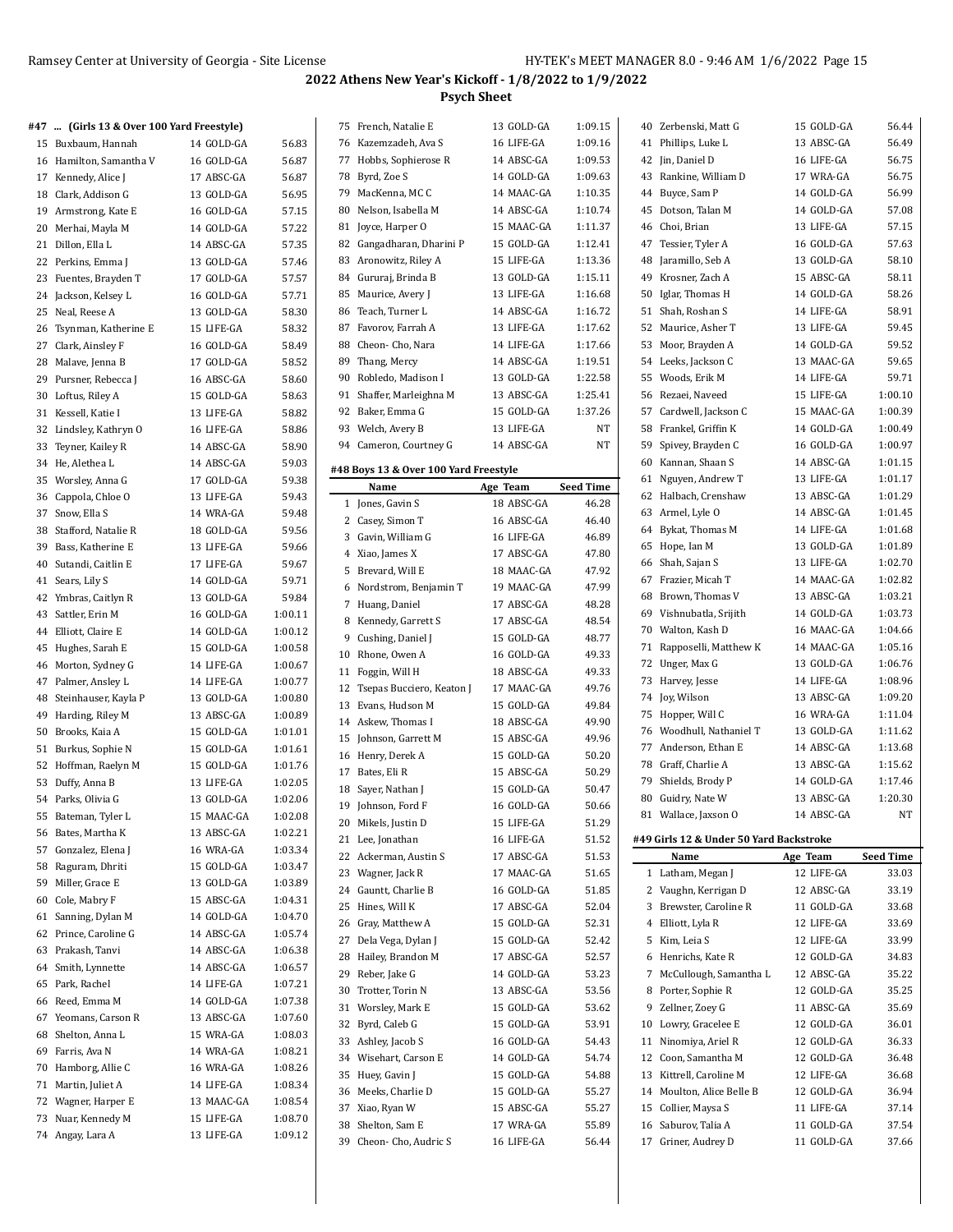| #49  (Girls 12 & Under 50 Yard Backstroke) |            |       |    | 78 Frankel, Chloe M                    | 7 GOLD-GA  | 55.65            | 33 Gamel, Owen B                         | 12 GOLD-GA              | 42.88            |
|--------------------------------------------|------------|-------|----|----------------------------------------|------------|------------------|------------------------------------------|-------------------------|------------------|
| 18 Hawk, Blakely J                         | 11 ABSC-GA | 37.75 |    | 79 Shaffer, Adelaina M                 | 9 ABSC-GA  | 55.83            | 34 Price, Grady T                        | 12 ABSC-GA              | 43.02            |
| 19 Lovejoy, Nora G                         | 9 GOLD-GA  | 38.10 |    | 80 Tarkington, Vega                    | 12 MAAC-GA | 55.93            | 35 Hughes, William F                     | 10 GOLD-GA              | 43.17            |
| 20 James, Audrey K                         | 12 GOLD-GA | 38.52 |    | 81 Boyle, Clare O                      | 9 ABSC-GA  | 56.84            | 36 Leppert, Skyler N                     | 11 GOLD-GA              | 43.38            |
| 21 Jernigan, Peyton D                      | 12 GOLD-GA | 39.19 |    | 82 Dennison, Arden D                   | 8 ABSC-GA  | 57.53            | 37 Klepinger, Julian R                   | 9 GOLD-GA               | 43.83            |
| 22 Bahr, Sima R                            | 10 ABSC-GA | 39.22 |    | 83 Johnson, Juliet E                   | 8 ABSC-GA  | 58.35            | 38 Guthrie, Connor W                     | 9 GOLD-GA               | 43.96            |
| 23 Rosser, Gabby S                         | 11 ABSC-GA | 39.33 |    | 84 Mihalko, Molly H                    | 9 GOLD-GA  | 58.71            | 39 Freed, Collin S                       | 11 GOLD-GA              | 44.59            |
| 24 Griffis, Molly E                        | 10 GOLD-GA | 39.35 |    | 85 Osburn, Cora A                      | 12 ABSC-GA | 1:01.76          | 40 Weldon, Caz A                         | 11 ABSC-GA              | 44.70            |
| 25 Mundy, Jillian P                        | 9 ABSC-GA  | 39.45 |    | 86 Torres, Sofia A                     | 11 ABSC-GA | 1:03.38          | 41 Davenport, Logan A                    | 11 GOLD-GA              | 44.96            |
| 26 Low, Kaylin R                           | 12 GOLD-GA | 39.47 |    | 87 McCullough, Aly R                   | 8 ABSC-GA  | 1:04.04          | 42 Kirkland, Jack D                      | 10 ABSC-GA              | 45.00            |
| 27 Rex, Lyla J                             | 12 WRA-GA  | 39.71 | 88 | Phillips, Lindy R                      | 8 ABSC-GA  | 1:04.33          | 43 Dadiala, Naman                        | 11 GOLD-GA              | 45.39            |
| 28 Edison, Emily M                         | 10 LIFE-GA | 39.75 |    | 89 Hamborg, Sarah R                    | 8 WRA-GA   | 1:04.55          | 44 Patel, Rian N                         | 9 ABSC-GA               | 45.61            |
| 29 Boyd, Hannah E                          | 11 ABSC-GA | 39.79 |    | 90 Arevalo, Andrea A                   | 8 GOLD-GA  | 1:04.78          | 45 Ravid, Adam                           | 12 UNAT-GA              | 45.68            |
| 30 Sauer, Ellie J                          | 10 MAAC-GA | 39.99 |    | 91 Scott, Abby J                       | 8 GOLD-GA  | 1:05.58          | 46 McCullough, Nolan E                   | 10 ABSC-GA              | 46.57            |
| 31 McLucas, Daphne O                       | 12 ABSC-GA | 39.99 |    | 92 Woodhull, Charlotte A               | 8 GOLD-GA  | 1:06.62          | 47 McLeroy, Will A                       | 12 ABSC-GA              | 46.80            |
| 32 Jacob, Sadie G                          | 9 GOLD-GA  | 40.10 |    | 93 Carrelha, Harper G                  | 6 GOLD-GA  | 1:16.66          | 48 Woodhull, Zac R                       | 10 GOLD-GA              | 47.40            |
| 33 Wineland, Summer L                      | 12 GOLD-GA | 40.16 |    | 94 Brown, Ryn A                        | 7 ABSC-GA  | 1:20.21          | 49 Birje, Arjun A                        | 10 GOLD-GA              | 47.55            |
|                                            | 10 GOLD-GA | 40.26 |    | 95 Del Risco, Sophia G                 | 12 LIFE-GA | NT               | 50 Criscuolo, Ryan J                     | 9 GOLD-GA               | 47.61            |
| 34 Halusic, Evy B                          |            |       |    | 96 MacKaben, Josie J                   | 7 GOLD-GA  | NT               | 51 Hughes, Joseph F                      | 10 GOLD-GA              | 47.61            |
| 35 hua, mya M                              | 10 GOLD-GA | 40.31 |    | 97 Thompson, Evelyn R                  | 7 GOLD-GA  | NT               | 52 Ravid, Ilia                           | 12 UNAT-GA              | 49.34            |
| 36 Grossmann, Maya V                       | 9 GOLD-GA  | 40.32 | 98 |                                        |            | NT               |                                          |                         | 49.96            |
| 37 Burns, Addie G                          | 10 GOLD-GA | 40.38 |    | Dunn, McKenzie A                       | 7 GOLD-GA  | NT               | 53 Thompson, Eli B                       | 8 GOLD-GA<br>10 GOLD-GA | 51.53            |
| 38 Guthrie, Jameson A                      | 11 GOLD-GA | 41.74 |    | 99 Marin, Ashley                       | 9 GOLD-GA  | NT               | 54 Franklin, Jaecob K                    |                         |                  |
| 39 Rupp, Maddy A                           | 12 GOLD-GA | 41.74 |    | 100 Mueller, Jenna                     | 6 GOLD-GA  |                  | 55 Richards, Hudson A                    | 9 GOLD-GA               | 51.77            |
| 40 Campbell, Vanessa X                     | 12 LIFE-GA | 41.83 |    | 101 Eagen, Stella R                    | 8 GOLD-GA  | NT               | 56 Boyd, Micah E                         | 8 ABSC-GA               | 52.88            |
| 41 Templin, Leah M                         | 10 ABSC-GA | 41.86 |    | 102 Vaughn, Khloe E                    | 8 ABSC-GA  | NT               | 57 Webb, Silas R                         | 9 ABSC-GA               | 52.90            |
| 42 Pierce, Madison                         | 10 LIFE-GA | 42.02 |    | 103 Mohseni, Anita                     | 6 ABSC-GA  | NT               | 58 McLeroy, Logan D                      | 10 ABSC-GA              | 53.75            |
| 43 Yeomans, Raleigh A                      | 10 ABSC-GA | 42.32 |    | 104 Downs, Emoni K                     | 8 ABSC-GA  | NT               | 59 King, Ethan D                         | 9 ABSC-GA               | 55.67            |
| 44 Park, Celina                            | 10 LIFE-GA | 42.38 |    | #50 Boys 12 & Under 50 Yard Backstroke |            |                  | 60 Burks, Bryston S                      | 7 GOLD-GA               | 58.04            |
| 45 Neace, Lauren C                         | 12 ABSC-GA | 42.42 |    | Name                                   | Age Team   | <b>Seed Time</b> | 61 Frankel, Simon R                      | 9 GOLD-GA               | 58.13            |
| 46 Dennison, Sage E                        | 10 ABSC-GA | 42.82 |    | 1 McGinn, Ty W                         | 11 GOLD-GA | 32.23            | 62 Templin, John A                       | 7 ABSC-GA               | 59.95            |
| 47 Brown, Noa V                            | 11 ABSC-GA | 43.52 |    | 2 Bahr, Kipras D                       | 12 ABSC-GA | 32.63            | 63 Dillies, Andreas                      | 11 ABSC-GA              | 1:01.06          |
| 48 Hart, Lela F                            | 12 MAAC-GA | 43.61 |    | 3 Dotson, Bayne M                      | 12 GOLD-GA | 32.90            | 64 Thompson, Sam B                       | 6 GOLD-GA               | 1:01.64          |
| 49 Angay, Hanna C                          | 9 LIFE-GA  | 43.83 |    | 4 Griswold, Jack T                     | 12 LIFE-GA | 33.45            | 65 Shahpatel, Anvay D                    | 10 GOLD-GA              | 1:02.03          |
| 50 Urda, Mattie C                          | 12 MAAC-GA | 44.40 |    | 5 Gaharan, Jack A                      | 12 LIFE-GA | 33.72            | 66 Lavender, Frazier N                   | 11 ABSC-GA              | 1:08.09          |
| 51 Yadav, Meera                            | 12 LIFE-GA | 44.53 |    | 6 Profeta, Ellis C                     | 11 GOLD-GA | 33.72            | 67 Tishkevich, Danya                     | 8 GOLD-GA               | 1:11.16          |
| 52 Robledo, Sophia M                       | 10 GOLD-GA | 44.58 |    | 7 Sauer, Will J                        | 12 MAAC-GA | 33.91            | 68 Brown, Daniel A                       | 9 ABSC-GA               | 1:13.34          |
| 53 Hand, Harper L                          | 11 LIFE-GA | 45.05 |    | 8 McGinn, Blake W                      | 10 GOLD-GA | 34.48            | 69 Mohseni, Arad                         | 10 ABSC-GA              | 1:16.07          |
| 54 Sawyer, Hadley R                        | 10 GOLD-GA | 45.17 |    | 9 Roland, Reid S                       | 12 GOLD-GA | 34.66            | 70 Lee, Bennet F                         | 7 ABSC-GA               | 1:26.71          |
| 55 Tucker, Chloe H                         | 10 GOLD-GA | 45.25 |    | 10 Pegues, Matthew R                   | 11 GOLD-GA | 34.98            | 71 Patterson, JB B                       | 10 WRA-GA               | NT               |
| 56 Crowell, Julianna S                     | 12 LINS-GA | 45.40 |    | 11 Boyle, Colin T                      | 12 ABSC-GA | 35.80            | 72 BivishBal, Aaryan                     | 11 GOLD-GA              | NT               |
| 57 Graichen, Kate P                        | 11 ABSC-GA | 45.84 |    | 12 Karumbaiah, Nakul                   | 12 ABSC-GA | 36.21            | 73 Tishkevich, Sasha                     | 8 GOLD-GA               | NT               |
| 58 Johnson, Lil P                          | 10 ABSC-GA | 46.62 |    | 13 Cruceanu, Noah G                    | 10 LIFE-GA | 36.28            | 74 Byrd, Wyatt R                         | 11 GOLD-GA              | NT               |
| 59 Edison, Sydney L                        | 12 LIFE-GA | 46.72 |    | 14 Wintermeyer, Colin P                | 10 GOLD-GA | 36.38            | 75 Cooley, Rylan C                       | 7 GOLD-GA               | NT               |
| 60 Owens, Elizabeth C                      | 10 GOLD-GA | 46.86 |    | 15 Lynch, Raef O                       | 10 GOLD-GA | 37.27            | 76 Twedt, Wyatt H                        | 7 ABSC-GA               | $_{\rm NT}$      |
| 61 Steele, Kate E                          | 9 ABSC-GA  | 46.87 |    | 16 Harrison, Ean G                     | 10 WRA-GA  | 37.41            | 77 Steele, Wilder                        | 7 ABSC-GA               | $_{\rm NT}$      |
| 62 Nagappan, Shloka D                      | 11 LIFE-GA | 47.03 |    | 17 Davis, George W                     | 11 LIFE-GA | 37.54            | 78 Peters, Daniel M                      | 7 ABSC-GA               | NT               |
| 63 Dorman, Lane O                          | 8 ABSC-GA  | 47.05 |    | 18 Kurtz, Logan L                      | 12 GOLD-GA | 38.27            | #51 Girls 12 & Under 200 Yard Backstroke |                         |                  |
| 64 Horne, Kyndall R                        | 12 WRA-GA  | 47.20 |    | 19 Wilson, Zach A                      | 11 GOLD-GA | 38.45            | Meet Qualifying: 2:56.59                 |                         |                  |
| 65 Stewart, Caroline J                     | 9 GOLD-GA  | 47.31 |    | 20 Joy, Kevin                          | 11 ABSC-GA | 38.56            |                                          |                         |                  |
| 66 Douris, Zarema M                        | 11 ABSC-GA | 47.76 |    |                                        |            |                  | Name                                     | Age Team                | <b>Seed Time</b> |
| 67 Wallace, Abby M                         | 8 GOLD-GA  | 47.80 |    | 21 Nurnberg, Nicholas R                | 12 GOLD-GA | 39.28            | 1 Worsley, Cristina J                    | 12 GOLD-GA              | 2:30.56          |
| 68 Middlebrooks, Elizabeth A               | 10 GOLD-GA | 48.61 |    | 22 Frankel, Spencer R                  | 11 GOLD-GA | 39.34            | 2 Grossmann, Milly                       | 12 GOLD-GA              | 2:33.07          |
| 69 Iravanian, Sarah                        | 10 LIFE-GA | 48.83 |    | 23 Balasabas, Parker B                 | 8 GOLD-GA  | 39.47            | 3 Burks, Shelby S                        | 12 GOLD-GA              | 2:37.75          |
| 70 Sauer, Sammie A                         | 8 MAAC-GA  | 50.40 |    | 24 Hope, Owen K                        | 10 GOLD-GA | 40.62            | 4 Cooper, Beth G                         | 12 GOLD-GA              | 2:38.09          |
| 71 Clark, Mary Kate                        | 11 ABSC-GA | 51.02 |    | 25 Bhavsar, Grunth P                   | 11 GOLD-GA | 40.95            | 5 Otaki, Himari S                        | 11 GOLD-GA              | 2:38.62          |
| 72 Freeman, Annelise V                     | 7 WRA-GA   | 51.68 |    | 26 Bustle, Emerson L                   | 9 GOLD-GA  | 41.20            | 6 Jones, Joy E                           | 12 GOLD-GA              | 2:41.30          |
| 73 Malutinok, Lucy F                       | 10 ABSC-GA | 51.70 |    | 27 Brinkley, Nathan J                  | 10 GOLD-GA | 41.52            | 7 Lovejoy, Audrey D                      | 11 GOLD-GA              | 2:42.95          |
| 74 Tomlinson, Pirie P                      | 8 ABSC-GA  | 54.43 |    | 28 Bowles, Henry J                     | 11 GOLD-GA | 41.58            | 8 Haldeman, Lauren E                     | 12 GOLD-GA              | 2:43.30          |
| 75 Jacob, Ellie F                          | 7 GOLD-GA  | 54.83 |    | 29 Kim, Liam D                         | 10 LIFE-GA | 41.76            | 9 O'Shaughnessy, Annie M                 | 11 GOLD-GA              | 2:44.10          |
| 76 Smith, Rose R                           | 8 GOLD-GA  | 55.27 |    | 30 Price, Sam D                        | 9 ABSC-GA  | 42.09            | 10 Latham, Megan J                       | 12 LIFE-GA              | 2:49.43          |
| 77 Sullivan, Campbell L                    | 8 ABSC-GA  | 55.64 |    | 31 Wright, Zach A                      | 9 GOLD-GA  | 42.26            | 11 Bond, Dabney A                        | 12 MAAC-GA              | 2:50.83          |
|                                            |            |       |    | 32 Nguyen, Ethan T                     | 11 LIFE-GA | 42.62            | 12 Lovejoy, Nora G                       | 9 GOLD-GA               | 2:52.74          |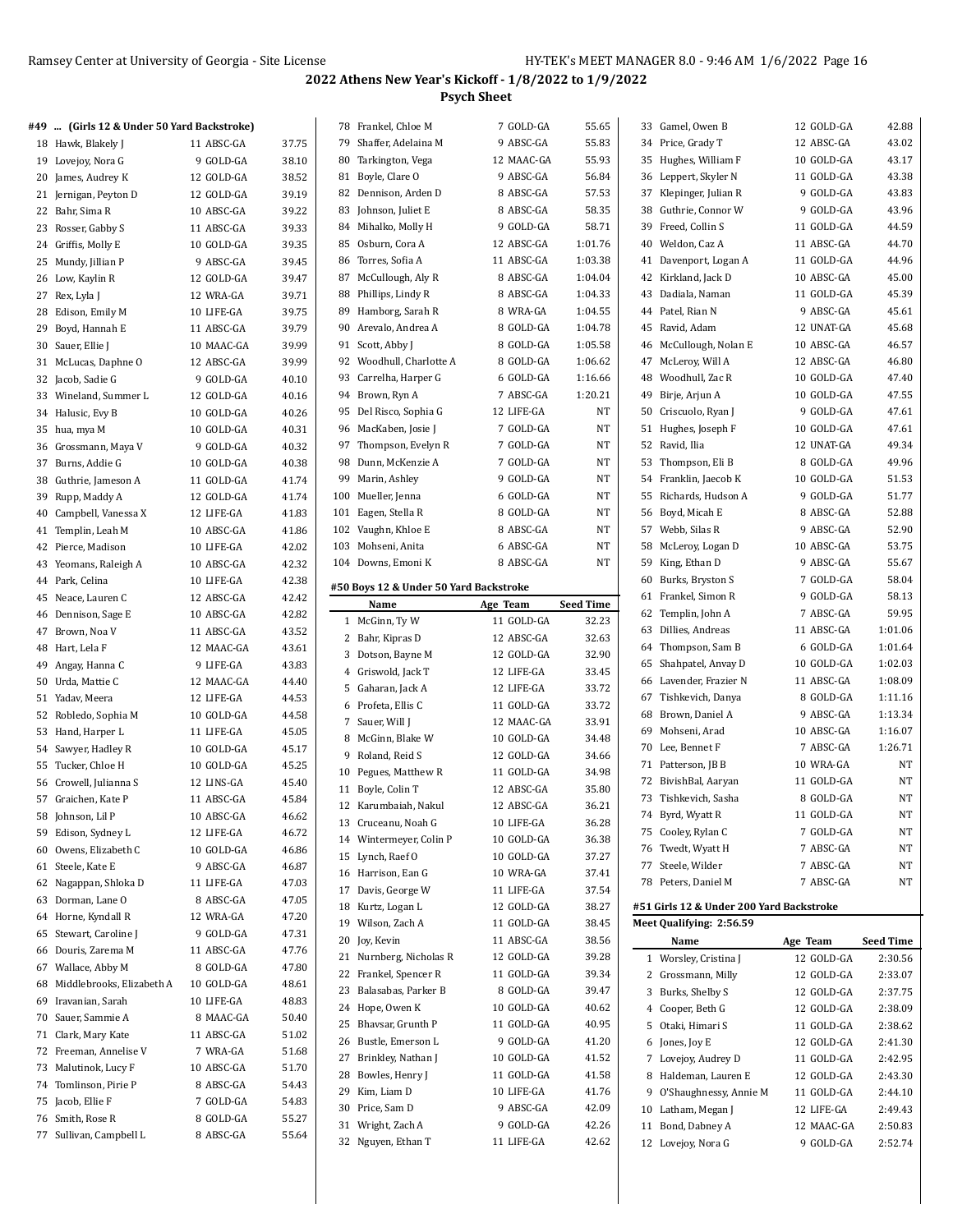| #51  (Girls 12 & Under 200 Yard Backstroke)                         |            |                                                                                                                                                                                                                                                         |
|---------------------------------------------------------------------|------------|---------------------------------------------------------------------------------------------------------------------------------------------------------------------------------------------------------------------------------------------------------|
|                                                                     |            |                                                                                                                                                                                                                                                         |
| 13 Pierce, Haley                                                    | 10 LIFE-GA | 2:55.29                                                                                                                                                                                                                                                 |
| 14 Brownlie, Alexa S                                                | 11 GOLD-GA | 2:56.04                                                                                                                                                                                                                                                 |
| 15 Ash, Edie M                                                      | 11 ABSC-GA | 2:56.59                                                                                                                                                                                                                                                 |
| 16 Hawk, Blakely J                                                  | 11 ABSC-GA | 2:56.59                                                                                                                                                                                                                                                 |
| 17 Kaiser, Molly M                                                  | 12 ABSC-GA | 2:56.59                                                                                                                                                                                                                                                 |
| 18 Boyd, Hannah E                                                   | 11 ABSC-GA | 2:56.59                                                                                                                                                                                                                                                 |
| 19 Hayakawa, Kanami G                                               | 12 LIFE-GA | 3:20.48                                                                                                                                                                                                                                                 |
| 20 Tarkington, Vega                                                 | 12 MAAC-GA | NT                                                                                                                                                                                                                                                      |
| #52 Boys 12 & Under 200 Yard Backstroke<br>Meet Qualifying: 2:52.69 |            |                                                                                                                                                                                                                                                         |
| Name                                                                | Age Team   | Seed Time                                                                                                                                                                                                                                               |
| 1 Halusic, Gavin L                                                  | 12 GOLD-GA | 2:10.37                                                                                                                                                                                                                                                 |
| 2 Katz, Kohlston V                                                  | 12 GOLD-GA | 2:16.29                                                                                                                                                                                                                                                 |
| 3 Rhine, Joseph B                                                   | 12 ABSC-GA | 2:27.91                                                                                                                                                                                                                                                 |
| 4 Harrison, Grant P                                                 | 12 GOLD-GA | 2:30.57                                                                                                                                                                                                                                                 |
| 5 Karumbaiah, Vidur                                                 | 11 ABSC-GA | 2:30.66                                                                                                                                                                                                                                                 |
| 6 Avelar, Nicolas                                                   | 12 ABSC-GA | 2:35.42                                                                                                                                                                                                                                                 |
| 7 Stringer, Matthew M                                               | 11 GOLD-GA | 2:39.62                                                                                                                                                                                                                                                 |
| 8 Sears, Ollie N                                                    | 12 GOLD-GA | 2:43.05                                                                                                                                                                                                                                                 |
| 9 Sonambekar, Jay A                                                 | 12 GOLD-GA | 2:45.37                                                                                                                                                                                                                                                 |
| 10 Owens, Oliver R                                                  | 12 GOLD-GA | 2:49.79                                                                                                                                                                                                                                                 |
| 11 Jorgensen, Tobin R                                               | 11 GOLD-GA | 2:52.43                                                                                                                                                                                                                                                 |
| 12 Bahr, Kipras D                                                   | 12 ABSC-GA | 2:52.69                                                                                                                                                                                                                                                 |
| 13 Hobbs, Corbin B                                                  | 12 ABSC-GA | 3:15.27                                                                                                                                                                                                                                                 |
| 14 Cruceanu, Noah G                                                 | 10 LIFE-GA | NT                                                                                                                                                                                                                                                      |
|                                                                     |            |                                                                                                                                                                                                                                                         |
|                                                                     |            |                                                                                                                                                                                                                                                         |
| #53 Girls 13 & Over 200 Yard Backstroke                             |            |                                                                                                                                                                                                                                                         |
| Name                                                                | Age Team   |                                                                                                                                                                                                                                                         |
| 1 Richardson, Jory N                                                | 16 MAAC-GA |                                                                                                                                                                                                                                                         |
| 2 Halbach, Ansley E                                                 | 16 ABSC-GA |                                                                                                                                                                                                                                                         |
| 3 O'Shaughnessy, Bridget E                                          | 17 GOLD-GA |                                                                                                                                                                                                                                                         |
| 4 Jansons, Annalia E                                                | 18 GOLD-GA |                                                                                                                                                                                                                                                         |
| 5 Alston, Maia L                                                    | 14 GOLD-GA |                                                                                                                                                                                                                                                         |
| 6 Clark, Ainsley F                                                  | 16 GOLD-GA |                                                                                                                                                                                                                                                         |
| 7 Jackson, Kelsey L                                                 | 16 GOLD-GA |                                                                                                                                                                                                                                                         |
| 8 O'Shaughnessy, Maggie M                                           | 14 GOLD-GA |                                                                                                                                                                                                                                                         |
| 9 Lankford, Leia R                                                  | 15 GOLD-GA |                                                                                                                                                                                                                                                         |
| 10 Foggin, Charlotte L                                              | 15 ABSC-GA |                                                                                                                                                                                                                                                         |
| 11 Willis, Lauren M                                                 | 15 GOLD-GA |                                                                                                                                                                                                                                                         |
| 12 Jansons, Karina A                                                | 15 GOLD-GA |                                                                                                                                                                                                                                                         |
| 13 Armstrong, Kate E                                                | 16 GOLD-GA |                                                                                                                                                                                                                                                         |
| 14 Owen, Sarah Paisley                                              | 13 MAAC-GA |                                                                                                                                                                                                                                                         |
| 15 Borland, Katelyn E                                               | 13 GOLD-GA |                                                                                                                                                                                                                                                         |
| 16 Young, Ximena                                                    | 14 ABSC-GA |                                                                                                                                                                                                                                                         |
| 17 Osborn, Lily                                                     | 14 GOLD-GA |                                                                                                                                                                                                                                                         |
| 18 Parks, Olivia G                                                  | 13 GOLD-GA |                                                                                                                                                                                                                                                         |
| 19 Hoffman, Raelyn M                                                | 15 GOLD-GA |                                                                                                                                                                                                                                                         |
| 20 Sears, Lily S                                                    | 14 GOLD-GA |                                                                                                                                                                                                                                                         |
| 21 He, Alethea L                                                    | 14 ABSC-GA | <b>Seed Time</b><br>2:02.57<br>2:07.64<br>2:07.96<br>2:08.74<br>2:10.51<br>2:12.22<br>2:12.92<br>2:13.09<br>2:15.62<br>2:16.04<br>2:16.10<br>2:16.21<br>2:18.75<br>2:18.94<br>2:19.13<br>2:19.42<br>2:20.66<br>2:21.00<br>2:21.06<br>2:21.15<br>2:21.76 |
| 22 Avelar, Nicole                                                   | 15 ABSC-GA | 2:22.36                                                                                                                                                                                                                                                 |
| 23 Ymbras, Caitlyn R                                                | 13 GOLD-GA | 2:22.51                                                                                                                                                                                                                                                 |
| 24 Dillon, Ella L                                                   | 14 ABSC-GA |                                                                                                                                                                                                                                                         |
| 25 Arcaroli, Sadie I                                                | 15 GOLD-GA |                                                                                                                                                                                                                                                         |
| 26 Jones, Rose C                                                    | 14 GOLD-GA |                                                                                                                                                                                                                                                         |
| 27 Neal, Reese A                                                    | 13 GOLD-GA | 2:22.72<br>2:22.79<br>2:23.21<br>2:25.08                                                                                                                                                                                                                |
| 28 Sattler, Erin M                                                  | 16 GOLD-GA | 2:25.79                                                                                                                                                                                                                                                 |
| 29 Buxbaum, Hannah                                                  | 14 GOLD-GA |                                                                                                                                                                                                                                                         |
| 30 Bates, Martha K                                                  | 13 ABSC-GA | 2:27.94<br>2:28.12                                                                                                                                                                                                                                      |

|    | 32 Palmer, Ansley L                        | 14 LIFE-GA               | 2:31.35            |  |
|----|--------------------------------------------|--------------------------|--------------------|--|
|    | 33 Merhai, Mayla M                         | 14 GOLD-GA               | 2:31.43            |  |
|    | 34 Sanning, Dylan M                        | 14 GOLD-GA               | 2:31.70            |  |
|    | 35 Fuentes, Brayden T                      | 17 GOLD-GA               | 2:32.18            |  |
|    | 36 Cunningham, Macheala J                  | 18 LIFE-GA               | 2:32.22            |  |
|    | 37 Bateman, Tyler L                        | 15 MAAC-GA               | 2:32.54            |  |
|    | 38 Hughes, Caroline E                      | 13 GOLD-GA               | 2:33.33            |  |
|    | 39 Prakash, Tanvi                          | 14 ABSC-GA               | 2:33.54            |  |
|    | 40 Burkus, Sophie N                        | 15 GOLD-GA               | 2:33.57            |  |
|    | 41 Yeomans, Carson R                       | 13 ABSC-GA               | 2:36.23            |  |
|    | 42 Teyner, Kailey R                        | 14 ABSC-GA               | 2:37.10            |  |
|    | 43 Harding, Riley M                        | 13 ABSC-GA               | 2:37.19            |  |
|    | 44 Gonzalez, Elena J                       | 16 WRA-GA                | 2:38.25            |  |
|    | 45 Hughes, Sarah E                         | 15 GOLD-GA               | 2:38.99            |  |
|    | 46 Smith, Lynnette                         | 14 ABSC-GA               | 2:39.22            |  |
|    | 47 Hobbs, Sophierose R                     | 14 ABSC-GA               | 2:39.80            |  |
|    | 48 Raguram, Dhriti                         | 15 GOLD-GA               | 2:40.15            |  |
|    | 49 Hamilton, Samantha V                    | 16 GOLD-GA               | 2:40.22            |  |
|    | 50 MacKenna, MCC                           | 14 MAAC-GA               | 2:40.49            |  |
|    | 51 Hamborg, Allie C                        | 16 WRA-GA                | 2:41.34            |  |
|    | 52 Prince, Caroline G                      | 14 ABSC-GA               | 2:43.79            |  |
|    | 53 Reed, Emma M                            | 14 GOLD-GA               | 2:47.97            |  |
|    | 54 Steinhauser, Kayla P                    | 13 GOLD-GA               | 2:50.46            |  |
|    | 55 Byrd, Zoe S                             | 14 GOLD-GA               | 2:51.85            |  |
|    | 56 Wagner, Harper E                        | 13 MAAC-GA               | 2:53.52            |  |
|    | 57 French. Natalie E                       | 13 GOLD-GA               | 2:57.28            |  |
|    | 58 Gangadharan, Dharini P                  | 15 GOLD-GA               | 3:01.38            |  |
|    | 59 Teach, Turner L                         | 14 ABSC-GA               | 3:09.43            |  |
|    | 60 Gururaj, Brinda B                       | 13 GOLD-GA               | 3:09.60            |  |
|    | 61 Nelson, Isabella M                      | 14 ABSC-GA               | 3:10.80            |  |
|    | 62 Shaffer, Marleighna M                   | 13 ABSC-GA               | 3:43.54            |  |
|    | 63 Angay, Lara A                           | 13 LIFE-GA               | NT                 |  |
|    | 64 Farris, Ava N                           | 14 WRA-GA                | NΤ                 |  |
|    | 65 Baker, Emma G                           | 15 GOLD-GA               | NΤ                 |  |
|    |                                            |                          |                    |  |
|    | 66 Robledo, Madison I                      | 13 GOLD-GA               | NT                 |  |
|    | 67 Thang, Mercy                            | 14 ABSC-GA               | NΤ                 |  |
|    | 68 Cameron, Courtney G                     | 14 ABSC-GA               | NT                 |  |
|    |                                            |                          |                    |  |
|    | #54 Boys 13 & Over 200 Yard Backstroke     |                          |                    |  |
|    | Name                                       | Age Team<br>18 ABSC-GA   | <b>Seed Time</b>   |  |
|    | 1 Jones, Gavin S                           |                          | 1:49.58            |  |
|    | 2 Kennedy, Garrett S                       | 17 ABSC-GA               | 1:52.40            |  |
| 3  | Foggin, Will H                             | 18 ABSC-GA               | 1:56.69            |  |
|    | 4 Casey, Simon T                           | 16 ABSC-GA               | 1:56.96<br>1:59.44 |  |
|    | 5 Hines, Will K                            | 17 ABSC-GA               |                    |  |
|    | 6 Sayer, Nathan J                          | 15 GOLD-GA               | 1:59.86<br>2:04.77 |  |
|    | 7 Evans, Hudson M                          | 15 GOLD-GA               |                    |  |
|    | 8 Cushing, Daniel J                        | 15 GOLD-GA               | 2:07.82            |  |
|    | 9 Goshko, Daniel A                         | 13 LIFE-GA<br>15 GOLD-GA | 2:08.00<br>2:08.36 |  |
|    | 10 Byrd, Caleb G<br>11 Valderrama, Lucas R | 15 GOLD-GA               | 2:09.23            |  |
|    | 12 Ackerman, Austin S                      | 17 ABSC-GA               | 2:10.46            |  |
|    | 13 Meeks, Charlie D                        | 15 GOLD-GA               | 2:12.23            |  |
|    | 14 Reber, Jake G                           | 14 GOLD-GA               | 2:12.52            |  |
|    | 15 Zerbenski, Matt G                       | 15 GOLD-GA               | 2:12.55            |  |
|    | 16 Henry, Derek A                          | 15 GOLD-GA               | 2:13.43            |  |
|    | 17 Gauntt, Charlie B                       | 16 GOLD-GA               | 2:14.25            |  |
| 18 | Bai, Edward                                | 17 LIFE-GA               | 2:15.35            |  |
|    | 19 Profeta, Pierce E                       | 14 GOLD-GA               | 2:16.86            |  |
|    | 20 Iglar, Thomas H                         | 14 GOLD-GA               | 2:17.26            |  |
| 21 | Koch, Christopher                          | 13 ABSC-GA               | 2:18.64            |  |
| 22 | Xiao, Ryan W                               | 15 ABSC-GA               | 2:18.88            |  |

| 23       | Jaramillo, Seb A                            | 13 GOLD-GA               | 2:20.07          |
|----------|---------------------------------------------|--------------------------|------------------|
|          | 24 Moor, Brayden A                          | 14 GOLD-GA               | 2:20.49          |
|          | 25 Wisehart, Carson E                       | 14 GOLD-GA               | 2:21.24          |
|          | 26 Phillips, Luke L                         | 13 ABSC-GA               | 2:22.22          |
|          | 27 Spivey, Brayden C                        | 16 GOLD-GA               | 2:22.29          |
|          | 28 Frankel, Griffin K                       | 14 GOLD-GA               | 2:22.53          |
|          | 29 Trotter, Torin N                         | 13 ABSC-GA               | 2:23.17          |
| 30       | Krosner, Zach A                             | 15 ABSC-GA               | 2:23.89          |
|          | 31 Valderrama, Ethan K                      | 13 GOLD-GA               | 2:24.36          |
|          | 32 Brevard, Will E                          | 18 MAAC-GA               | 2:24.78          |
|          | 33 Wilson, Tucker L                         | 14 WRA-GA                | 2:25.59          |
|          | 34 Woods, Erik M                            | 14 LIFE-GA               | 2:26.82          |
| 35       | Tessier, Tyler A                            | 16 GOLD-GA               | 2:31.11          |
|          | 36 Hope, Ian M                              | 13 GOLD-GA               | 2:32.45          |
|          | 37 Brown, Thomas V                          | 13 ABSC-GA               | 2:33.11          |
|          | 38 Halbach, Crenshaw                        | 13 ABSC-GA               | 2:39.40          |
| 39       | Joy, Wilson                                 | 13 ABSC-GA               | 2:39.71          |
| 40       | Rapposelli, Matthew K                       | 14 MAAC-GA               | 2:41.24          |
|          | 41 Kannan, Shaan S                          | 14 ABSC-GA               | 2:41.85          |
|          | 42 Vishnubatla, Srijith                     | 14 GOLD-GA               | 2:45.49          |
|          | 43 Unger, Max G                             | 13 GOLD-GA               | 2:46.27          |
|          | 44 Frazier, Micah T                         | 14 MAAC-GA               | 2:46.31          |
|          | 45 Guidry, Nate W                           | 13 ABSC-GA               | 2:47.06          |
|          | 46 Woodhull, Nathaniel T                    | 13 GOLD-GA               | 2:55.73          |
|          | 47 Graff, Charlie A                         | 13 ABSC-GA               | 3:01.44          |
|          | 48 Anderson. Ethan E                        | 14 ABSC-GA               | 3:05.12          |
|          | 49 Harvey, Jesse                            | 14 LIFE-GA               | NT               |
|          | 50 Walton, Kash D                           | 16 MAAC-GA               | NΤ               |
| 51       | Johnson, Garrett M                          | 15 ABSC-GA               | NΤ               |
|          | 52 Wallace, Jaxson O                        | 14 ABSC-GA               | NT               |
|          |                                             |                          |                  |
|          |                                             |                          |                  |
|          | #55 Girls 1000 Yard Freestyle               |                          |                  |
|          | Name                                        | Age Team                 | <b>Seed Time</b> |
|          | 1 Alderman, Lily M                          | 16 GOLD-GA               | 10:36.02         |
|          | 2 Lankford, Leia R                          | 15 GOLD-GA               | 10:52.74         |
|          | 3 Slorahn, Piper K                          | 14 GOLD-GA               | 10:58.24         |
|          | 4 DellaTorre, Olivia G                      | 18 ABSC-GA               | 11:26.94         |
| 5        | Foggin, Charlotte L                         | 15 ABSC-GA               | 11:27.00         |
|          | 6 Jones, Rose C                             | 14 GOLD-GA               | 11:29.39         |
|          | 7 McKenley, Olivia A                        | 16 MAAC-GA               | 11:34.15         |
|          | 8 Valenzuela, Sofia C                       | 13 LIFE-GA               | 11:41.13         |
| 9        | Kessell, Katie I                            | 13 LIFE-GA               | 11:47.23         |
| 10       | Elliott, Claire E                           | 14 GOLD-GA               | 11:48.42         |
| 11       | Sonambekar, Anushka A                       | 14 GOLD-GA               | 11:56.00         |
| 12       | O'Shaughnessy, Maggie M                     | 14 GOLD-GA               | 11:58.74         |
| 13       | Miller, Grace E                             | 13 GOLD-GA               | 11:58.99         |
| 14       | Pursner, Rebecca J                          | 16 ABSC-GA               | 12:00.49         |
| 15       | Duffy, Anna B                               | 13 LIFE-GA               | 12:01.69         |
| 16       | He, Alethea L                               | 14 ABSC-GA               | 12:10.51         |
| 17       | Morton, Sydney G                            | 14 LIFE-GA               | 12:32.73         |
| 18       | Bond, Dabney A                              | 12 MAAC-GA               | 12:33.14         |
| 19       | Cappola, Chloe O                            | 13 LIFE-GA               | 12:35.34         |
| 20       | Deak, Avery E                               | 15 GOLD-GA               | 12:44.83         |
| 21       | Young, Ximena                               | 14 ABSC-GA               | 12:45.88         |
| 22       | Teyner, Kailey R                            | 14 ABSC-GA               | 12:50.00         |
| 23       | Steger, Tessa A                             | 12 ABSC-GA               | 12:59.37         |
| 24       | Snow, Ella S                                | 14 WRA-GA                | 12:59.86         |
| 25       | Harding, Riley M                            | 13 ABSC-GA               | 13:30.00         |
| 26       | Nuar, Kennedy M                             | 15 LIFE-GA               | 14:46.34         |
| 27       | Bates, Martha K                             | 13 ABSC-GA               | 2:55:00.00       |
| 28<br>29 | Tsynman, Katherine E<br>Lindsley, Kathryn O | 15 LIFE-GA<br>16 LIFE-GA | NΤ<br>NΤ         |